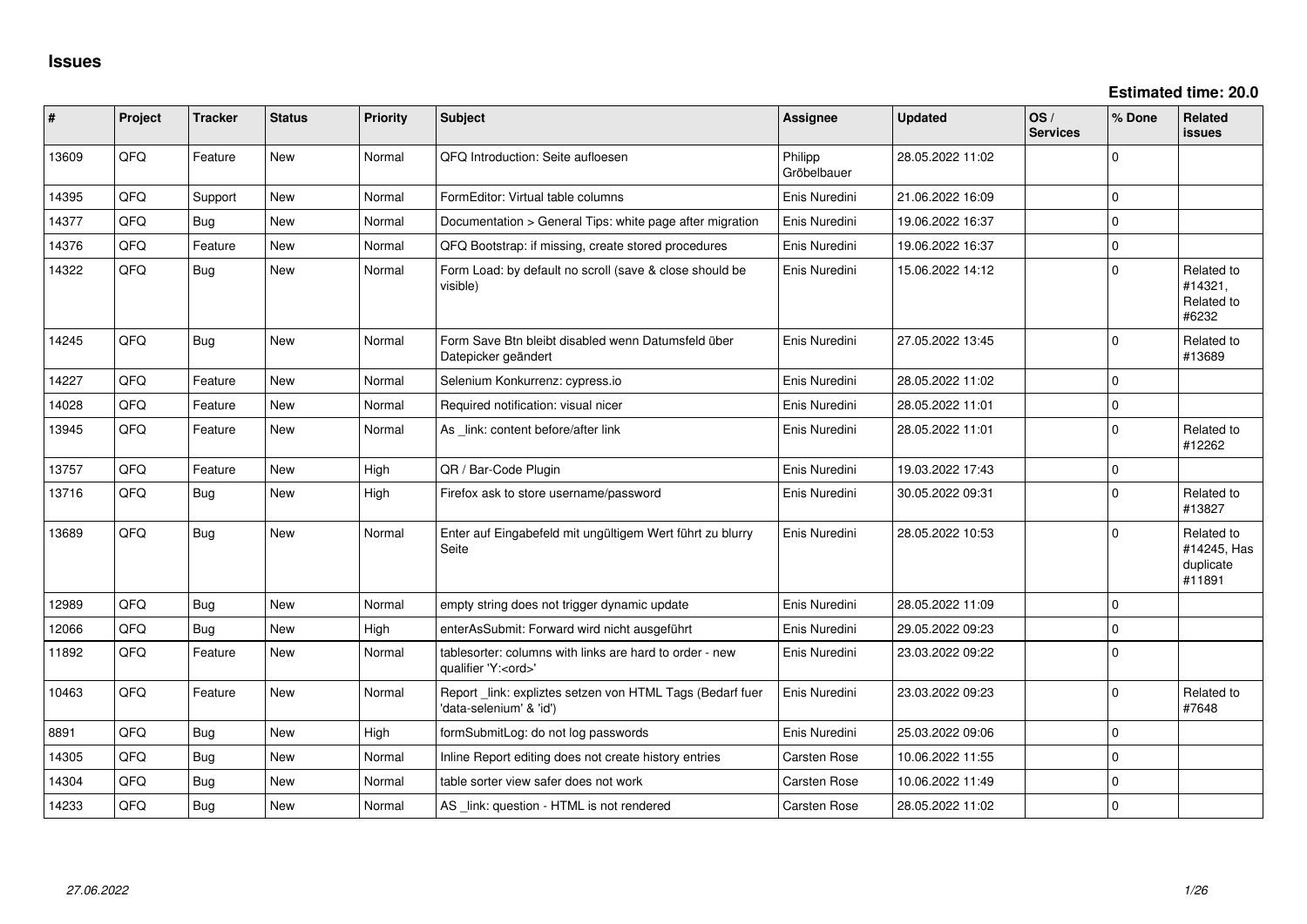| #     | Project | <b>Tracker</b> | <b>Status</b> | <b>Priority</b> | <b>Subject</b>                                                                           | <b>Assignee</b> | <b>Updated</b>   | OS/<br><b>Services</b> | % Done      | Related<br><b>issues</b>                                               |
|-------|---------|----------------|---------------|-----------------|------------------------------------------------------------------------------------------|-----------------|------------------|------------------------|-------------|------------------------------------------------------------------------|
| 14187 | QFQ     | Feature        | <b>New</b>    | High            | qfq.log: show current URL                                                                | Carsten Rose    | 28.05.2022 11:02 |                        | $\Omega$    | Related to<br>#13933,<br>Related to<br>#12532,<br>Related to<br>#11893 |
| 14091 | QFQ     | Bug            | <b>New</b>    | Normal          | inconsistent template path for twig                                                      | Carsten Rose    | 19.04.2022 18:36 |                        | $\mathbf 0$ |                                                                        |
| 14090 | QFQ     | Feature        | New           | Normal          | Nützliche _script funktionen                                                             | Carsten Rose    | 28.05.2022 11:03 |                        | $\Omega$    |                                                                        |
| 14077 | QFQ     | Bug            | New           | Normal          | As link: Attribute 'class' missing by r:1 and r:3 - but should<br>set                    | Carsten Rose    | 28.05.2022 11:02 |                        | $\mathbf 0$ | Related to<br>#5342,<br>Related to<br>#4343                            |
| 13843 | QFQ     | Feature        | <b>New</b>    | Normal          | Create JWT via QFQ                                                                       | Carsten Rose    | 19.03.2022 17:42 |                        | $\Omega$    |                                                                        |
| 13841 | QFQ     | Feature        | New           | Normal          | Create PDF via iText - evaluate                                                          | Carsten Rose    | 19.03.2022 17:42 |                        | $\mathbf 0$ |                                                                        |
| 13706 | QFQ     | <b>Bug</b>     | <b>New</b>    | Normal          | Wrong CheckType in FieldElement LastStatus of Form Cron                                  | Carsten Rose    | 21.01.2022 18:20 |                        | $\Omega$    |                                                                        |
| 13700 | QFQ     | Feature        | New           | Normal          | Redesign qfq.io Seite                                                                    | Carsten Rose    | 19.03.2022 17:43 |                        | $\mathbf 0$ |                                                                        |
| 13659 | QFQ     | Bug            | <b>New</b>    | Normal          | wrong sanitize class applied to R-store                                                  | Carsten Rose    | 15.01.2022 14:23 |                        | $\Omega$    |                                                                        |
| 13592 | QFQ     | <b>Bug</b>     | New           | Normal          | QFQ Build Queue: das vergeben von Tags klappt nicht. Es<br>werden keine Releases gebaut. | Carsten Rose    | 19.03.2022 17:45 |                        | $\Omega$    |                                                                        |
| 13467 | QFQ     | Feature        | <b>New</b>    | Normal          | ChangeLog Generator                                                                      | Carsten Rose    | 19.03.2022 17:46 |                        | $\mathbf 0$ | Related to<br>#11460                                                   |
| 13460 | QFQ     | <b>Bug</b>     | New           | Normal          | Doc: Password set/reset  password should not processed<br>with 'html encode'             | Carsten Rose    | 19.03.2022 17:46 |                        | $\mathbf 0$ |                                                                        |
| 13451 | QFQ     | Bug            | <b>New</b>    | Normal          | Character Counter / Max Character: Problem in Safari                                     | Carsten Rose    | 15.04.2022 17:18 |                        | $\Omega$    |                                                                        |
| 13354 | QFQ     | Feature        | New           | Normal          | Using Websocket in QFQ                                                                   | Carsten Rose    | 10.11.2021 15:47 |                        | $\Omega$    |                                                                        |
| 13332 | QFQ     | <b>Bug</b>     | <b>New</b>    | Normal          | Multi Form: Required Felder werden visuell nicht markiert.                               | Carsten Rose    | 19.03.2022 17:47 |                        | $\mathbf 0$ |                                                                        |
| 13331 | QFQ     | <b>Bug</b>     | New           | Normal          | Multi Form: Clear Icon misplaced                                                         | Carsten Rose    | 19.03.2022 17:47 |                        | $\mathbf 0$ |                                                                        |
| 12974 | QFQ     | Bug            | <b>New</b>    | High            | Sanitize Queries in Action-Elements                                                      | Carsten Rose    | 07.12.2021 17:19 |                        | $\mathbf 0$ |                                                                        |
| 12716 | QFQ     | <b>Bug</b>     | New           | Normal          | template group: Pattern only applied to first instance                                   | Carsten Rose    | 19.03.2022 17:47 |                        | $\mathbf 0$ |                                                                        |
| 12714 | QFQ     | <b>Bug</b>     | <b>New</b>    | Normal          | Conversion of GIF to PDF broken when GIF contains Alpha.                                 | Carsten Rose    | 19.03.2022 17:49 |                        | $\Omega$    |                                                                        |
| 12702 | QFQ     | <b>Bug</b>     | New           | High            | templateGroup: broken in multiDb Setup                                                   | Carsten Rose    | 14.12.2021 16:02 |                        | $\mathbf 0$ |                                                                        |
| 12679 | QFQ     | Feature        | New           | Normal          | tablesorter: custom column width                                                         | Carsten Rose    | 16.06.2021 11:10 |                        | $\Omega$    |                                                                        |
| 12670 | QFQ     | <b>Bug</b>     | New           | High            | Dropdown-Menu classes können nicht mehr angegeben<br>werden                              | Carsten Rose    | 07.12.2021 17:19 |                        | $\mathbf 0$ |                                                                        |
| 12664 | QFQ     | Feature        | <b>New</b>    | Normal          | TinyMCE: report/remove malicous HTML/JS Code                                             | Carsten Rose    | 19.03.2022 17:47 |                        | $\Omega$    | Related to<br>#14320                                                   |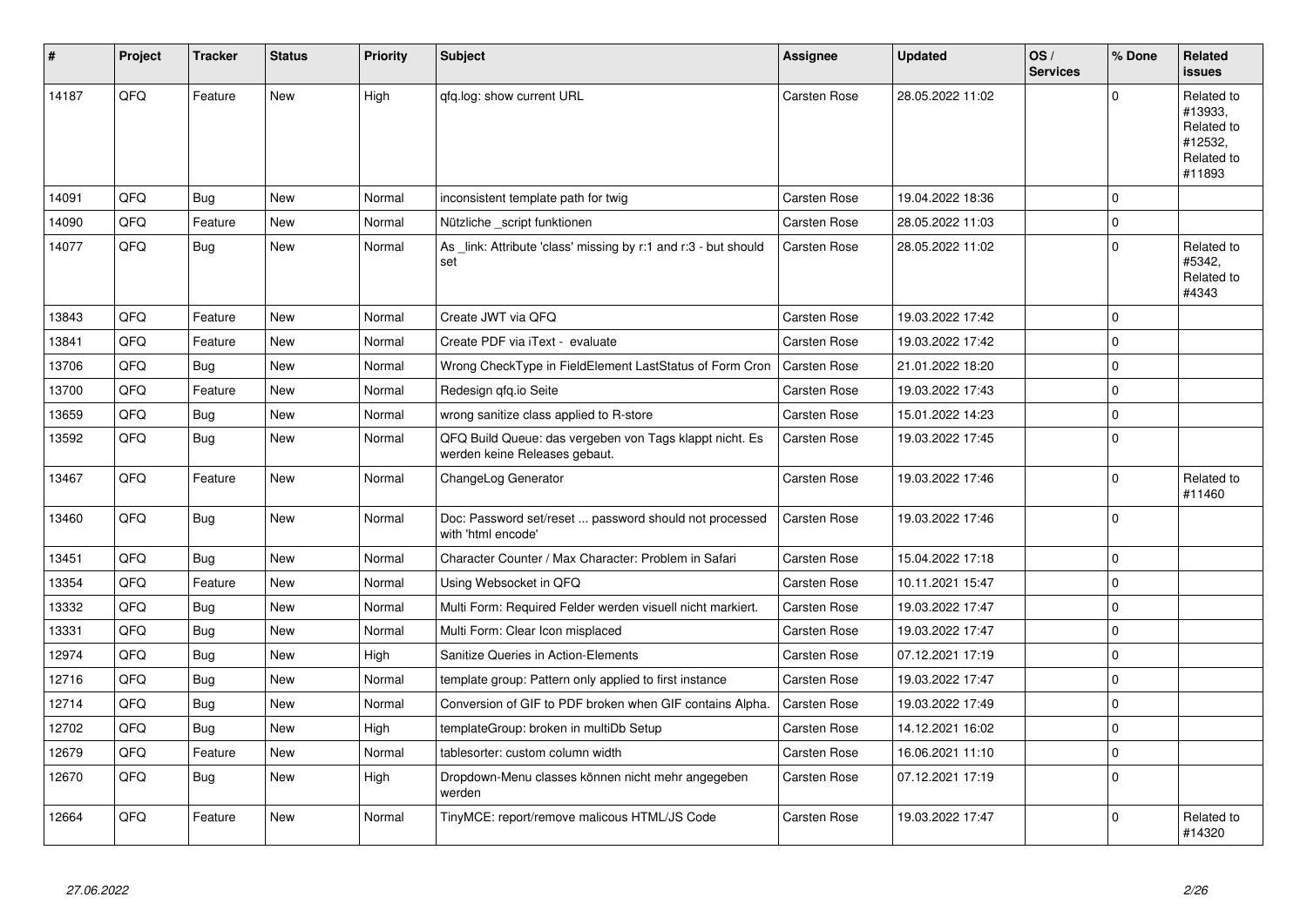| #     | Project | <b>Tracker</b> | <b>Status</b> | <b>Priority</b> | <b>Subject</b>                                                                                                                                      | Assignee     | <b>Updated</b>   | OS/<br><b>Services</b> | % Done      | Related<br>issues                             |
|-------|---------|----------------|---------------|-----------------|-----------------------------------------------------------------------------------------------------------------------------------------------------|--------------|------------------|------------------------|-------------|-----------------------------------------------|
| 12603 | QFQ     | Feature        | New           | Normal          | Dropdown (Select), Radio, checkbox:<br>itemListAlways={{!SELECT key, value}}                                                                        | Carsten Rose | 19.03.2022 17:47 |                        | $\Omega$    |                                               |
| 12581 | QFQ     | Bug            | New           | Normal          | Form.forward=close: Record 'new' in new browser tab ><br>save (& close) >> Form is not reloaded with new created<br>record id and stays in mode=new | Carsten Rose | 19.03.2022 17:48 |                        | $\mathbf 0$ |                                               |
| 12545 | QFQ     | Bug            | New           | Urgent          | sql.log not created / updated                                                                                                                       | Carsten Rose | 14.12.2021 16:02 |                        | $\mathbf 0$ |                                               |
| 12544 | QFQ     | Feature        | New           | High            | a) ' AS _link' new also as ' AS _format', b) sortierung via<br>'display: none;', c) '_format' benoeitgt nicht zwingend<br>u/U/p/m/z/d               | Carsten Rose | 14.12.2021 16:03 |                        | $\Omega$    |                                               |
| 12532 | QFQ     | Feature        | New           | High            | SIP-Parameter bei Seitenaufruf in Browser-Console<br>anzeigen                                                                                       | Carsten Rose | 07.12.2021 17:19 |                        | $\Omega$    | Related to<br>#11893,<br>Related to<br>#14187 |
| 12520 | QFQ     | <b>Bug</b>     | <b>New</b>    | Normal          | Switch FE User: still active even FE User session expired                                                                                           | Carsten Rose | 19.03.2022 17:48 |                        | $\Omega$    |                                               |
| 12513 | QFQ     | <b>Bug</b>     | New           | High            | Implement server side check of maxlength                                                                                                            | Carsten Rose | 07.12.2021 17:19 |                        | $\Omega$    |                                               |
| 12512 | QFQ     | <b>Bug</b>     | New           | Normal          | Some MySQL Installation can't use 'stored procedures'                                                                                               | Carsten Rose | 19.03.2022 17:48 |                        | $\mathbf 0$ |                                               |
| 12480 | QFQ     | Feature        | New           | Normal          | If QFQ upgrade is running, block further request                                                                                                    | Carsten Rose | 03.05.2021 20:45 |                        | $\Omega$    |                                               |
| 12477 | QFQ     | Feature        | New           | Normal          | Support for refactoring: Form, FormElement, diverse<br>Tabellen/Spalten, tt-content Records                                                         | Carsten Rose | 03.05.2021 20:45 |                        | $\Omega$    |                                               |
| 12474 | QFQ     | Feature        | <b>New</b>    | Normal          | Check BaseConfigURL if it is given and the the last char is '/'                                                                                     | Carsten Rose | 03.05.2021 20:45 |                        | $\mathbf 0$ |                                               |
| 12468 | QFQ     | <b>Bug</b>     | New           | Urgent          | Form: update Form.title after save                                                                                                                  | Carsten Rose | 03.05.2021 21:12 |                        | $\mathbf 0$ |                                               |
| 12465 | QFQ     | Feature        | New           | Normal          | QFQ Function: use in FE to fill StoreRecord                                                                                                         | Carsten Rose | 05.05.2021 21:58 |                        | $\mathbf 0$ |                                               |
| 12413 | QFQ     | Feature        | New           | Normal          | STORE_TYPO3: enhance for {{be_users.email:T}},<br>{{fe_users.email:T}}                                                                              | Carsten Rose | 03.05.2021 20:45 |                        | $\Omega$    | Related to<br>#12412,<br>Related to<br>#10012 |
| 12412 | QFQ     | Feature        | New           | Normal          | Action/Escape qualifier 'e' (empty), '0': if given, an empty<br>string (or '0') will be treated as 'not found'                                      | Carsten Rose | 08.05.2021 09:40 |                        | $\Omega$    | Related to<br>#12413,<br>Related to<br>#10012 |
| 12400 | QFQ     | Feature        | New           | Normal          | Tutorial ist in QFQ Doku, Wird in der Suche gefunden, es<br>gibt aber kein Menupunkt - Inhalt ueberpruefen                                          | Carsten Rose | 03.05.2021 20:45 |                        | $\Omega$    |                                               |
| 12330 | QFQ     | Feature        | <b>New</b>    | Normal          | Copy to input field / text area / TinyMCE                                                                                                           | Carsten Rose | 07.04.2021 09:01 |                        | $\mathbf 0$ |                                               |
| 12327 | QFQ     | Bug            | New           | Normal          | Copy to clipboard: Glyphicon can not be changed                                                                                                     | Carsten Rose | 27.12.2021 17:59 |                        | 0           |                                               |
| 12269 | QFQ     | Feature        | New           | Normal          | 2FA - Login                                                                                                                                         | Carsten Rose | 03.05.2021 20:45 |                        | 0           |                                               |
| 12187 | QFQ     | Bug            | New           | Normal          | Trigger FormAsFile() via Report: probably problem with multi   Carsten Rose<br>DB setup                                                             |              | 20.03.2021 21:20 |                        | $\Omega$    |                                               |
| 12186 | QFQ     | Feature        | New           | High            | TinyMCE Config für Objekte                                                                                                                          | Carsten Rose | 07.12.2021 17:19 |                        | $\pmb{0}$   | <b>Blocks</b><br>#12632                       |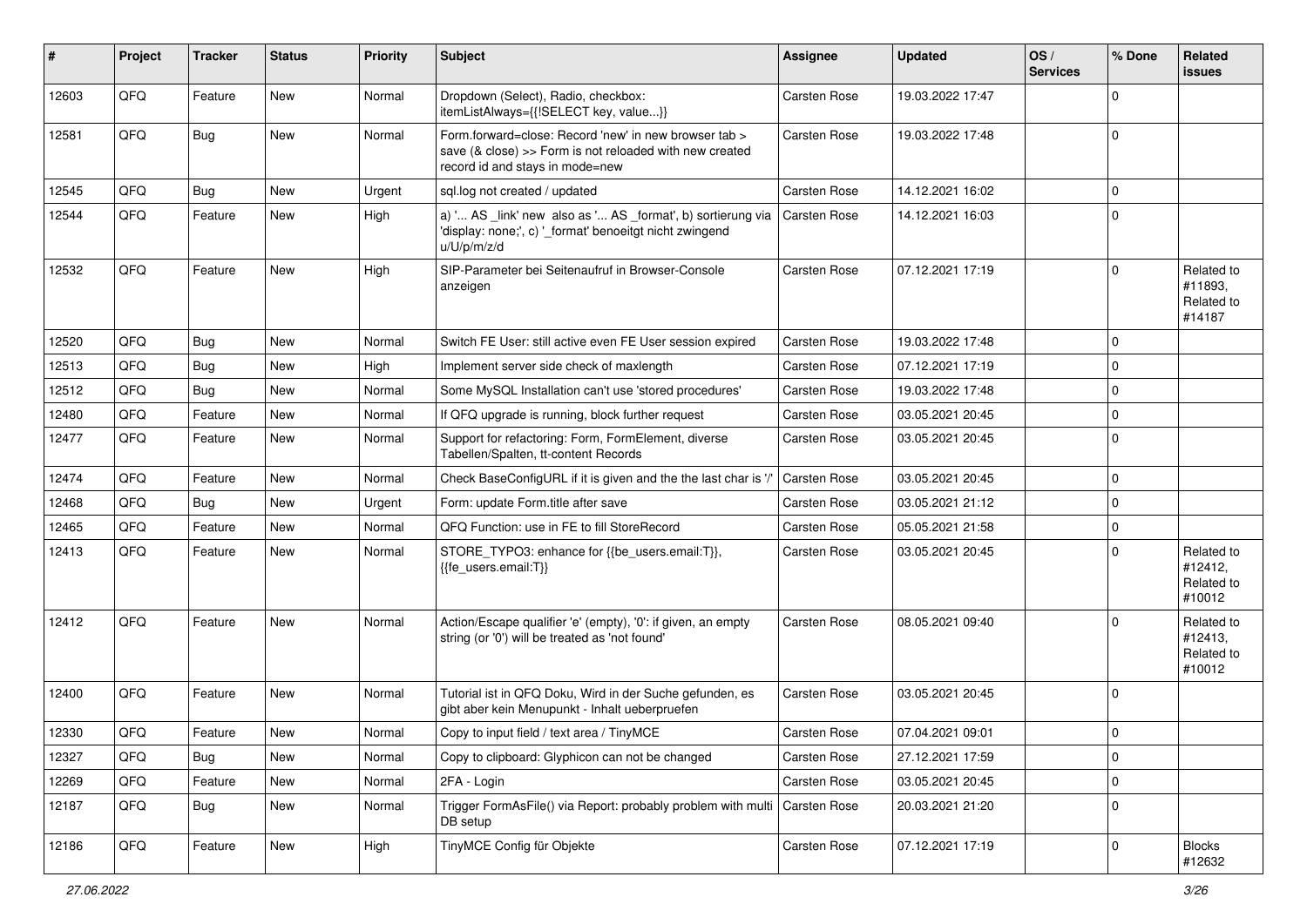| #     | Project | <b>Tracker</b> | <b>Status</b> | <b>Priority</b> | <b>Subject</b>                                                                                       | <b>Assignee</b>                                        | <b>Updated</b>   | OS/<br><b>Services</b> | % Done      | Related<br><b>issues</b>                      |                      |
|-------|---------|----------------|---------------|-----------------|------------------------------------------------------------------------------------------------------|--------------------------------------------------------|------------------|------------------------|-------------|-----------------------------------------------|----------------------|
| 12163 | QFQ     | Feature        | New           | Normal          | Checkbox: table wrap                                                                                 | Carsten Rose                                           | 03.05.2021 20:51 |                        | $\mathbf 0$ |                                               |                      |
| 12162 | QFQ     | Feature        | New           | Normal          | FE.type=sendmail: personalized mailing (several mails) via<br>template                               | Carsten Rose                                           | 03.05.2021 20:45 |                        | $\mathbf 0$ |                                               |                      |
| 12146 | QFQ     | Feature        | New           | Normal          | Autocron Job: Anzeigen wann der naechste Job ausgefuehrt<br>wird, resp das er nicht ausgefuehrt wird | Carsten Rose                                           | 15.03.2021 15:23 |                        | $\mathbf 0$ |                                               |                      |
| 12133 | QFQ     | Bug            | <b>New</b>    | Normal          | NPM, phpSpreadSheet aktualisieren                                                                    | Carsten Rose                                           | 15.03.2021 09:04 |                        | $\mathbf 0$ |                                               |                      |
| 12119 | QFQ     | Feature        | New           | Normal          | AS paged: error message missing if there ist no 'r' argument.                                        | Carsten Rose                                           | 03.05.2021 20:51 |                        | $\mathbf 0$ |                                               |                      |
| 12109 | QFQ     | Feature        | New           | Normal          | Donwload Link: Plain, SIP, Persistent Link, Peristent SIP -<br>new notation                          | Carsten Rose                                           | 03.05.2021 20:45 |                        | $\mathbf 0$ | Related to<br>#12085                          |                      |
| 12045 | QFQ     | <b>Bug</b>     | New           | Normal          | templateGroup afterSave FE: Aufruf ohne<br>sqlHonorFormElements funktioniert nicht                   | Carsten Rose                                           | 18.02.2021 16:33 |                        | $\mathbf 0$ |                                               |                      |
| 12040 | QFQ     | <b>Bug</b>     | New           | Normal          | FE Mode 'hidden' für zwei FEs auf einer Zeile                                                        | Carsten Rose                                           | 18.02.2021 10:13 |                        | $\mathbf 0$ |                                               |                      |
| 12024 | QFQ     | Feature        | New           | Normal          | Excel Export: text columns by default decode<br>htmlspeciachar()                                     | Carsten Rose                                           | 17.02.2021 23:55 |                        | $\mathbf 0$ | Related to<br>#12022                          |                      |
| 12023 | QFQ     | Feature        | New           | Normal          | MySQL Stored Precdure: QDECODESPECIALCHAR()                                                          | Carsten Rose                                           | 16.02.2021 11:16 |                        | $\mathbf 0$ | Related to<br>#12022                          |                      |
| 11955 | QFQ     | Feature        | New           | Normal          | subrecord: new title option to set <th> attributes - e.g. to<br/>customize tablesorter options.</th> | attributes - e.g. to<br>customize tablesorter options. | Carsten Rose     | 03.05.2021 20:47       |             | $\mathbf 0$                                   | Related to<br>#11775 |
| 11893 | QFQ     | Feature        | New           | High            | Broken SIP: a) only report one time, b) only report in main<br>column                                | Carsten Rose                                           | 12.05.2021 12:13 |                        | $\mathbf 0$ | Related to<br>#12532,<br>Related to<br>#14187 |                      |
| 11775 | QFQ     | Feature        | New           | Normal          | Subrecord Tooltip pro Feld                                                                           | Carsten Rose                                           | 18.12.2020 15:22 |                        | $\mathbf 0$ | Related to<br>#11955                          |                      |
| 11752 | QFQ     | Bug            | New           | Normal          | checkbox renders multiple input elements with same name                                              | Carsten Rose                                           | 17.12.2020 14:58 |                        | $\mathbf 0$ | Related to<br>#11750                          |                      |
| 11747 | QFQ     | Feature        | New           | Normal          | Maintenance Page with Redirect                                                                       | Carsten Rose                                           | 03.05.2021 20:47 |                        | $\mathbf 0$ | Related to<br>#11741                          |                      |
| 11702 | QFQ     | Feature        | New           | Normal          | HTML Special Char makes no sense for 'allbut' if '&' is<br>forbidden                                 | Carsten Rose                                           | 07.12.2021 16:35 |                        | $\mathbf 0$ | Related to<br>#5112,<br>Related to<br>#14320  |                      |
| 11695 | QFQ     | Bug            | New           | Normal          | MultiForm required FE Error                                                                          | Carsten Rose                                           | 04.12.2020 13:34 |                        | $\mathbf 0$ |                                               |                      |
| 11668 | QFQ     | Bug            | New           | Normal          | Play function.sql - problem with mysql                                                               | Carsten Rose                                           | 03.05.2021 20:48 |                        | $\mathbf 0$ |                                               |                      |
| 11667 | QFQ     | Bug            | New           | Normal          | MySQL mariadb-server-10.3: Incorrect datetime value                                                  | Carsten Rose                                           | 03.05.2021 20:48 |                        | $\pmb{0}$   |                                               |                      |
| 11523 | QFQ     | Feature        | New           | Normal          | Mit dynamic Update erkennen, ob Upload gemacht wurde                                                 | Carsten Rose                                           | 13.11.2020 15:07 |                        | $\mathbf 0$ | Related to<br>#9533                           |                      |
| 11516 | QFQ     | Feature        | New           | Normal          | Multi Page Form (Previous/Next Buttons)                                                              | Carsten Rose                                           | 16.03.2021 17:52 |                        | $\pmb{0}$   |                                               |                      |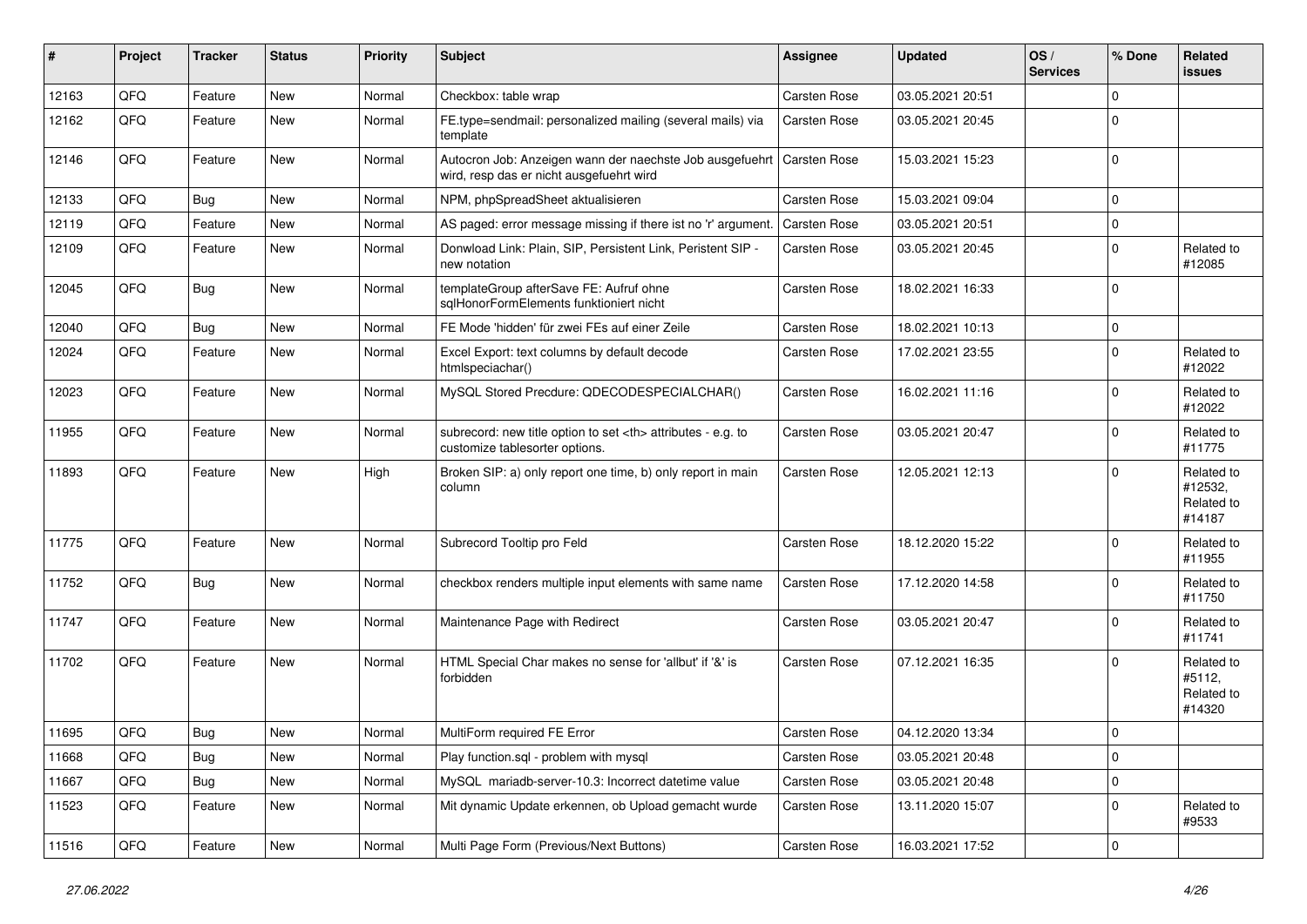| $\pmb{\sharp}$ | Project | <b>Tracker</b> | <b>Status</b> | <b>Priority</b> | <b>Subject</b>                                                                      | Assignee     | <b>Updated</b>   | OS/<br><b>Services</b> | % Done      | Related<br><b>issues</b>                                             |
|----------------|---------|----------------|---------------|-----------------|-------------------------------------------------------------------------------------|--------------|------------------|------------------------|-------------|----------------------------------------------------------------------|
| 11504          | QFQ     | Feature        | New           | Normal          | Dynamic Update: Button text update for 'Save',' Close' &<br>'Delete'                | Carsten Rose | 12.11.2020 23:44 |                        | $\Omega$    |                                                                      |
| 11460          | QFQ     | Feature        | <b>New</b>    | Normal          | Easier creation of changelog: gitchangelog                                          | Carsten Rose | 12.06.2021 10:20 |                        | $\mathbf 0$ | Related to<br>#13467                                                 |
| 11239          | QFQ     | Bug            | New           | Normal          | Radiobutton (plain): horizontales Rendern abhängig vom<br>Datentyp in der Datenbank | Carsten Rose | 30.09.2020 18:37 |                        | $\mathbf 0$ |                                                                      |
| 11080          | QFQ     | Feature        | <b>New</b>    | Normal          | Send MQTT messages                                                                  | Carsten Rose | 29.08.2020 19:49 |                        | $\mathbf 0$ |                                                                      |
| 10996          | QFQ     | Feature        | New           | Normal          | Download video via sip: no seek                                                     | Carsten Rose | 12.08.2020 14:18 |                        | $\pmb{0}$   |                                                                      |
| 10979          | QFQ     | Feature        | <b>New</b>    | Normal          | Ajax Calls an API - dataReport                                                      | Carsten Rose | 11.05.2022 12:15 |                        | $\mathbf 0$ |                                                                      |
| 10976          | QFQ     | Feature        | New           | Normal          | Excel Export Verbesserungen                                                         | Carsten Rose | 06.08.2020 10:56 |                        | $\mathbf 0$ |                                                                      |
| 10937          | QFQ     | <b>Bug</b>     | New           | Normal          | Fehler mit abhängigen Select- Feldern beim Positionieren                            | Carsten Rose | 12.11.2020 23:45 |                        | $\pmb{0}$   |                                                                      |
| 10819          | QFQ     | Feature        | New           | Normal          | Persistent SIP - second try                                                         | Carsten Rose | 29.06.2020 23:02 |                        | $\mathbf 0$ | Related to<br>#6261                                                  |
| 10714          | QFQ     | Feature        | New           | Normal          | multi Table Form                                                                    | Carsten Rose | 16.03.2021 18:44 |                        | $\mathbf 0$ |                                                                      |
| 10704          | QFQ     | Bug            | New           | Normal          | wkhtml problem rendering fullCalendar.js / fabric.js >><br>successor: puppeteer     | Carsten Rose | 12.11.2020 23:45 |                        | $\mathbf 0$ | Related to<br>#5024,<br>Related to<br>#4650,<br>Related to<br>#10715 |
| 10658          | QFQ     | Bug            | New           | Normal          | processReadOnly broken                                                              | Carsten Rose | 27.05.2020 17:55 |                        | $\mathbf 0$ |                                                                      |
| 10640          | QFQ     | <b>Bug</b>     | <b>New</b>    | High            | TypeAhead Tag: FE editierbar trotz readOnly                                         | Carsten Rose | 03.05.2021 21:12 |                        | $\mathbf 0$ |                                                                      |
| 10593          | QFQ     | Feature        | New           | Normal          | label2: text behind input element                                                   | Carsten Rose | 16.05.2020 10:57 |                        | $\pmb{0}$   |                                                                      |
| 10588          | QFQ     | <b>Bug</b>     | <b>New</b>    | Normal          | typeahed Tag: Doku anpassen                                                         | Carsten Rose | 12.11.2020 23:45 |                        | $\mathbf 0$ |                                                                      |
| 10508          | QFQ     | <b>Bug</b>     | New           | High            | Multi Form broken on Multi DB Instance                                              | Carsten Rose | 03.05.2021 21:12 |                        | $\pmb{0}$   |                                                                      |
| 10506          | QFQ     | <b>Bug</b>     | New           | High            | Template Group broken on MultiDB instance                                           | Carsten Rose | 03.05.2021 21:12 |                        | $\mathbf 0$ | Related to<br>#10505                                                 |
| 10322          | QFQ     | <b>Bug</b>     | New           | Normal          | FormElement / Radio: missing column 'enum' >> FE not<br>reported                    | Carsten Rose | 07.05.2020 09:37 |                        | $\mathbf 0$ |                                                                      |
| 10119          | QFQ     | Feature        | New           | Normal          | Dropdown (selectlist) & TypeAhead: format and catagorize<br>list                    | Carsten Rose | 07.05.2020 09:36 |                        | $\mathbf 0$ |                                                                      |
| 10082          | QFQ     | <b>Bug</b>     | New           | Normal          | FE.type=SELECT - 'sanatize' Class                                                   | Carsten Rose | 07.05.2020 09:36 |                        | $\Omega$    | Related to<br>#10081                                                 |
| 10081          | QFQ     | <b>Bug</b>     | <b>New</b>    | High            | Stale record lock after 'forbidden' character                                       | Carsten Rose | 03.05.2021 21:12 |                        | $\mathbf 0$ | Related to<br>#10082,<br>Related to<br>#9789                         |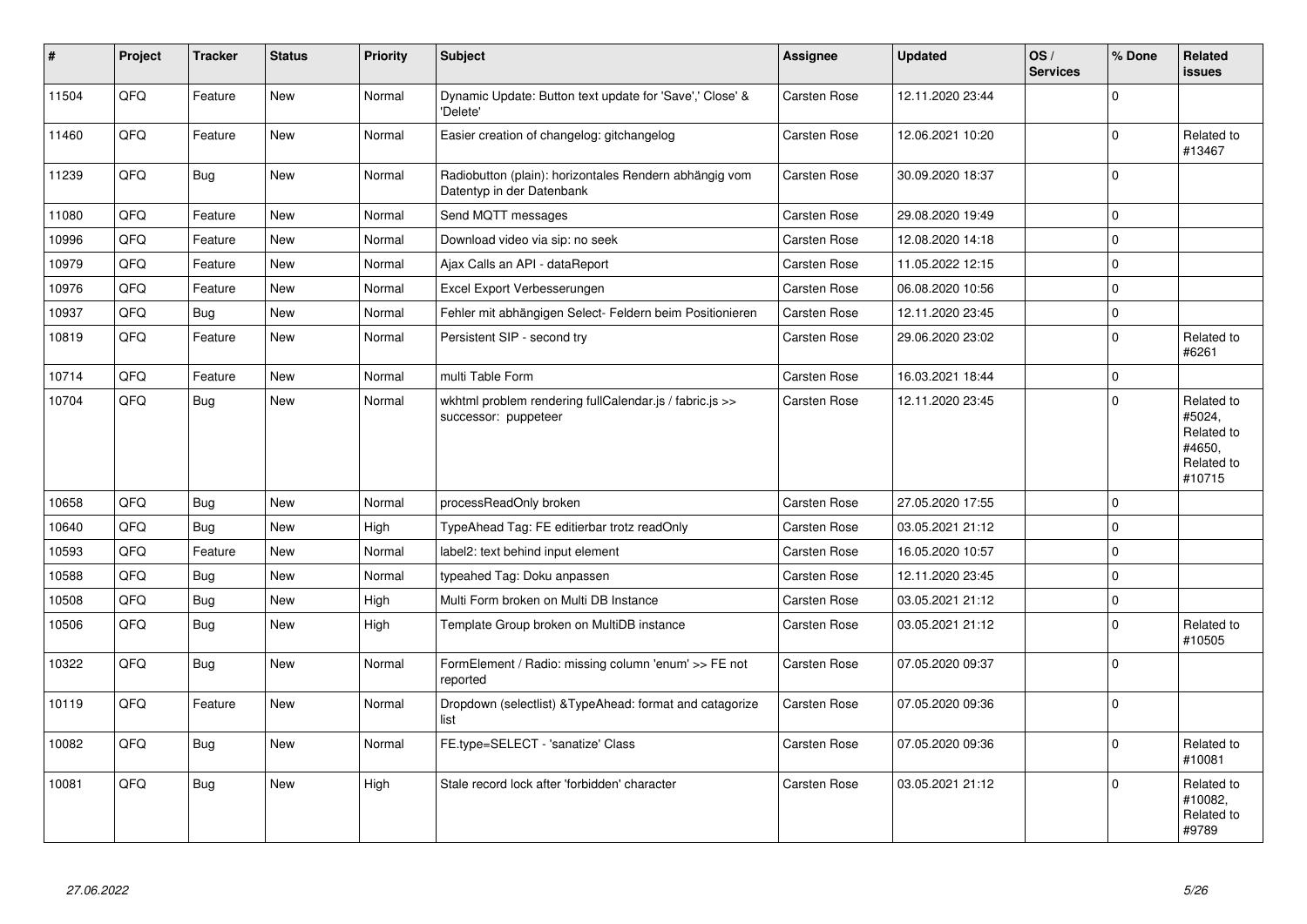| #     | Project | <b>Tracker</b> | <b>Status</b> | <b>Priority</b> | <b>Subject</b>                                                                                                                        | <b>Assignee</b>     | <b>Updated</b>   | OS/<br><b>Services</b> | % Done      | Related<br><b>issues</b>                                             |
|-------|---------|----------------|---------------|-----------------|---------------------------------------------------------------------------------------------------------------------------------------|---------------------|------------------|------------------------|-------------|----------------------------------------------------------------------|
| 10080 | QFQ     | Feature        | <b>New</b>    | Normal          | Popup on 'save' / 'close': configure dialog (answer<br>yes/no/cancle/)                                                                | Carsten Rose        | 28.03.2021 20:52 |                        | $\Omega$    | Is duplicate<br>of #12262                                            |
| 10014 | QFQ     | Feature        | <b>New</b>    | Normal          | Manual.rst: describe behaviour and process order of<br>fillStoreVar, slaveld, sqlBefore,                                              | Carsten Rose        | 01.02.2020 22:31 |                        | $\Omega$    |                                                                      |
| 9983  | QFQ     | Feature        | New           | Normal          | Report Notation: new keyword 'range'                                                                                                  | Carsten Rose        | 01.02.2020 15:55 |                        | $\mathbf 0$ |                                                                      |
| 9927  | QFQ     | Feature        | <b>New</b>    | Normal          | QFQ Update: a) Update nur machen wenn BE User<br>eingeloggt ist., b) Bei Fehler genaue Meldung welcher<br>Updateschritt Probleme hat. | Carsten Rose        | 22.01.2020 12:59 |                        | $\Omega$    |                                                                      |
| 9811  | QFQ     | Feature        | <b>New</b>    | Normal          | Report: tag every n'th row                                                                                                            | Carsten Rose        | 01.02.2020 23:22 |                        | $\Omega$    |                                                                      |
| 9783  | QFQ     | Bug            | <b>New</b>    | Normal          | Email with special characters                                                                                                         | Carsten Rose        | 01.02.2020 23:22 |                        | $\mathbf 0$ |                                                                      |
| 9781  | QFQ     | Feature        | <b>New</b>    | Normal          | Button: CSS class to make buttons smaller                                                                                             | Carsten Rose        | 01.02.2020 23:22 |                        | $\mathbf 0$ |                                                                      |
| 9777  | QFQ     | Feature        | <b>New</b>    | Normal          | Logging QFQ Variables                                                                                                                 | Carsten Rose        | 16.12.2019 17:17 |                        | $\mathbf 0$ |                                                                      |
| 9773  | QFQ     | Bug            | <b>New</b>    | Normal          | form.parameter.formModeGlobal=requiredOff                                                                                             | Carsten Rose        | 01.02.2020 15:56 |                        | $\mathbf 0$ |                                                                      |
| 9707  | QFQ     | Feature        | New           | Normal          | SIP security: encode pageld and check pageld on decode                                                                                | Carsten Rose        | 01.02.2020 23:22 |                        | $\mathbf 0$ |                                                                      |
| 9706  | QFQ     | Feature        | <b>New</b>    | Normal          | Multi File Upload (hidden template group)                                                                                             | Carsten Rose        | 01.02.2020 23:22 |                        | $\mathbf 0$ | Related to<br>#7521,<br>Related to<br>#5562,<br>Related to<br>#13330 |
| 9602  | QFQ     | Feature        | <b>New</b>    | Normal          | Form definition as JSON                                                                                                               | Carsten Rose        | 01.02.2020 23:21 |                        | $\mathbf 0$ | Related to<br>#9600                                                  |
| 9537  | QFQ     | Feature        | <b>New</b>    | Normal          | FormEditor: Edit fieldset in FrontEnd                                                                                                 | Carsten Rose        | 01.02.2020 23:22 |                        | $\mathbf 0$ |                                                                      |
| 9533  | QFQ     | Bug            | <b>New</b>    | Normal          | FE.type=upload: Check in 'beforeSave' if upload is given                                                                              | Carsten Rose        | 01.02.2020 23:22 |                        | $\Omega$    | Related to<br>#11523                                                 |
| 9531  | QFQ     | <b>Bug</b>     | <b>New</b>    | High            | FE File: Dynamic Update / modeSql / required detected<br>even it not set                                                              | Carsten Rose        | 11.06.2021 20:32 |                        | $\mathbf 0$ | Related to<br>#12398                                                 |
| 9352  | QFQ     | Feature        | <b>New</b>    | Normal          | FE 'Native' fire slaveld, sqlAfter, sqllns                                                                                            | Carsten Rose        | 01.02.2020 23:22 |                        | $\mathbf 0$ |                                                                      |
| 9348  | QFQ     | Feature        | <b>New</b>    | Normal          | defaultThumbnailSize: pre render thumbnails                                                                                           | Carsten Rose        | 12.06.2021 09:05 |                        | $\mathbf 0$ |                                                                      |
| 9347  | QFQ     | Bug            | New           | High            | FE.type=upload with dynamic show/hidden: required not<br>detected                                                                     | Carsten Rose        | 12.06.2021 10:40 |                        | $\mathbf 0$ | Related to<br>#5305.<br>Related to<br>#12398                         |
| 9317  | QFQ     | Bug            | <b>New</b>    | Normal          | FE.type=note: with dynamic show/hidden an empty label<br>causes trouble                                                               | Carsten Rose        | 01.02.2020 23:22 |                        | $\Omega$    |                                                                      |
| 9221  | QFQ     | Feature        | <b>New</b>    | Normal          | typeAhead: Zeichenlimite ausschalten                                                                                                  | Carsten Rose        | 08.05.2021 17:06 |                        | $\mathbf 0$ |                                                                      |
| 9208  | QFQ     | Feature        | New           | Normal          | Manage 'recent' records                                                                                                               | <b>Carsten Rose</b> | 01.02.2020 23:22 |                        | $\mathbf 0$ |                                                                      |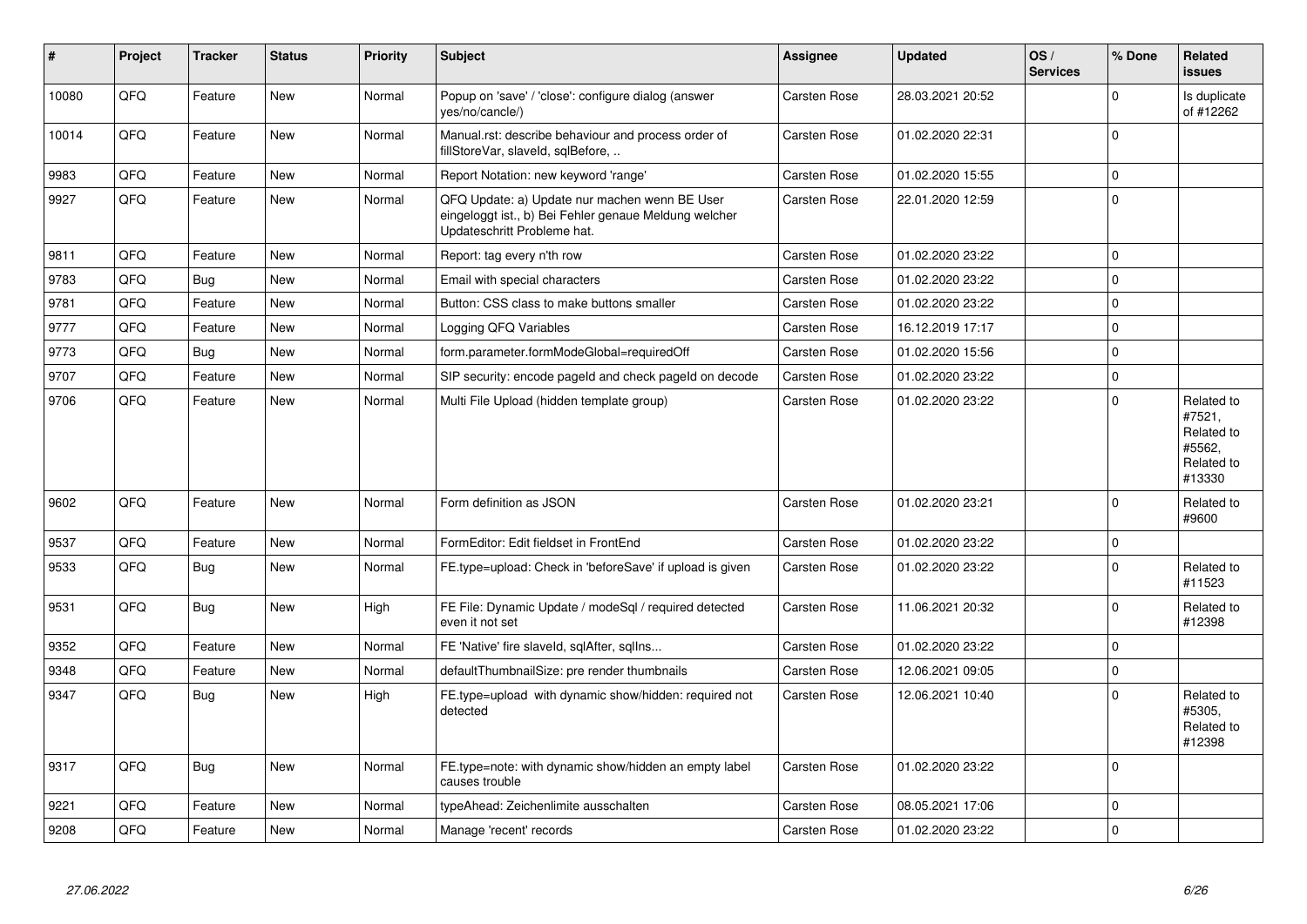| #    | Project | <b>Tracker</b> | <b>Status</b> | <b>Priority</b> | <b>Subject</b>                                                                                         | <b>Assignee</b>     | <b>Updated</b>   | OS/<br><b>Services</b> | % Done      | <b>Related</b><br><b>issues</b> |
|------|---------|----------------|---------------|-----------------|--------------------------------------------------------------------------------------------------------|---------------------|------------------|------------------------|-------------|---------------------------------|
| 9177 | QFQ     | Bug            | New           | Normal          | Bug? QFQ tries to save an action FE, which has real<br>existing column name                            | Carsten Rose        | 01.02.2020 23:22 |                        | 0           |                                 |
| 9136 | QFQ     | Feature        | New           | Normal          | Create ZIP files with dynamic PDFs                                                                     | <b>Carsten Rose</b> | 01.02.2020 23:22 |                        | $\mathbf 0$ |                                 |
| 9129 | QFQ     | Feature        | New           | Normal          | sqlValidate: Message as notification, not as error                                                     | Carsten Rose        | 01.02.2020 23:22 |                        | $\mathbf 0$ | Related to<br>#9128             |
| 9128 | QFQ     | Feature        | New           | Normal          | Error Message: not replaced variables- a) replace back to<br>'{{', b) underline                        | Carsten Rose        | 01.02.2020 23:22 |                        | $\pmb{0}$   | Related to<br>#9129             |
| 9127 | QFQ     | Bug            | New           | Normal          | Error Message: change 'roll over' color - text not readable                                            | Carsten Rose        | 01.02.2020 23:22 |                        | 0           |                                 |
| 9077 | QFQ     | <b>Bug</b>     | <b>New</b>    | Normal          | typeAheadSql: report broken SQL                                                                        | Carsten Rose        | 01.02.2020 23:22 |                        | $\pmb{0}$   |                                 |
| 9013 | QFQ     | Bug            | New           | Normal          | Error in Twig template not handled                                                                     | Carsten Rose        | 20.10.2021 13:43 |                        | $\mathbf 0$ |                                 |
| 8975 | QFQ     | Feature        | New           | Normal          | Report Notation: 2.0                                                                                   | Carsten Rose        | 01.02.2020 23:22 |                        | $\mathbf 0$ | Related to<br>#8963             |
| 8962 | QFQ     | Feature        | New           | High            | allow for form fields with identical names                                                             | Carsten Rose        | 03.05.2021 21:14 |                        | 0           |                                 |
| 8806 | QFQ     | Feature        | New           | Normal          | <b>SQL Function nl2br</b>                                                                              | Carsten Rose        | 01.02.2020 23:22 |                        | $\pmb{0}$   |                                 |
| 8719 | QFQ     | Feature        | New           | Normal          | extraButtonLock: add support for 0/1                                                                   | Carsten Rose        | 01.02.2020 23:22 |                        | $\mathbf 0$ |                                 |
| 8702 | QFQ     | Feature        | New           | Normal          | Load Record which is locked: missing user info                                                         | Carsten Rose        | 11.12.2019 16:16 |                        | $\mathbf 0$ | Related to<br>#9789             |
| 8668 | QFQ     | Bug            | New           | High            | Pill disabled: dyamic mode 'hidden' not respected - FE is still<br>required                            | <b>Carsten Rose</b> | 03.05.2021 21:14 |                        | $\mathbf 0$ |                                 |
| 8431 | QFQ     | Bug            | New           | High            | autocron.php with wrong path                                                                           | Carsten Rose        | 03.05.2021 21:14 |                        | $\mathbf 0$ |                                 |
| 8336 | QFQ     | Feature        | New           | Normal          | Form > modified > Close New: a) Optional disable popup, b)<br>custom text, c) mode on save: close stay | Carsten Rose        | 01.02.2020 23:22 |                        | $\mathbf 0$ | Related to<br>#8335             |
| 8217 | QFQ     | Feature        | <b>New</b>    | Normal          | if-elseif-else construct                                                                               | Carsten Rose        | 16.03.2021 18:41 |                        | $\mathbf 0$ | Related to<br>#10716            |
| 8187 | QFQ     | Feature        | New           | Normal          | Subrecord: enable/hide new button - make new/edit/delete<br>customizeable.                             | Carsten Rose        | 06.03.2021 18:44 |                        | $\mathbf 0$ | Related to<br>#11326            |
| 8089 | QFQ     | Feature        | New           | Normal          | Copy/Paste for FormElements                                                                            | Carsten Rose        | 01.02.2020 23:22 |                        | 0           |                                 |
| 8083 | QFQ     | Bug            | New           | High            | FormEditor: primary table list does not respect<br>'indexDb={{indexData:Y}}'                           | Carsten Rose        | 03.05.2021 21:14 |                        | $\mathbf 0$ | Has duplicate<br>#6678          |
| 8049 | QFQ     | Bug            | New           | Normal          | FE.type=note, column 'value': text moves some pixel to top<br>after save                               | Carsten Rose        | 01.02.2020 23:22 |                        | $\mathbf 0$ |                                 |
| 7924 | QFQ     | Feature        | New           | Normal          | Radio/Checkbox with Tooltip                                                                            | Carsten Rose        | 01.02.2020 23:22 |                        | $\pmb{0}$   |                                 |
| 7920 | QFQ     | Feature        | New           | Normal          | FE: Syntax Highlight, Zeinlenumbruch                                                                   | Carsten Rose        | 01.02.2020 10:03 |                        | $\pmb{0}$   |                                 |
| 7899 | QFQ     | <b>Bug</b>     | New           | High            | Fe.type=password / retype / required: always complain<br>about missing value                           | Carsten Rose        | 03.05.2021 21:14 |                        | $\mathbf 0$ |                                 |
| 7890 | QFQ     | <b>Bug</b>     | New           | Normal          | FormElement 'required': extraButtonInfo not aligned                                                    | Carsten Rose        | 11.06.2021 21:17 |                        | $\mathbf 0$ | Related to<br>#11517            |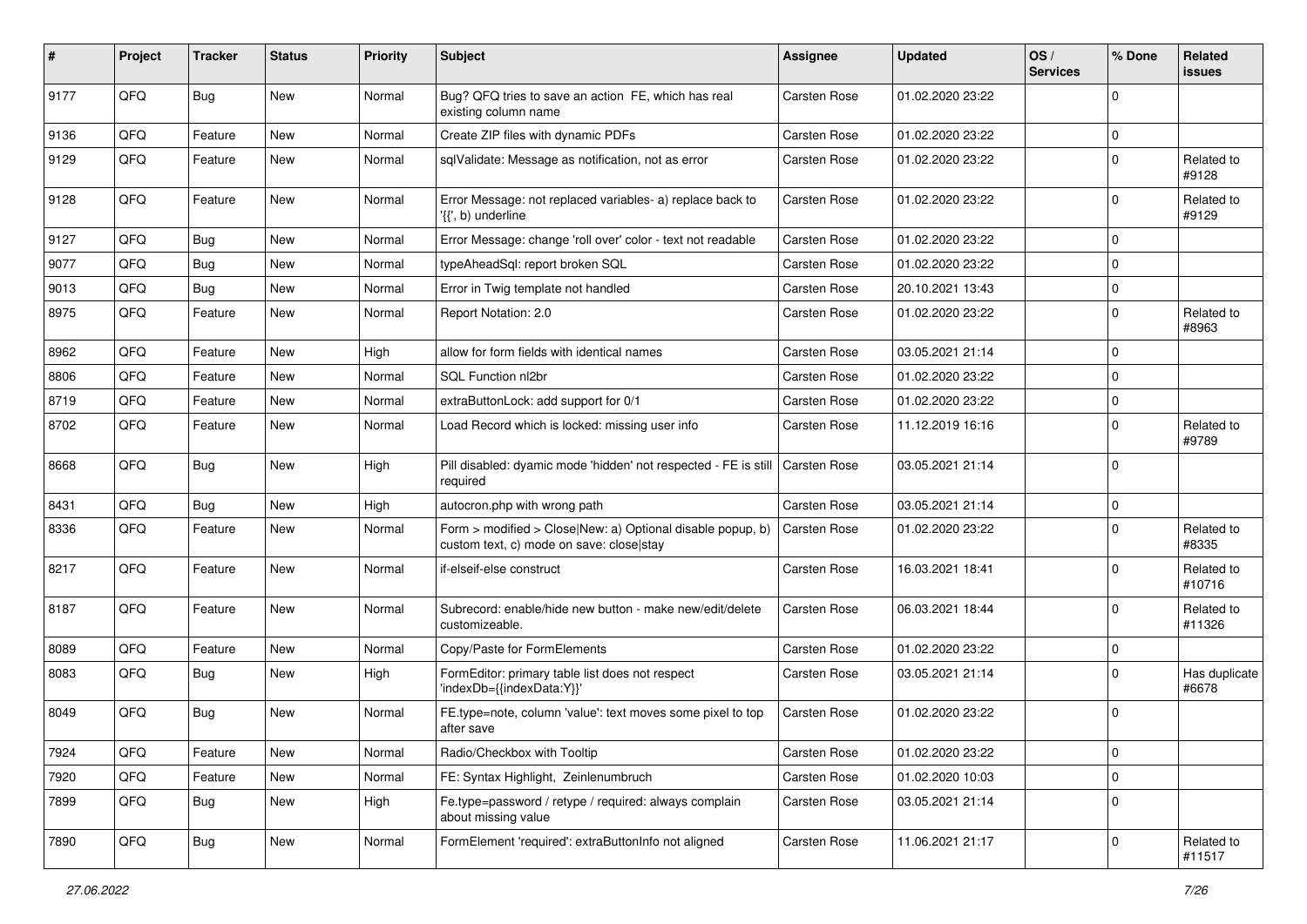| #    | Project | <b>Tracker</b> | <b>Status</b> | <b>Priority</b> | <b>Subject</b>                                                                                        | <b>Assignee</b>     | <b>Updated</b>   | OS/<br><b>Services</b> | % Done      | <b>Related</b><br><b>issues</b> |
|------|---------|----------------|---------------|-----------------|-------------------------------------------------------------------------------------------------------|---------------------|------------------|------------------------|-------------|---------------------------------|
| 7850 | QFQ     | Feature        | <b>New</b>    | High            | Upload records: non 'pathFileName' column                                                             | Carsten Rose        | 03.05.2021 21:14 |                        | $\Omega$    |                                 |
| 7812 | QFQ     | Feature        | <b>New</b>    | Normal          | FE 'Subrecord' - new option 'subrecordShowFilter',<br>'subrecordPaging'                               | Carsten Rose        | 01.02.2020 23:22 |                        | $\Omega$    |                                 |
| 7795 | QFQ     | <b>Bug</b>     | <b>New</b>    | Normal          | Readonly Form: Typeahead-Felder                                                                       | Carsten Rose        | 01.02.2020 23:22 |                        | $\mathbf 0$ |                                 |
| 7685 | QFQ     | <b>Bug</b>     | <b>New</b>    | Normal          | Open FormElement from QFQ error message and save<br>modified record: error about missing {{formId:F}} | Carsten Rose        | 01.02.2020 23:22 |                        | $\Omega$    |                                 |
| 7683 | QFQ     | Feature        | <b>New</b>    | Normal          | Special column names in '{{ SELECT  AS _link }}' should<br>be detected                                | Carsten Rose        | 01.02.2020 23:21 |                        | $\Omega$    |                                 |
| 7681 | QFQ     | Feature        | <b>New</b>    | Normal          | Optional switch off 'check for modified record'                                                       | Carsten Rose        | 01.02.2020 23:21 |                        | $\Omega$    |                                 |
| 7660 | QFQ     | Feature        | New           | Normal          | IMAP: import mails to DB, move / delete mails                                                         | Carsten Rose        | 01.02.2020 09:52 |                        | $\mathbf 0$ |                                 |
| 7650 | QFQ     | <b>Bug</b>     | New           | High            | Optional do not show 'required' sign on FormElement                                                   | Carsten Rose        | 03.05.2021 21:14 |                        | $\Omega$    |                                 |
| 7574 | QFQ     | <b>Bug</b>     | <b>New</b>    | Normal          | Substitute error: form element not reported / dont parse<br>Form.note                                 | Carsten Rose        | 01.02.2020 23:21 |                        | $\mathbf 0$ |                                 |
| 7547 | QFQ     | Bug            | <b>New</b>    | Normal          | Error Message in afterSave: wrong parameter column<br>reported                                        | Carsten Rose        | 01.02.2020 23:22 |                        | $\Omega$    |                                 |
| 7524 | QFQ     | <b>Bug</b>     | <b>New</b>    | Normal          | QFQ throws a 'General Error' if 'fileadmin/protected/log/' is<br>not writeable                        | Carsten Rose        | 01.02.2020 23:22 |                        | $\Omega$    |                                 |
| 7521 | QFQ     | Feature        | <b>New</b>    | Normal          | TemplateGroup: fe.type=upload                                                                         | Carsten Rose        | 01.02.2020 23:21 |                        | $\mathbf 0$ | Related to<br>#9706             |
| 7520 | QFQ     | Feature        | New           | Normal          | QR Code:  AS _qr ( AS _link)                                                                          | Carsten Rose        | 01.02.2020 23:22 |                        | $\Omega$    |                                 |
| 7519 | QFQ     | Feature        | <b>New</b>    | Normal          | Select: Multi                                                                                         | Carsten Rose        | 01.02.2020 23:22 |                        | $\mathbf 0$ |                                 |
| 7513 | QFQ     | <b>Bug</b>     | <b>New</b>    | Normal          | Radios not correct aligned                                                                            | Carsten Rose        | 01.02.2020 23:22 |                        | $\Omega$    |                                 |
| 7512 | QFQ     | Bug            | <b>New</b>    | Normal          | FE: inputType=number >> 'pattern' is not respected                                                    | Carsten Rose        | 01.02.2020 23:22 |                        | $\mathbf 0$ |                                 |
| 7481 | QFQ     | Feature        | New           | Normal          | Detect 'BaseUrl' automatically                                                                        | Carsten Rose        | 01.02.2020 23:21 |                        | $\mathbf 0$ |                                 |
| 7480 | QFQ     | Feature        | <b>New</b>    | Normal          | Record History (Undo / Redo)                                                                          | Carsten Rose        | 11.12.2019 16:16 |                        | $\mathbf 0$ | Related to<br>#2361             |
| 7342 | QFQ     | Feature        | New           | Normal          | add content $=$ hide this                                                                             | Carsten Rose        | 01.02.2020 23:21 |                        | $\Omega$    |                                 |
| 7280 | QFQ     | Feature        | <b>New</b>    | Normal          | recently used table                                                                                   | Carsten Rose        | 01.02.2020 23:21 |                        | $\mathbf 0$ |                                 |
| 7261 | QFQ     | <b>Bug</b>     | <b>New</b>    | Normal          | Report pathFilename for user without path, only the filename                                          | <b>Carsten Rose</b> | 01.02.2020 23:21 |                        | $\mathbf 0$ |                                 |
| 7239 | QFQ     | Feature        | New           | Normal          | TinyMCE: html tag whitelist                                                                           | Carsten Rose        | 01.02.2020 23:21 |                        | $\Omega$    | Related to<br>#14320            |
| 7219 | QFQ     | Bug            | New           | Normal          | typeSheadSql / typeAheadSqlPrefetch: change to curly<br>braces                                        | Carsten Rose        | 01.02.2020 23:21 |                        | $\mathbf 0$ |                                 |
| 7175 | QFQ     | Feature        | <b>New</b>    | Normal          | Upload: md5 hash as filename                                                                          | Carsten Rose        | 01.02.2020 23:21 |                        | $\mathbf 0$ |                                 |
| 7119 | QFQ     | Feature        | New           | Normal          | Upload: scaleDownWidth, scaleDownHeight                                                               | Carsten Rose        | 01.02.2020 23:21 |                        | $\mathbf 0$ |                                 |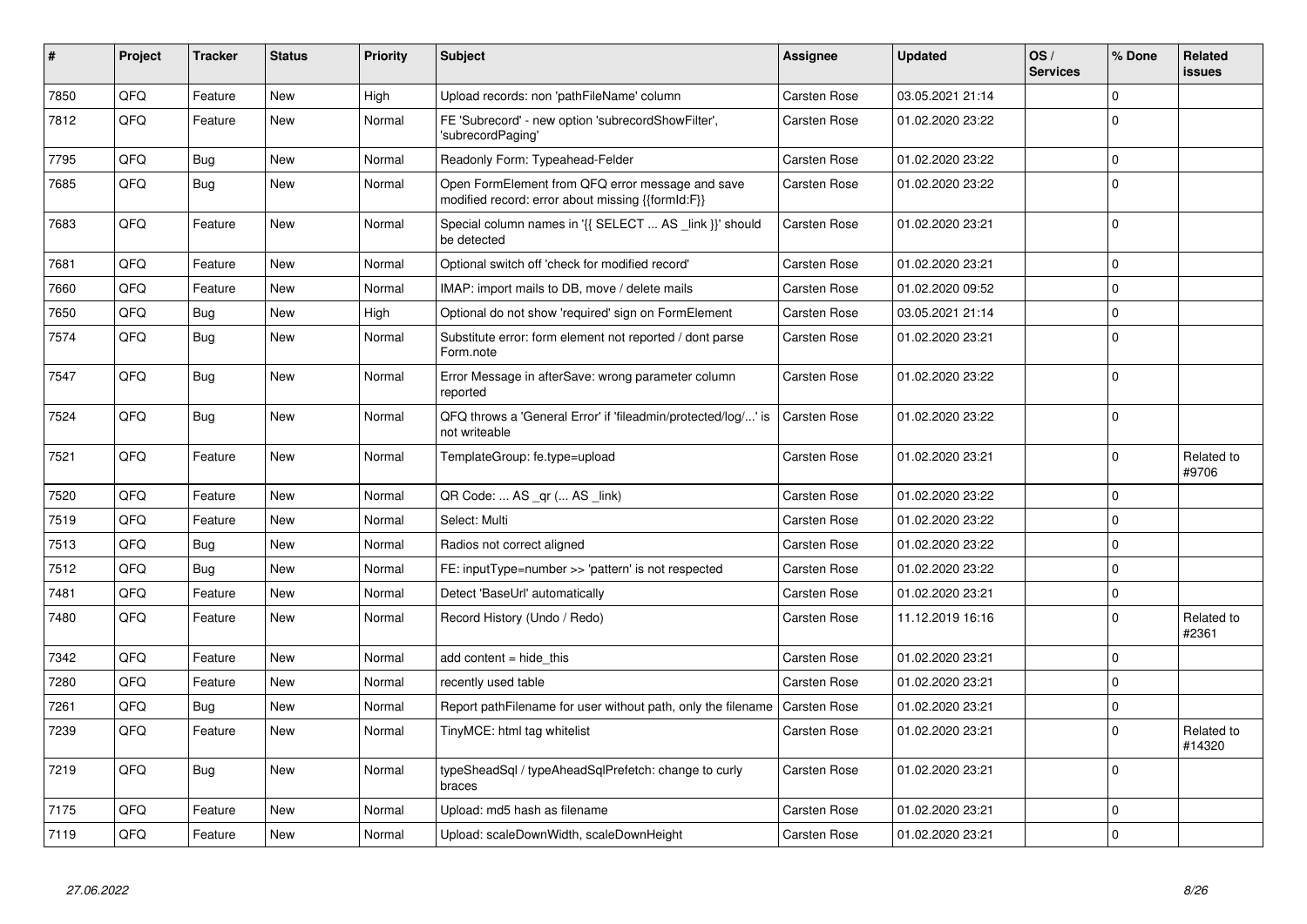| #    | Project | <b>Tracker</b> | <b>Status</b> | <b>Priority</b> | <b>Subject</b>                                                                                                             | Assignee            | <b>Updated</b>   | OS/<br><b>Services</b> | % Done      | Related<br><b>issues</b>                    |
|------|---------|----------------|---------------|-----------------|----------------------------------------------------------------------------------------------------------------------------|---------------------|------------------|------------------------|-------------|---------------------------------------------|
| 7109 | QFQ     | Feature        | <b>New</b>    | Normal          | Dynamic Updates: row/element hide                                                                                          | Carsten Rose        | 01.02.2020 23:22 |                        | $\Omega$    | Has duplicate<br>#4081                      |
| 7102 | QFQ     | Feature        | <b>New</b>    | Normal          | Comment sign in report: '#' and '--'                                                                                       | Carsten Rose        | 01.02.2020 23:21 |                        | $\mathbf 0$ |                                             |
| 7099 | QFQ     | Feature        | <b>New</b>    | Normal          | <b>Redesign FormEditor</b>                                                                                                 | Carsten Rose        | 01.02.2020 23:21 |                        | $\mathbf 0$ |                                             |
| 7014 | QFQ     | <b>Bug</b>     | <b>New</b>    | Normal          | Sending invalid emails succeeds when<br>debug.redirectAllMailTo is set                                                     | Carsten Rose        | 01.02.2020 23:21 |                        | $\mathbf 0$ |                                             |
| 7002 | QFQ     | <b>Bug</b>     | <b>New</b>    | Normal          | Dynamic Update: row does not disappear / appear                                                                            | Carsten Rose        | 01.02.2020 23:22 |                        | $\mathbf 0$ |                                             |
| 6912 | QFQ     | Bug            | New           | Normal          | error Message Var 'deadline' already set in SIP - in Form<br>with FE.value={{deadline:R:::{{deadlinePeriod:Y}}}}           | <b>Carsten Rose</b> | 01.02.2020 23:21 |                        | $\mathbf 0$ |                                             |
| 6855 | QFQ     | Feature        | New           | Normal          | With {{feUser:U}}!={{feUser:T}}: Save / Delete: only possible<br>with {{feUserSave:U}}='yes' and '{{feUserDelete:U}}='yes' | Carsten Rose        | 01.02.2020 23:21 |                        | $\Omega$    |                                             |
| 6765 | QFQ     | Feature        | <b>New</b>    | Normal          | Moeglichkeit via QFQ eigene Logs zu schreiben                                                                              | Carsten Rose        | 01.02.2020 23:21 |                        | $\mathbf 0$ |                                             |
| 6723 | QFQ     | Feature        | New           | Normal          | Report QFQ Installation and Version                                                                                        | Carsten Rose        | 12.06.2021 09:07 |                        | $\mathbf 0$ |                                             |
| 6677 | QFQ     | Bug            | New           | Normal          | Error message FE Action Element: no/wrong FE reference<br>who cause the problem.                                           | Carsten Rose        | 01.02.2020 23:21 |                        | $\mathbf 0$ |                                             |
| 6602 | QFQ     | Feature        | <b>New</b>    | Normal          | Formlet: in Report auf Mausklick ein mini-form oeffnen                                                                     | Carsten Rose        | 11.12.2019 16:16 |                        | $\mathbf 0$ |                                             |
| 6594 | QFQ     | Feature        | <b>New</b>    | Normal          | Excel: on download, check if there is a valid sip                                                                          | Carsten Rose        | 01.02.2020 23:21 |                        | $\mathbf 0$ |                                             |
| 6483 | QFQ     | Bug            | New           | Normal          | R Store funktioniert nicht bei 'Report Notation' im FE                                                                     | Carsten Rose        | 01.02.2020 23:21 |                        | $\pmb{0}$   |                                             |
| 6462 | QFQ     | <b>Bug</b>     | New           | Normal          | File Upload: Nutzlose Fehlermeldung wenn Datei zu gross                                                                    | Carsten Rose        | 01.02.2020 23:21 |                        | $\pmb{0}$   | Related to<br>#6139                         |
| 6437 | QFQ     | Feature        | New           | Normal          | Neuer Mode Button bei FormElementen                                                                                        | Carsten Rose        | 01.02.2020 23:21 |                        | $\mathbf 0$ | Related to<br>#9668.<br>Blocked by<br>#9678 |
| 6292 | QFQ     | Feature        | <b>New</b>    | Normal          | Download: File speichern mit Hash aber original Filename in<br>der Datenbank vermerken fuer Downloads                      | Carsten Rose        | 01.02.2020 23:21 |                        | $\mathbf 0$ |                                             |
| 6289 | QFQ     | Feature        | New           | Normal          | Form: Log                                                                                                                  | Carsten Rose        | 01.02.2020 23:21 |                        | $\pmb{0}$   |                                             |
| 6261 | QFQ     | Feature        | New           | Normal          | Persistent SIP                                                                                                             | Carsten Rose        | 12.06.2021 09:07 |                        | $\pmb{0}$   | Related to<br>#10819                        |
| 5782 | QFQ     | Feature        | <b>New</b>    | Normal          | NextCloud API                                                                                                              | Carsten Rose        | 01.02.2020 10:02 |                        | $\mathbf 0$ |                                             |
| 5715 | QFQ     | Feature        | New           | High            | PDF Caching                                                                                                                | Carsten Rose        | 03.05.2021 21:14 |                        | $\mathbf 0$ | Related to<br>#5851,<br>Related to<br>#6357 |
| 5576 | QFQ     | Bug            | New           | Normal          | Using MySQL 'DROP' requires privilege - wich is not really<br>necessary.                                                   | Carsten Rose        | 01.02.2020 23:21 |                        | $\mathbf 0$ |                                             |
| 5559 | QFQ     | <b>Bug</b>     | <b>New</b>    | Normal          | FE.type = Upload: 'accept' might contain variables                                                                         | Carsten Rose        | 11.05.2020 21:23 |                        | $\mathbf 0$ |                                             |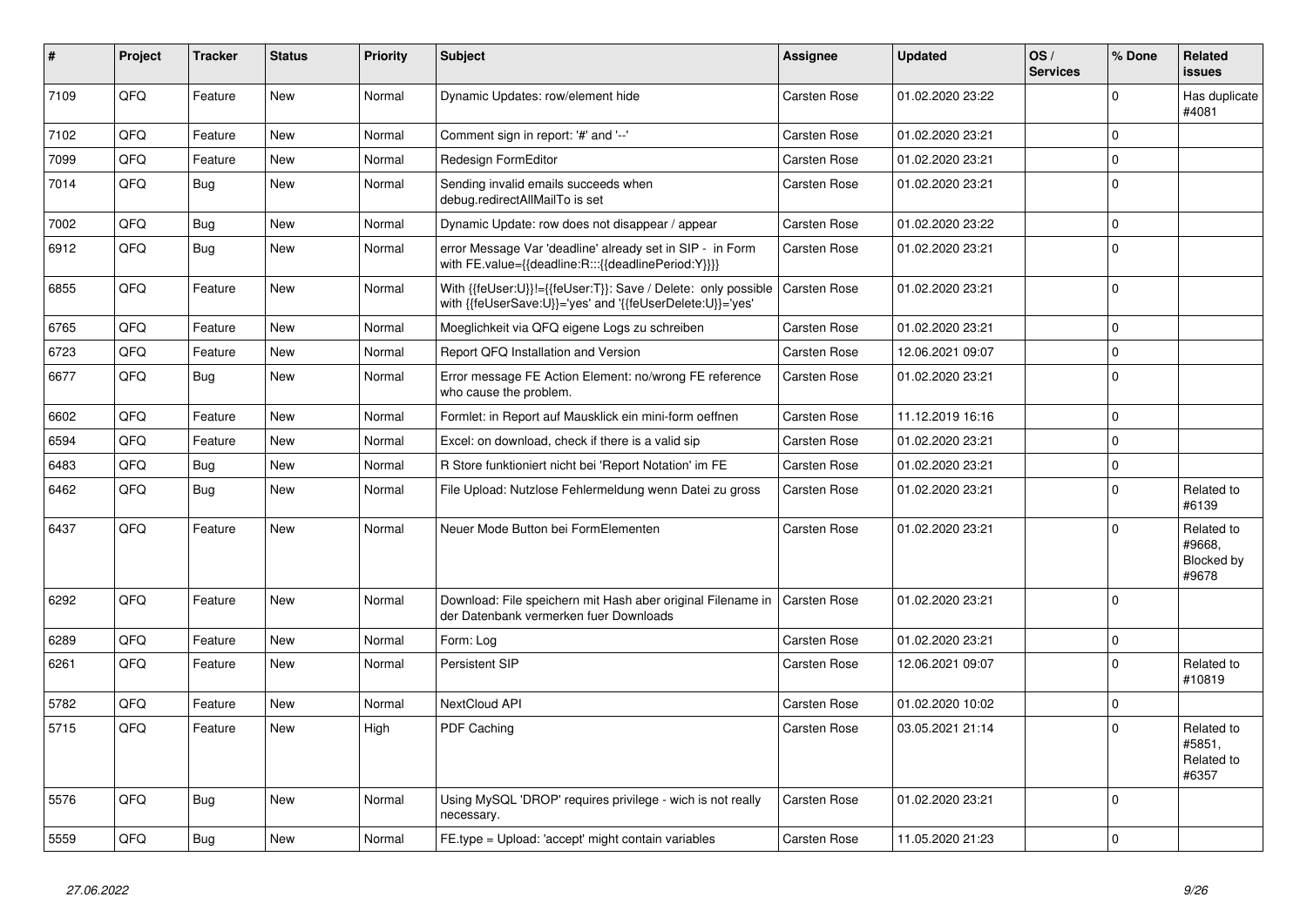| #     | Project | <b>Tracker</b> | <b>Status</b> | <b>Priority</b> | <b>Subject</b>                                                                                     | <b>Assignee</b> | <b>Updated</b>   | OS/<br><b>Services</b> | % Done      | Related<br><b>issues</b>                    |
|-------|---------|----------------|---------------|-----------------|----------------------------------------------------------------------------------------------------|-----------------|------------------|------------------------|-------------|---------------------------------------------|
| 5459  | QFQ     | <b>Bug</b>     | <b>New</b>    | High            | Multi DB: spread system tables between 'QFQ' and<br>'Data'-DB                                      | Carsten Rose    | 03.05.2021 21:14 |                        | $\Omega$    | Related to<br>#4720                         |
| 5345  | OFO.    | Feature        | New           | Normal          | Report: UPDATE / INSERT / DELETE statements should<br>trigger subqueries, depending on the result. | Carsten Rose    | 27.05.2020 16:11 |                        | $\Omega$    |                                             |
| 5305  | QFQ     | Bug            | New           | Normal          | Upload FormElement: nicht disabled by readonly Form                                                | Carsten Rose    | 16.06.2021 13:43 |                        | $\Omega$    | Related to<br>#9347,<br>Related to<br>#9834 |
| 5221  | QFQ     | <b>Bug</b>     | <b>New</b>    | High            | Download Dialog: Bleibt stehen in FF wenn Datei<br>automatisch gespeichert wird.                   | Carsten Rose    | 03.05.2021 21:14 |                        | $\Omega$    |                                             |
| 5131  | QFQ     | Feature        | <b>New</b>    | Normal          | Activate Spin Gear ('wait/busy' indicator) via LINK attribute                                      | Carsten Rose    | 01.02.2020 23:21 |                        | $\mathbf 0$ |                                             |
| 4756  | QFQ     | <b>Bug</b>     | <b>New</b>    | Normal          | Form dirty even nothing changes                                                                    | Carsten Rose    | 11.12.2019 16:16 |                        | $\Omega$    |                                             |
| 4413  | QFQ     | Feature        | New           | Normal          | fieldset: show/hidden, modeSgl, dynamicUpdate                                                      | Carsten Rose    | 09.02.2022 15:19 |                        | $\mathbf 0$ |                                             |
| 4250  | QFQ     | Feature        | New           | Normal          | AutoCron in QFQ via PHP                                                                            | Carsten Rose    | 01.02.2020 23:21 |                        | $\Omega$    | Related to<br>#3292,<br>Related to<br>#3291 |
| 4082  | QFQ     | Feature        | <b>New</b>    | Normal          | Dynamic Update: modeSql - useful default                                                           | Carsten Rose    | 01.02.2020 23:22 |                        | $\Omega$    |                                             |
| 4050  | QFQ     | Feature        | New           | Normal          | sql.log: 1) FormElement ID which causes a specific action,<br>2) Result in the same row.           | Carsten Rose    | 15.04.2020 11:35 |                        | $\Omega$    | Related to<br>#5458                         |
| 4023  | QFQ     | Feature        | <b>New</b>    | Normal          | prepared statements - FE action: salveld, sqllnsert,<br>sqlUpdate, sqlDelete, sqlBefore, sqlAfter  | Carsten Rose    | 11.12.2019 16:15 |                        | $\Omega$    |                                             |
| 3864  | QFQ     | Feature        | <b>New</b>    | Normal          | Encrypt / decrypt field                                                                            | Carsten Rose    | 08.03.2021 18:08 |                        | $\mathbf 0$ |                                             |
| 3727  | QFQ     | Feature        | New           | High            | Security: Session Hijacking erschweren                                                             | Carsten Rose    | 03.05.2021 21:14 |                        | $\Omega$    |                                             |
| 3547  | QFQ     | Bug            | <b>New</b>    | Normal          | FE of type 'note' causes writing of empty fields.                                                  | Carsten Rose    | 01.02.2020 23:21 |                        | $\mathbf 0$ |                                             |
| 3504  | QFQ     | Feature        | New           | Normal          | Logging: welche Action FEs werden wann wie ausgefuehrt                                             | Carsten Rose    | 01.02.2020 23:21 |                        | $\Omega$    | Related to<br>#5458,<br>Related to<br>#4092 |
| 3432  | QFQ     | Feature        | <b>New</b>    | Normal          | subrecord: dynamicUpdate                                                                           | Carsten Rose    | 11.06.2020 21:10 |                        | $\Omega$    | Related to<br>#5691                         |
| 2361  | QFQ     | Feature        | New           | Normal          | Logging wer/wann/wo welches Formular aufgerufen hat                                                | Carsten Rose    | 11.12.2019 16:15 |                        | $\Omega$    | Related to<br>#4432,<br>Related to<br>#7480 |
| 13647 | QFQ     | <b>Bug</b>     | <b>New</b>    | Normal          | Autofocus funktioniert nicht auf Chrome                                                            | Benjamin Baer   | 19.03.2022 17:44 |                        | $\Omega$    |                                             |
| 13528 | QFQ     | Bug            | <b>New</b>    | Normal          | gfg.io > releases: es wird kein neues Release angelegt                                             | Benjamin Baer   | 19.03.2022 17:46 |                        | $\Omega$    |                                             |
| 12556 | QFQ     | Feature        | New           | Normal          | Pills Title: colored = static or dynamic on allrequiredgiven                                       | Benjamin Baer   | 19.03.2022 17:49 |                        | $\Omega$    |                                             |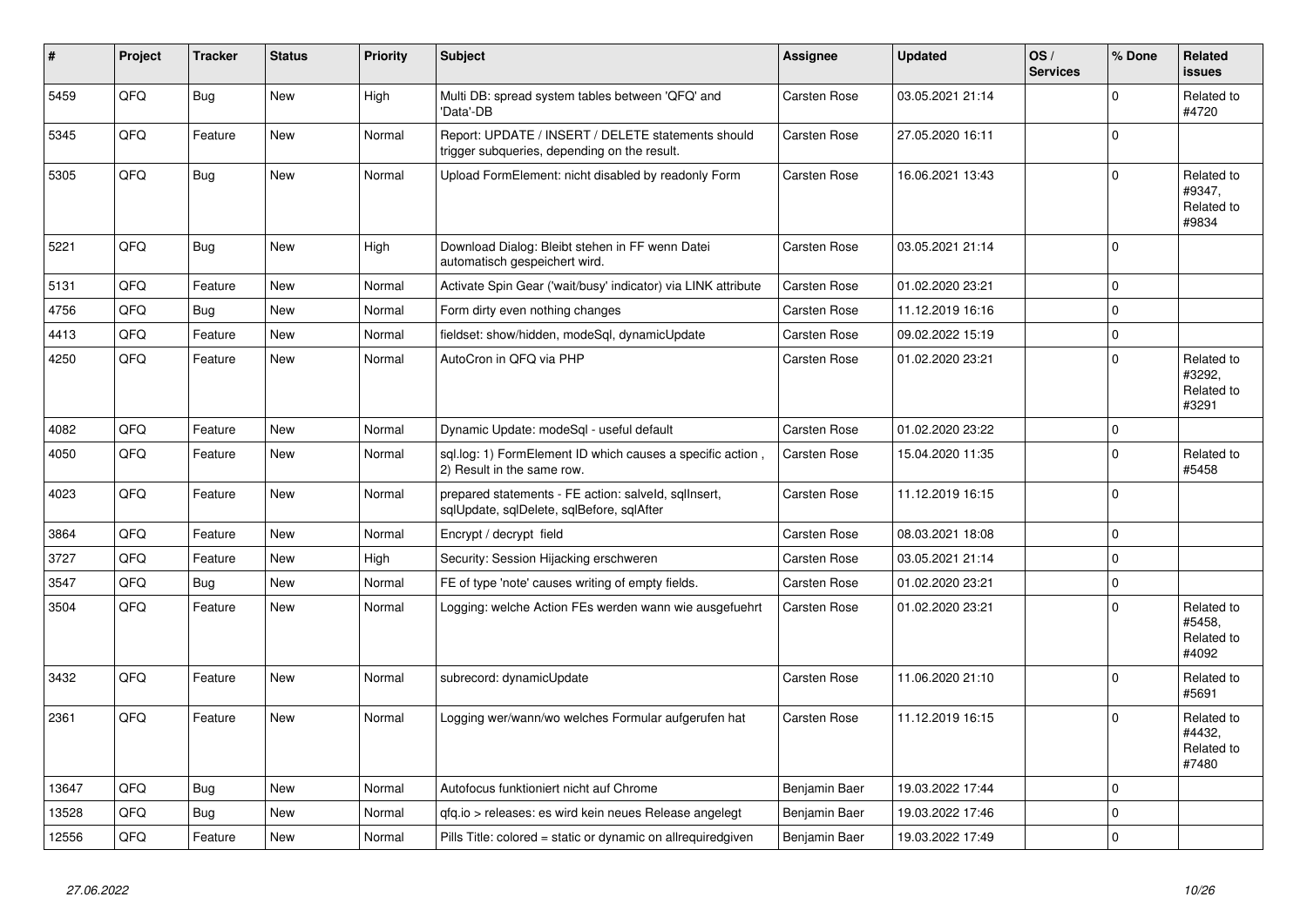| #     | Project | <b>Tracker</b> | <b>Status</b> | <b>Priority</b> | <b>Subject</b>                                                           | <b>Assignee</b> | <b>Updated</b>   | OS/<br><b>Services</b> | % Done      | Related<br><b>issues</b>                                              |
|-------|---------|----------------|---------------|-----------------|--------------------------------------------------------------------------|-----------------|------------------|------------------------|-------------|-----------------------------------------------------------------------|
| 12490 | QFQ     | Feature        | <b>New</b>    | Normal          | Loading Plugins in QFQ - see what tinymce does. (lazy<br>loading)        | Benjamin Baer   | 08.06.2022 10:37 |                        | $\Omega$    | Related to<br>#12611,<br>Related to<br>#10013,<br>Related to<br>#7732 |
| 12476 | QFQ     | Feature        | <b>New</b>    | Normal          | clearMe: a) should trigger 'dirty', b) sticky on textarea resize         | Benjamin Baer   | 04.01.2022 08:40 |                        | $\Omega$    | Related to<br>#9528                                                   |
| 11237 | QFQ     | <b>Bug</b>     | <b>New</b>    | High            | Radiobutton / parameter.buttonClass= btn-default - kein dirty<br>Trigger | Benjamin Baer   | 03.05.2021 21:12 |                        | $\Omega$    | Related to<br>#10766                                                  |
| 11057 | QFQ     | Bug            | New           | High            | Checkboxes ohne span.checkmark im Report werden<br>ausgeblendet          | Benjamin Baer   | 03.05.2021 21:12 |                        | $\Omega$    | Related to<br>#11039                                                  |
| 14185 | QFQ     | Feature        | <b>New</b>    | Normal          | External/Autocron.php - better suitable directory                        | Support: System | 28.05.2022 11:03 |                        | $\mathbf 0$ |                                                                       |
| 12156 | QFQ     | Feature        | <b>New</b>    | Normal          | Form: Optional disable 'leave page'                                      |                 | 03.05.2021 20:45 |                        | $\Omega$    |                                                                       |
| 12135 | QFQ     | Feature        | <b>New</b>    | Normal          | Subrecord: Notiz                                                         |                 | 24.04.2021 16:58 |                        | $\Omega$    |                                                                       |
| 12039 | QFQ     | Feature        | New           | Normal          | Missing htmlSpecialChar() in pre processing on form submit               |                 | 18.02.2021 00:09 |                        | $\Omega$    | Related to<br>#14320                                                  |
| 12038 | QFQ     | Feature        | <b>New</b>    | Normal          | a) STORE_VAR: filenameOnlyStripUniq, b) SP:<br>QSTRIPUNIQ()              |                 | 17.02.2021 23:55 |                        | $\Omega$    |                                                                       |
| 11850 | QFQ     | Feature        | New           | Urgent          | Wizard Form: basierend auf einer Tabelle eine Form<br>anlegen.           |                 | 03.05.2021 21:12 |                        | 0           | Blocked by<br>#8082                                                   |
| 11716 | QFQ     | Feature        | New           | Normal          | Form an beliebiger Stelle im Report anzeigen                             |                 | 09.12.2020 09:47 |                        | $\Omega$    |                                                                       |
| 11715 | QFQ     | Bug            | New           | Normal          | acceptZeroAsRequired and requiredOffButMark do not<br>coincide           |                 | 08.12.2020 12:13 |                        | $\Omega$    |                                                                       |
| 11535 | QFQ     | Feature        | <b>New</b>    | Normal          | Ability to create SQL columns in frontend QFQ forms                      |                 | 17.11.2020 12:11 |                        | $\Omega$    |                                                                       |
| 11534 | QFQ     | Feature        | New           | Normal          | Report: Action on selected rows - Table batchprocessing<br>feature       |                 | 18.11.2020 08:15 |                        | $\Omega$    |                                                                       |
| 11522 | QFQ     | Bug            | New           | Normal          | Aus/Einblenden von Reitern                                               |                 | 13.11.2020 14:58 |                        | $\mathbf 0$ |                                                                       |
| 11195 | QFQ     | <b>Bug</b>     | New           | Low             | Dynamic Update: Note not updated if new text is empty<br>(v20.4)         |                 | 25.09.2020 11:14 |                        | $\Omega$    |                                                                       |
| 10890 | QFQ     | Bug            | <b>New</b>    | Normal          | AutoCron hangs                                                           |                 | 20.07.2020 13:56 |                        | $\mathbf 0$ |                                                                       |
| 10874 | QFQ     | Feature        | New           | Normal          | Erstellen eines Foreign Keys in der Tabelle "FormElement"                |                 | 13.07.2020 10:11 |                        | $\mathbf 0$ |                                                                       |
| 10766 | QFQ     | <b>Bug</b>     | New           | High            | Radiobutton / parameter.buttonClass=btn-default: dynamic<br>update       |                 | 03.05.2021 21:12 |                        | 0           | Related to<br>#11237                                                  |
| 10763 | QFQ     | Feature        | New           | Normal          | form accessed and submitted despite logout?                              |                 | 16.06.2020 11:43 |                        | $\Omega$    |                                                                       |
| 10759 | QFQ     | <b>Bug</b>     | <b>New</b>    | Normal          | emptyMeansNull - Feld falsch aktualisiert                                |                 | 12.11.2020 23:45 |                        | $\mathbf 0$ |                                                                       |
| 10384 | QFQ     | Feature        | <b>New</b>    | Normal          | Parameter Exchange QFQ Instances                                         |                 | 07.05.2020 09:38 |                        | $\Omega$    |                                                                       |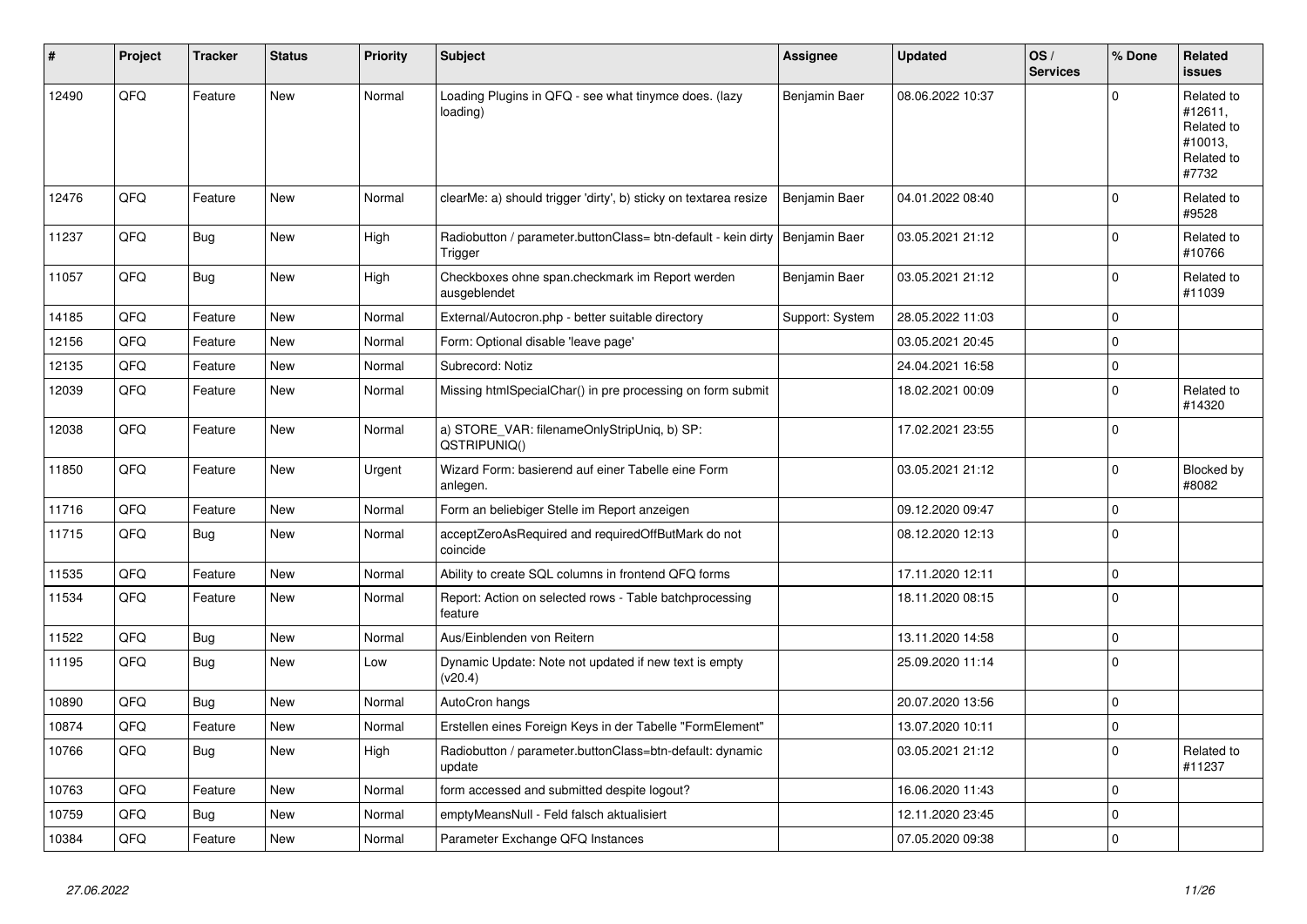| $\sharp$ | Project | <b>Tracker</b> | <b>Status</b> | <b>Priority</b> | <b>Subject</b>                                                                | <b>Assignee</b> | <b>Updated</b>   | OS/<br><b>Services</b> | % Done      | Related<br><b>issues</b>                                               |
|----------|---------|----------------|---------------|-----------------|-------------------------------------------------------------------------------|-----------------|------------------|------------------------|-------------|------------------------------------------------------------------------|
| 10345    | QFQ     | Feature        | New           | Normal          | Templates - Patterns QFQ Style                                                |                 | 03.05.2021 21:01 |                        | $\mathbf 0$ | Related to<br>#10713                                                   |
| 10324    | QFQ     | Bug            | New           | Normal          | Excel Export mit Template funktioniert nur, wenn Template<br>vor uid kommt    |                 | 30.03.2020 11:20 |                        | $\mathbf 0$ | Related to<br>#10257                                                   |
| 10114    | QFQ     | Feature        | New           | High            | Symbol (Link): 'G:' (Glyphicon) replaced by 'i:' (icon)                       |                 | 07.12.2021 17:19 |                        | $\mathbf 0$ | Related to<br>#3797,<br>Related to<br>#4194                            |
| 9855     | QFQ     | <b>Bug</b>     | <b>New</b>    | Normal          | <b>Required Check</b>                                                         |                 | 01.02.2020 15:56 |                        | $\mathbf 0$ |                                                                        |
| 9853     | QFQ     | Feature        | New           | Normal          | Check das SQL / QFQ / Mail Logfile geschrieben wird                           |                 | 09.01.2020 11:15 |                        | $\mathbf 0$ |                                                                        |
| 6609     | QFQ     | Feature        | New           | Normal          | Formlet: JSON API erweitern                                                   | Carsten Rose    | 01.02.2020 23:21 |                        | 50          |                                                                        |
| 12632    | QFQ     | Feature        | New           | Normal          | TinyMCE: Prepare CSS classes for images                                       | Carsten Rose    | 04.06.2021 14:35 |                        | 100         | Blocked by<br>#12186                                                   |
| 10115    | QFQ     | Feature        | New           | Normal          | TypeAhead: static list                                                        | Carsten Rose    | 26.02.2020 16:42 |                        | 100         |                                                                        |
| 9275     | QFQ     | <b>Bug</b>     | New           | Normal          | autcron: t3 page, which takes to long to respond, is not<br>reported properly | Carsten Rose    | 01.02.2020 23:22 |                        | 100         |                                                                        |
| 13943    | QFQ     | <b>Bug</b>     | Priorize      | Normal          | unable to find formgroup                                                      | Enis Nuredini   | 28.05.2022 11:03 |                        | $\mathbf 0$ |                                                                        |
| 13900    | QFQ     | Feature        | Priorize      | Normal          | Selenium: Check das Cookie/PDF funktioniert                                   | Enis Nuredini   | 25.03.2022 12:45 |                        | $\mathbf 0$ |                                                                        |
| 10569    | QFQ     | Feature        | Priorize      | Normal          | link _blank more safe                                                         | Enis Nuredini   | 25.03.2022 12:44 |                        | $\pmb{0}$   |                                                                        |
| 14371    | QFQ     | Feature        | Priorize      | Normal          | LDAP via REPORT                                                               | Carsten Rose    | 19.06.2022 16:37 |                        | $\mathbf 0$ |                                                                        |
| 14290    | QFQ     | Feature        | Priorize      | Normal          | FormEditor: Show Table Definition                                             | Carsten Rose    | 19.06.2022 16:37 |                        | $\mathbf 0$ |                                                                        |
| 14283    | QFQ     | Bug            | Priorize      | Normal          | HEIC / HEIF convert doesn't trigger                                           | Carsten Rose    | 19.06.2022 16:37 |                        | $\pmb{0}$   |                                                                        |
| 12504    | QFQ     | Feature        | Priorize      | Normal          | sql.log: report fe.id                                                         | Carsten Rose    | 05.05.2021 22:09 |                        | $\mathbf 0$ |                                                                        |
| 12503    | QFQ     | Feature        | Priorize      | Normal          | Detect dangerous UPDATE statement with missing WHERE                          | Carsten Rose    | 05.05.2021 22:09 |                        | $\pmb{0}$   |                                                                        |
| 12452    | QFQ     | Feature        | Priorize      | Normal          | BaseURL: alsways with '/' at the end                                          | Carsten Rose    | 19.06.2022 13:45 |                        | $\mathbf 0$ | Related to<br>#10782                                                   |
| 12325    | QFQ     | Bug            | Priorize      | Normal          | MultiDB form.dblndex not working for report syntax                            | Carsten Rose    | 07.09.2021 13:37 |                        | $\mathbf 0$ | Related to<br>#12145,<br>Related to<br>#12314                          |
| 11320    | QFQ     | Feature        | Priorize      | Normal          | Typo3 Version 10 support                                                      | Carsten Rose    | 05.05.2021 22:09 |                        | $\mathbf 0$ |                                                                        |
| 10015    | QFQ     | Feature        | Priorize      | Normal          | Monospace in Textarea                                                         | Carsten Rose    | 03.02.2020 13:40 |                        | $\pmb{0}$   |                                                                        |
| 10012    | QFQ     | Feature        | Priorize      | Normal          | redirectAllMailTo: {{beEmail:T}}                                              | Carsten Rose    | 08.05.2021 09:54 |                        | $\mathbf 0$ | Related to<br>#12412,<br>Related to<br>#12413,<br>Related to<br>#10011 |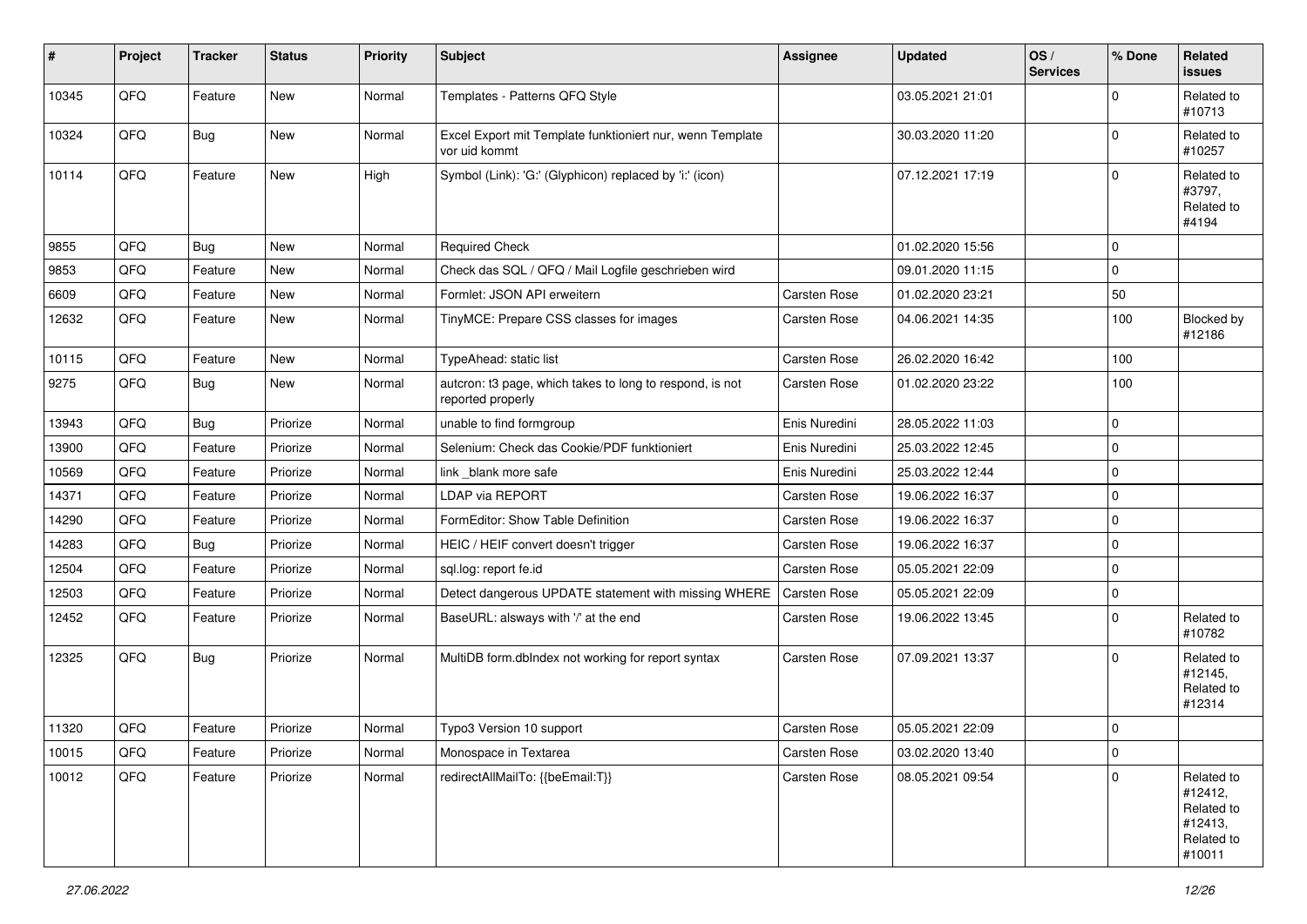| $\vert$ # | <b>Project</b> | <b>Tracker</b> | <b>Status</b> | <b>Priority</b> | <b>Subject</b>                                                                                           | <b>Assignee</b>     | <b>Updated</b>   | OS/<br><b>Services</b> | % Done       | <b>Related</b><br><b>issues</b>                                         |
|-----------|----------------|----------------|---------------|-----------------|----------------------------------------------------------------------------------------------------------|---------------------|------------------|------------------------|--------------|-------------------------------------------------------------------------|
| 10011     | QFQ            | Feature        | Priorize      | Normal          | Offer new STORE TYPO3 Variable 'beUser', 'beEmail'                                                       | Carsten Rose        | 08.05.2021 09:51 |                        | $\Omega$     | Related to<br>#10012,<br>Related to<br>#12511                           |
| 10005     | QFQ            | Feature        | Priorize      | Normal          | Report / special column name:  AS _calendar                                                              | Carsten Rose        | 03.06.2020 17:28 |                        | $\Omega$     |                                                                         |
| 9975      | QFQ            | <b>Bug</b>     | Priorize      | Normal          | Dropdown Menu: 'r:3' broken                                                                              | Carsten Rose        | 01.02.2020 10:13 |                        | $\Omega$     |                                                                         |
| 9968      | QFQ            | Feature        | Priorize      | Normal          | Tooltip in Links for Developer                                                                           | Carsten Rose        | 01.02.2020 23:17 |                        | $\mathbf 0$  |                                                                         |
| 9958      | QFQ            | <b>Bug</b>     | Priorize      | Normal          | Broken subrecord query: no error message                                                                 | Carsten Rose        | 05.02.2021 15:15 |                        | $\mathbf{0}$ |                                                                         |
| 9947      | QFQ            | <b>Bug</b>     | Priorize      | Normal          | Unwanted error message if missing 'typeAheadSqlPrefetch'                                                 | <b>Carsten Rose</b> | 01.02.2020 10:13 |                        | $\mathbf{0}$ |                                                                         |
| 9928      | QFQ            | Feature        | Priorize      | Normal          | SpecialColumnName: a) Deprecated: ' AS "_+tag " ', b)<br>New: ' AS "_ <tag1><tag2>"</tag2></tag1>        | Carsten Rose        | 01.02.2020 23:17 |                        | $\mathbf 0$  | Related to<br>#9929                                                     |
| 9900      | QFQ            | Feature        | Priorize      | Normal          | Generic API Call: tt-content record >> JSON                                                              | Carsten Rose        | 01.02.2020 10:13 |                        | $\Omega$     |                                                                         |
| 9862      | QFQ            | <b>Bug</b>     | Priorize      | Normal          | Failed writing to sql mail qfq.log should throw an exception                                             | Carsten Rose        | 01.02.2020 10:13 |                        | $\mathbf{0}$ |                                                                         |
| 9834      | QFQ            | Bug            | Priorize      | Normal          | Input elements with tag 'disabled' are missing on<br>form-submit: server option 'processReadOnly' broken | Carsten Rose        | 07.12.2021 16:43 |                        | $\mathbf 0$  | Related to<br>#9691,<br>Related to<br>#5305, Has<br>duplicate<br>#12331 |
| 9668      | QFQ            | Feature        | Priorize      | Normal          | Form.mode: rename 'hidden' to 'hide'                                                                     | Carsten Rose        | 05.05.2021 22:14 |                        | $\mathbf 0$  | Related to<br>#6437                                                     |
| 9534      | QFQ            | <b>Bug</b>     | Priorize      | Urgent          | FE.type=upload: 'Unknown Mode: ID"                                                                       | Carsten Rose        | 03.05.2021 21:14 |                        | $\Omega$     | Related to<br>#9532                                                     |
| 9394      | QFQ            | Feature        | Priorize      | Normal          | REST: allow for non numerical ids in get requests                                                        | Carsten Rose        | 05.05.2021 22:10 |                        | $\Omega$     |                                                                         |
| 9346      | QFQ            | Feature        | Priorize      | Normal          | beforeSave: check if an upload is given                                                                  | Carsten Rose        | 11.06.2021 21:18 |                        | $\mathbf 0$  |                                                                         |
| 9173      | QFQ            | Bug            | Priorize      | Urgent          | Stale Record Lock: Firefox                                                                               | Carsten Rose        | 03.05.2021 21:14 |                        | $\Omega$     | Related to<br>#9789                                                     |
| 9121      | QFQ            | <b>Bug</b>     | Priorize      | High            | sip links have r and dblndexData set                                                                     | Carsten Rose        | 12.06.2021 10:41 |                        | $\mathbf 0$  |                                                                         |
| 8963      | QFQ            | Feature        | Priorize      | Normal          | Setting values in a store: flexible way                                                                  | Carsten Rose        | 05.05.2021 22:10 |                        | $\Omega$     | Related to<br>#8975                                                     |
| 8585      | QFQ            | Feature        | Priorize      | Normal          | Enhance Error message for 'unknown form'                                                                 | <b>Carsten Rose</b> | 01.02.2020 10:13 |                        | $\mathbf 0$  |                                                                         |
| 8584      | QFQ            | Feature        | Priorize      | Normal          | FE 'Action' - never assign to Container (except Template<br>Group)                                       | Carsten Rose        | 01.02.2020 10:13 |                        | $\mathbf{0}$ |                                                                         |
| 8277      | QFQ            | Feature        | Priorize      | Normal          | fe.parameter.default=                                                                                    | Carsten Rose        | 01.02.2020 23:17 |                        | $\mathbf 0$  | Related to<br>#8113                                                     |
| 8204      | QFQ            | Feature        | Priorize      | High            | Position 'required mark'                                                                                 | Carsten Rose        | 16.06.2021 13:44 |                        | $\mathbf 0$  |                                                                         |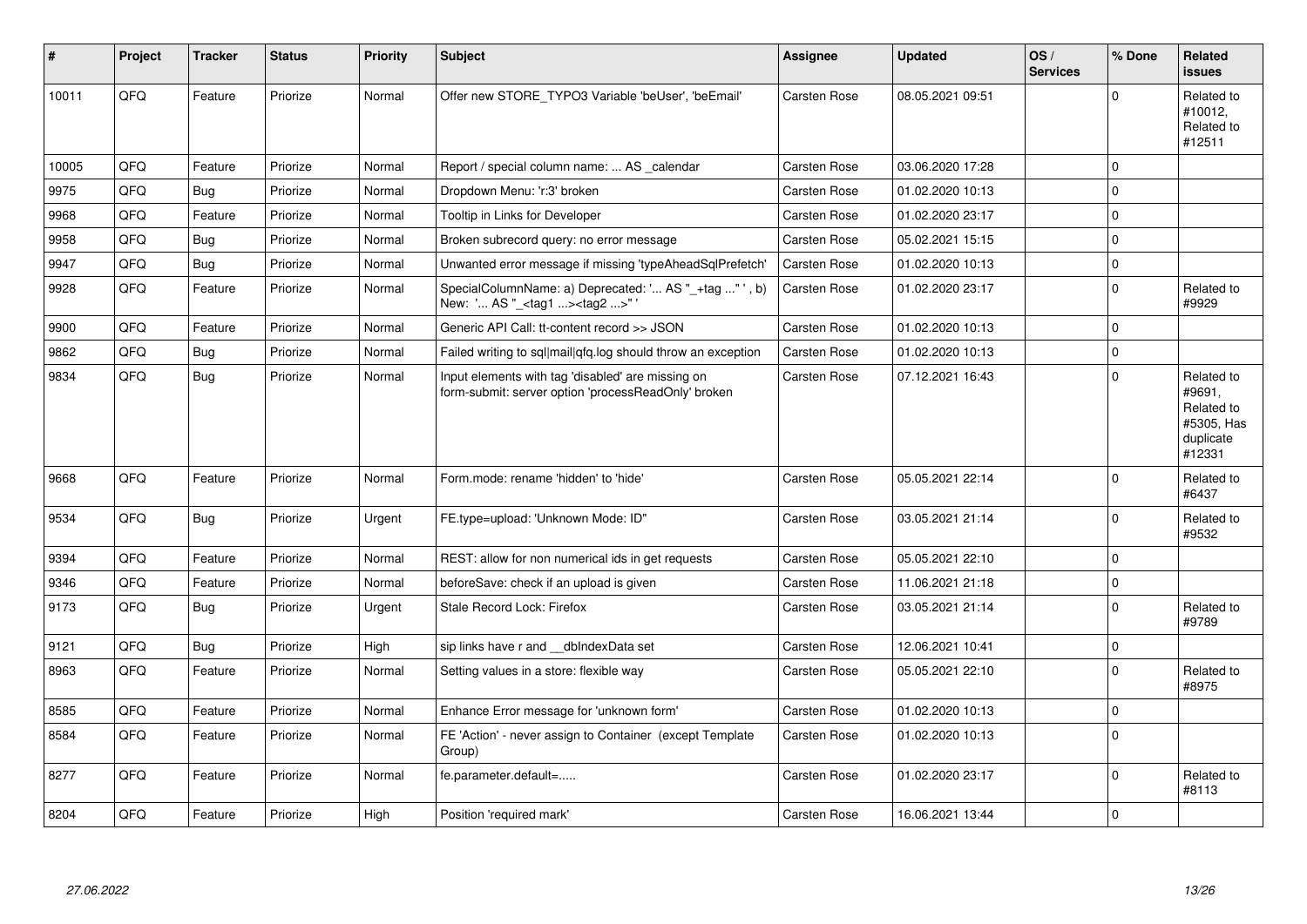| $\pmb{\#}$ | Project | <b>Tracker</b> | <b>Status</b> | <b>Priority</b> | <b>Subject</b>                                                                            | <b>Assignee</b> | <b>Updated</b>   | OS/<br><b>Services</b> | % Done      | Related<br><b>issues</b>                        |
|------------|---------|----------------|---------------|-----------------|-------------------------------------------------------------------------------------------|-----------------|------------------|------------------------|-------------|-------------------------------------------------|
| 8082       | QFQ     | Feature        | Priorize      | High            | Contact form without saving record                                                        | Carsten Rose    | 07.12.2021 15:20 |                        | $\Omega$    | Related to<br>#8587,<br><b>Blocks</b><br>#11850 |
| 8044       | QFQ     | Feature        | Priorize      | Normal          | Transaction: a) Form, b) Report                                                           | Carsten Rose    | 05.05.2021 22:14 |                        | $\mathbf 0$ | Related to<br>#8043                             |
| 8037       | QFQ     | <b>Bug</b>     | Priorize      | Normal          | FE.type=upload (advanced mode): {{slaveld:V}} missing<br>during dynamic update            | Carsten Rose    | 01.02.2020 10:13 |                        | $\mathbf 0$ |                                                 |
| 8034       | QFQ     | Feature        | Priorize      | Normal          | FormElement 'data': 22.22.2222 should not be accepted                                     | Carsten Rose    | 01.02.2020 10:13 |                        | $\mathbf 0$ |                                                 |
| 7656       | QFQ     | <b>Bug</b>     | Priorize      | Normal          | FE with required, 'pattern' and 'extraButtonLock': always<br>complain about missing value | Carsten Rose    | 01.02.2020 10:13 |                        | $\mathbf 0$ |                                                 |
| 7630       | QFQ     | Feature        | Priorize      | Normal          | detailed error message for simple upload                                                  | Carsten Rose    | 01.02.2020 10:13 |                        | $\mathbf 0$ |                                                 |
| 7616       | QFQ     | <b>Bug</b>     | Priorize      | Normal          | Selectlist with Enum & Dynamic Update                                                     | Carsten Rose    | 01.02.2020 10:13 |                        | $\mathbf 0$ |                                                 |
| 7522       | QFQ     | Feature        | Priorize      | Normal          | Inserting default index.html to folder (Avoid Apache<br>Indexing)                         | Carsten Rose    | 01.02.2020 10:13 |                        | $\mathbf 0$ |                                                 |
| 7290       | QFQ     | Feature        | Priorize      | Normal          | FormEditor: title as textarea if LEN(title)>60                                            | Carsten Rose    | 01.02.2020 10:13 |                        | $\mathbf 0$ | Blocked by<br>#7682                             |
| 7217       | QFQ     | Feature        | Priorize      | Normal          | Download: notice User if `_sip=?` is missing                                              | Carsten Rose    | 01.02.2020 10:13 |                        | $\mathbf 0$ |                                                 |
| 6998       | QFQ     | Feature        | Priorize      | Normal          | Form: with debug=on show column information as tooltip of<br>column label                 | Carsten Rose    | 01.02.2020 10:13 |                        | $\Omega$    |                                                 |
| 6574       | QFQ     | <b>Bug</b>     | Priorize      | Normal          | qfq.log: Fehlermeldung wurde angezeigt, aber nicht geloggt                                | Carsten Rose    | 01.02.2020 10:13 |                        | $\mathbf 0$ |                                                 |
| 6116       | QFQ     | Bug            | Priorize      | High            | value of checkbox not saved                                                               | Carsten Rose    | 07.12.2021 17:19 |                        | $\mathbf 0$ |                                                 |
| 5942       | QFQ     | Feature        | Priorize      | Normal          | 'L' and 'type': append to links, generate via '_link' by using<br>'u:' .                  | Carsten Rose    | 01.02.2020 10:13 |                        | $\Omega$    |                                                 |
| 3867       | QFQ     | Feature        | Priorize      | Normal          | Readonly Formular: Template Groups add/delete<br>ausbeldnen                               | Carsten Rose    | 05.05.2021 22:12 |                        | $\Omega$    |                                                 |
| 3782       | QFQ     | <b>Bug</b>     | Priorize      | Normal          | Bei fehlerhafter Eingabe (z.B. Datum) sollte das erwartete<br>Format angezeigt werden     | Carsten Rose    | 01.02.2020 10:13 |                        | $\mathbf 0$ |                                                 |
| 10003      | QFQ     | Feature        | Priorize      | Normal          | fieldset: stronger visualize group                                                        | Benjamin Baer   | 12.02.2020 08:13 |                        | $\mathbf 0$ |                                                 |
| 9135       | QFQ     | Feature        | Priorize      | Normal          | Progress Bar generic / replace old hourglass download<br>popup                            | Benjamin Baer   | 03.01.2022 07:43 |                        | $\mathbf 0$ |                                                 |
| 7965       | QFQ     | Feature        | Priorize      | Normal          | Input type 'text' with visual format - currency                                           | Benjamin Baer   | 03.01.2022 07:45 |                        | $\pmb{0}$   |                                                 |
| 7730       | QFQ     | Feature        | Priorize      | Normal          | SELECT Box: title in between                                                              | Benjamin Baer   | 01.02.2020 23:22 |                        | $\mathbf 0$ |                                                 |
| 6870       | QFQ     | Feature        | Priorize      | Normal          | Click on '_link' triggers an API call                                                     | Benjamin Baer   | 03.01.2022 08:25 |                        | $\mathbf 0$ |                                                 |
| 6801       | QFQ     | Feature        | Priorize      | Normal          | Fabric: Maximize / FullIscreen                                                            | Benjamin Baer   | 21.03.2022 09:56 |                        | $\mathbf 0$ |                                                 |
| 6566       | QFQ     | Bug            | Priorize      | Normal          | Link Function 'delete': provided parameter missing on page<br>reload                      | Benjamin Baer   | 03.01.2022 08:08 |                        | $\mathbf 0$ |                                                 |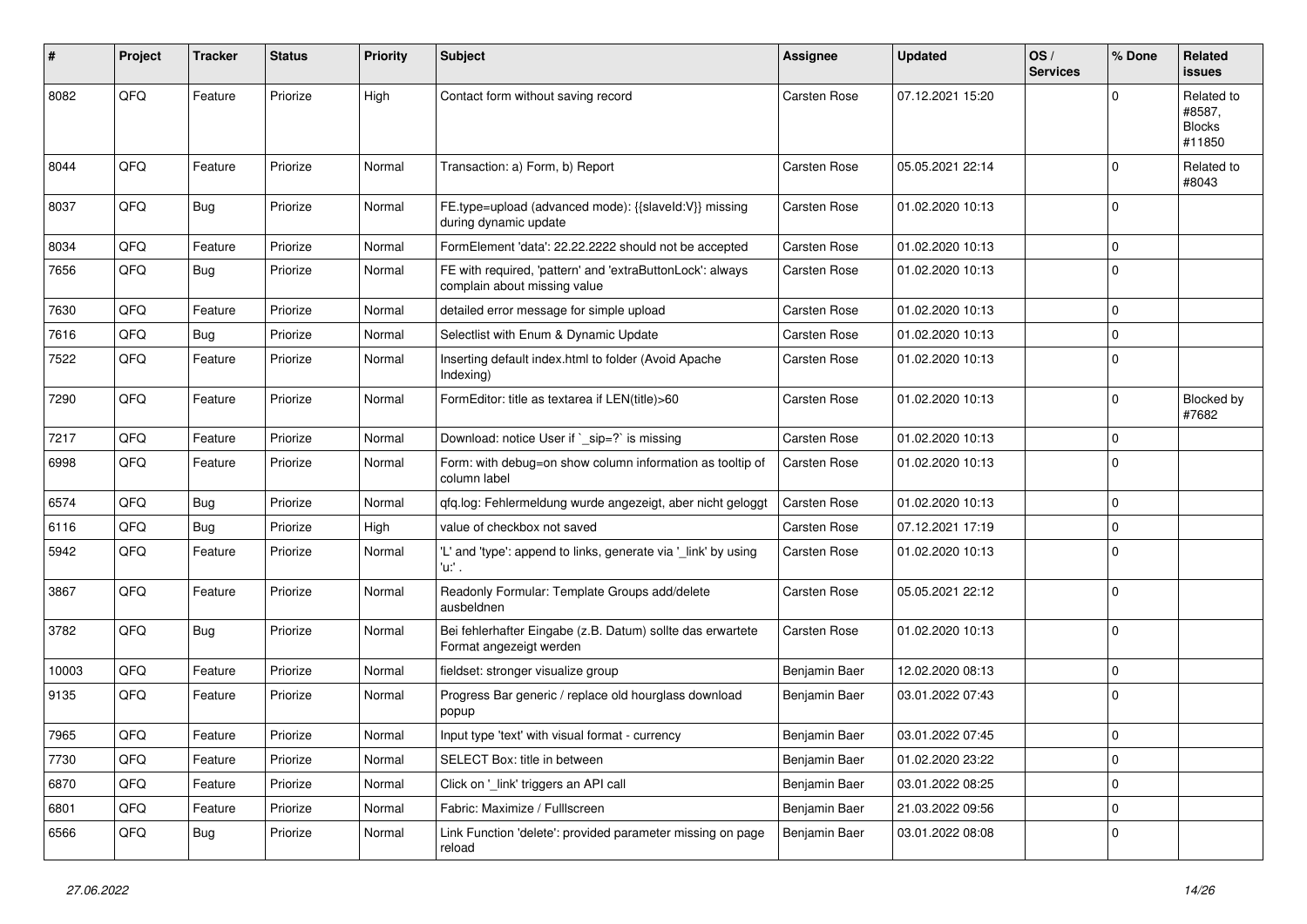| $\sharp$ | Project | <b>Tracker</b> | <b>Status</b> | <b>Priority</b> | <b>Subject</b>                                                                                      | Assignee       | <b>Updated</b>   | OS/<br><b>Services</b> | % Done      | Related<br><b>issues</b>                                                                                                                                              |
|----------|---------|----------------|---------------|-----------------|-----------------------------------------------------------------------------------------------------|----------------|------------------|------------------------|-------------|-----------------------------------------------------------------------------------------------------------------------------------------------------------------------|
| 6224     | QFQ     | Feature        | Priorize      | Normal          | Dynamic update: fade in/out fields                                                                  | Benjamin Baer  | 21.03.2022 09:50 |                        | $\mathbf 0$ |                                                                                                                                                                       |
| 6140     | QFQ     | Bug            | Priorize      | Normal          | QFQ DnD Sort: Locked fields                                                                         | Benjamin Baer  | 21.03.2022 09:56 |                        | $\mathbf 0$ |                                                                                                                                                                       |
| 5562     | QFQ     | Feature        | Priorize      | Normal          | Drag'n'Drop fuer Uploads                                                                            | Benjamin Baer  | 21.03.2022 09:52 |                        | 0           | Related to<br>#9706                                                                                                                                                   |
| 5366     | QFQ     | Feature        | Priorize      | Normal          | Saving with keyboard shortcuts                                                                      | Benjamin Baer  | 21.03.2022 09:47 |                        | 0           |                                                                                                                                                                       |
| 4457     | QFQ     | Bug            | Priorize      | Normal          | typeahead: pressing return to select an item, saves the form<br>and closes the form.                | Benjamin Baer  | 03.01.2022 08:01 |                        | $\Omega$    | Related to<br>#4398                                                                                                                                                   |
| 2665     | QFQ     | <b>Bug</b>     | Priorize      | Normal          | Dynamic Update funktioniert nicht, wenn beim<br>entsprechenden FormElement eine size angegeben ist. | Benjamin Baer  | 03.01.2022 08:12 |                        | $30\,$      |                                                                                                                                                                       |
| 14320    | QFQ     | Feature        | ToDo          | Normal          | Allow specific HTML Tags and Attributes: general, TinyMCE                                           | Enis Nuredini  | 17.06.2022 10:44 |                        | $\mathbf 0$ | Related to<br>#12664,<br>Related to<br>#12039,<br>Related to<br>#11702,<br>Related to<br>#7239,<br>Related to<br>#3708,<br>Related to<br>#3646,<br>Related to<br>#880 |
| 14303    | QFQ     | <b>Bug</b>     | ToDo          | Normal          | datetime broken with picker                                                                         | Enis Nuredini  | 17.06.2022 09:02 |                        | $\Omega$    | Related to<br>#12630                                                                                                                                                  |
| 13899    | QFQ     | Bug            | ToDo          | Normal          | Selenium: zum laufen bringen                                                                        | Enis Nuredini  | 25.03.2022 10:24 |                        | $\Omega$    |                                                                                                                                                                       |
| 12262    | QFQ     | Feature        | ToDo          | Normal          | Form buttons on top: more customable                                                                | Enis Nuredini  | 17.06.2022 10:44 |                        | $\mathbf 0$ | Related to<br>#13945, Has<br>duplicate<br>#4046, Has<br>duplicate<br>#10080                                                                                           |
| 12463    | QFQ     | <b>Bug</b>     | ToDo          | High            | QFQ Function: 'function' and 'sql' on same level - output of<br>sal is shown two times.             | Carsten Rose   | 15.12.2021 16:31 |                        | $\Omega$    |                                                                                                                                                                       |
| 12395    | QFQ     | <b>Bug</b>     | ToDo          | High            | QFQ Function: Result two times shown                                                                | Carsten Rose   | 18.02.2022 08:59 |                        | 0           |                                                                                                                                                                       |
| 7602     | QFQ     | Feature        | ToDo          | High            | Multi Select: with checkboxes                                                                       | Benjamin Baer  | 22.03.2022 09:07 |                        | $\mathbf 0$ |                                                                                                                                                                       |
| 12508    | QFQ     | <b>Bug</b>     | In Progress   | High            | qfq Form: sendMail                                                                                  | Karin Niffeler | 19.03.2022 17:48 |                        | 0           |                                                                                                                                                                       |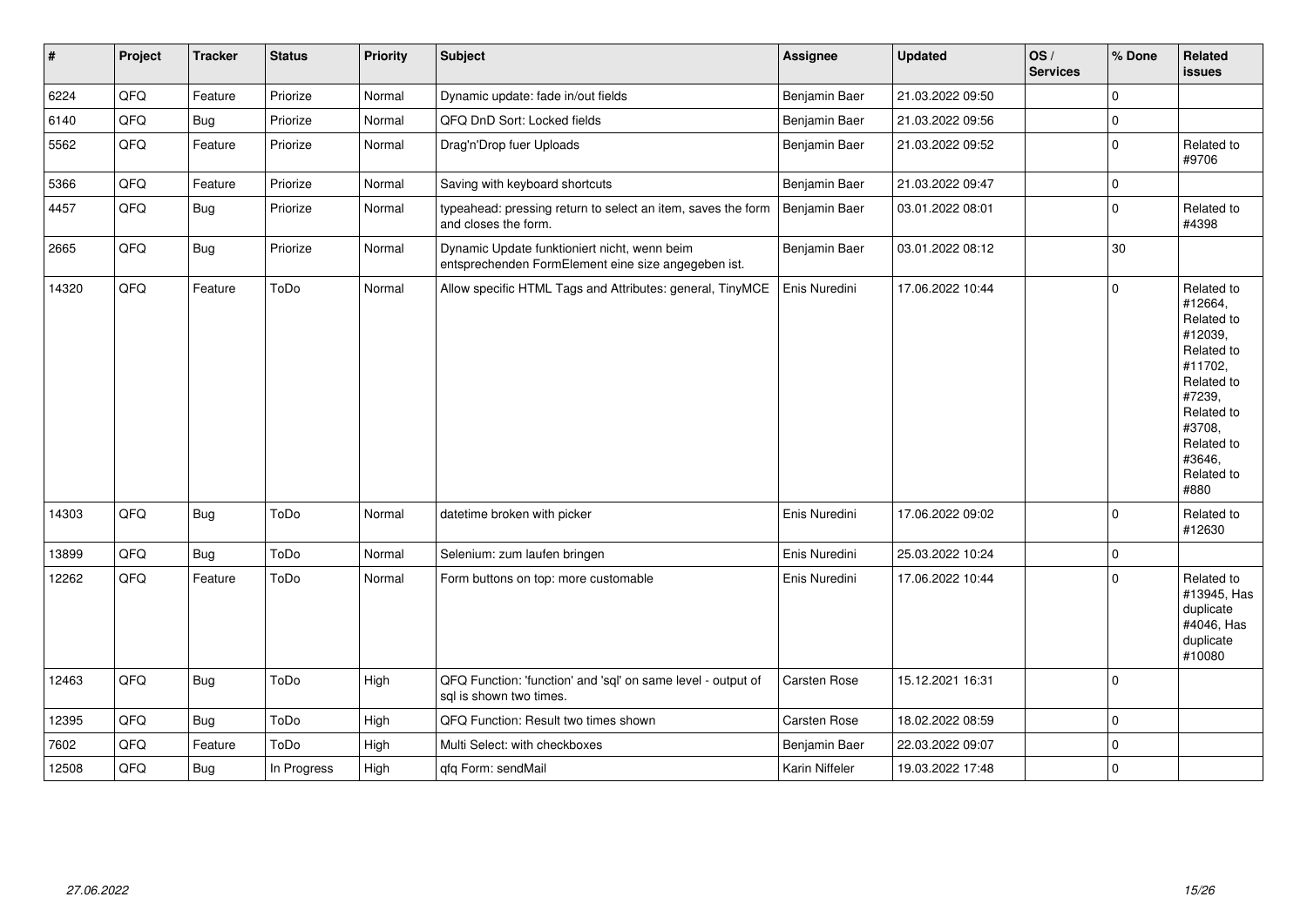| $\vert$ # | Project | <b>Tracker</b> | <b>Status</b> | <b>Priority</b> | <b>Subject</b>                                   | <b>Assignee</b> | <b>Updated</b>   | OS/<br><b>Services</b> | % Done      | Related<br><b>issues</b>                                                                                                       |
|-----------|---------|----------------|---------------|-----------------|--------------------------------------------------|-----------------|------------------|------------------------|-------------|--------------------------------------------------------------------------------------------------------------------------------|
| 12630     | QFQ     | Feature        | In Progress   | Normal          | Input: date[time]: min / max values              | Enis Nuredini   | 20.06.2022 18:31 |                        | $\Omega$    | Related to<br>#10096.<br>Related to<br>#14302.<br>Related to<br>#14303                                                         |
| 14323     | QFQ     | <b>Bug</b>     | In Progress   | Normal          | Report: render=both single - no impact           | Carsten Rose    | 19.06.2022 18:31 |                        | 0           |                                                                                                                                |
| 14175     | QFQ     | Bug            | In Progress   | Normal          | Opening a form with no QFQ Session cookie fails  | Carsten Rose    | 03.06.2022 10:40 |                        | $\Omega$    |                                                                                                                                |
| 12439     | QFQ     | Feature        | In Progress   | Normal          | TinyMCE Paste from Word & Character Count/Limit  | Carsten Rose    | 05.05.2021 22:15 |                        | $\mathbf 0$ |                                                                                                                                |
| 11980     | QFQ     | Feature        | In Progress   | Normal          | protected verzeichnis MUSS geschützt werden      | Carsten Rose    | 07.09.2021 13:30 |                        | $\mathbf 0$ |                                                                                                                                |
| 11517     | QFQ     | <b>Bug</b>     | In Progress   | Normal          | extraButtonInfo Broken for multiple FormElements | Carsten Rose    | 12.05.2022 13:12 |                        | $\Omega$    | Related to<br>#7890,<br>Related to<br>#3811, Has<br>duplicate<br>#10905, Has<br>duplicate<br>#10553, Has<br>duplicate<br>#6779 |
| 11076     | QFQ     | Feature        | In Progress   | Normal          | SELECT  AS _websocket                            | Carsten Rose    | 30.08.2020 17:49 |                        | $\mathbf 0$ |                                                                                                                                |
| 10661     | QFQ     | <b>Bug</b>     | In Progress   | Normal          | Typo3 Warnungen                                  | Carsten Rose    | 07.09.2021 13:23 |                        | $\Omega$    | Related to<br>#12440                                                                                                           |
| 10443     | QFQ     | Feature        | In Progress   | Normal          | Konzept_api / _live                              | Carsten Rose    | 07.05.2020 09:39 |                        | $\pmb{0}$   |                                                                                                                                |
| 6250      | QFQ     | Feature        | In Progress   | Normal          | Enhance layout: a) Subrecord, b) Subrecord-Title | Carsten Rose    | 01.02.2020 23:22 |                        | $\Omega$    | Related to<br>#5391                                                                                                            |
| 5695      | QFQ     | Feature        | In Progress   | Normal          | <b>Multiform</b>                                 | Carsten Rose    | 02.01.2021 18:38 |                        | $\pmb{0}$   |                                                                                                                                |
| 4194      | QFQ     | Feature        | In Progress   | Normal          | Bootstrap 4 ist jetzt offiziel                   |                 | 03.05.2021 20:47 |                        | $\Omega$    | Related to<br>#10114                                                                                                           |
| 10793     | QFQ     | Feature        | In Progress   | Normal          | <b>Update NPM Packages</b>                       | Carsten Rose    | 07.09.2021 13:25 |                        | $30\,$      |                                                                                                                                |
| 9517      | QFQ     | Feature        | In Progress   | High            | Input multiple tags with typeahead               | Carsten Rose    | 03.05.2021 21:14 |                        | 40          | Related to<br>#10150                                                                                                           |
| 13330     | QFQ     | Feature        | In Progress   | Normal          | Multi Form: Upload                               | Carsten Rose    | 07.11.2021 12:40 |                        | 50          | Related to<br>#9706                                                                                                            |
| 12440     | QFQ     | Feature        | In Progress   | Normal          | Typo3 V10 upgrade (durchfuehren und testen)      | Carsten Rose    | 21.03.2022 09:53 |                        | 50          | Related to<br>#12357,<br>Related to<br>#12067,<br>Related to<br>#10661                                                         |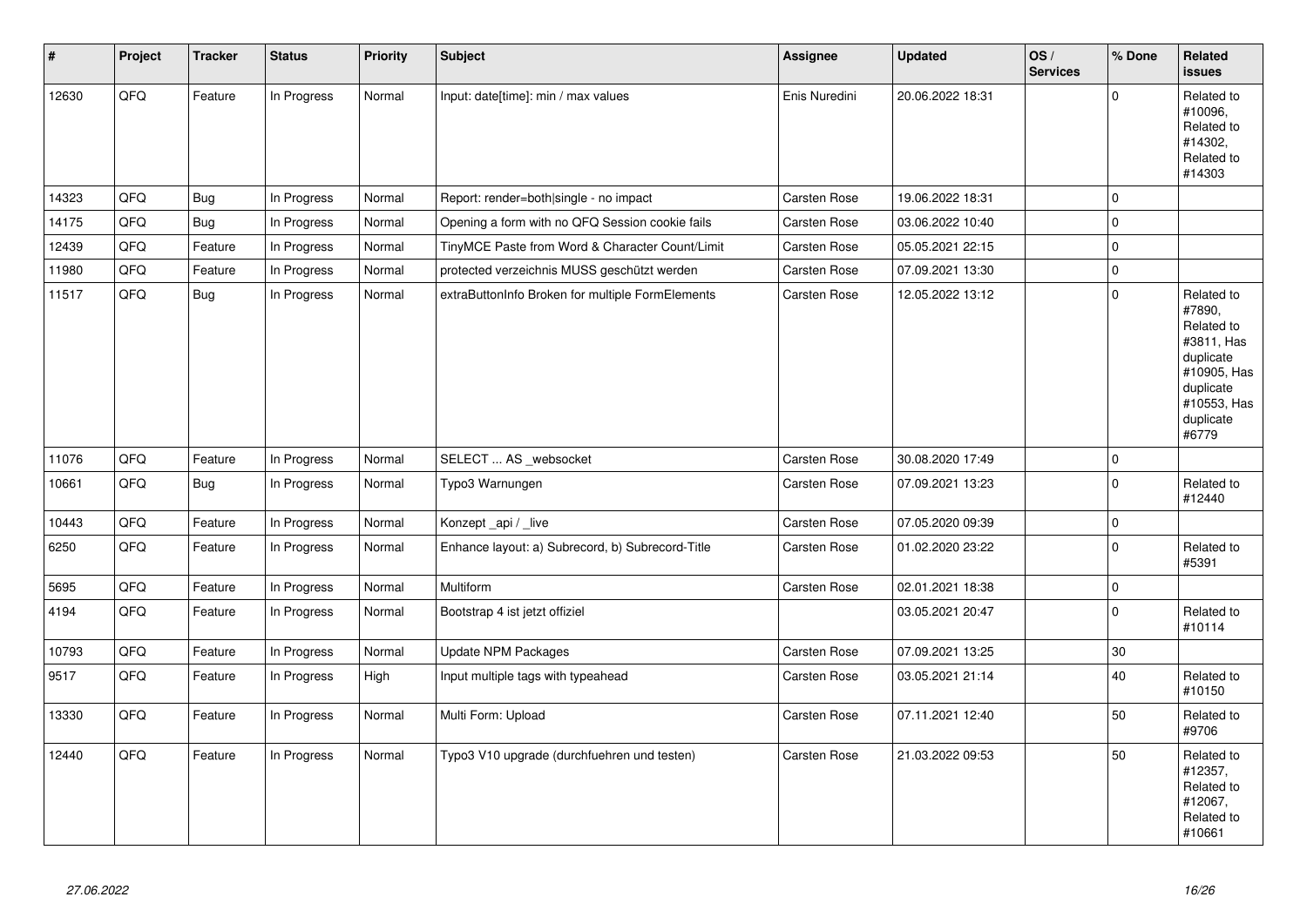| #     | Project | <b>Tracker</b> | <b>Status</b>              | <b>Priority</b> | <b>Subject</b>                                                                       | Assignee            | <b>Updated</b>   | OS/<br><b>Services</b> | % Done      | Related<br><b>issues</b>                                             |
|-------|---------|----------------|----------------------------|-----------------|--------------------------------------------------------------------------------------|---------------------|------------------|------------------------|-------------|----------------------------------------------------------------------|
| 9691  | QFQ     | <b>Bug</b>     | In Progress                | Normal          | Checkbox: dynamic update > readonly                                                  | Carsten Rose        | 01.02.2020 23:22 |                        | 50          | Related to<br>#9834                                                  |
| 9789  | QFQ     | Bug            | In Progress                | High            | Record Lock: release to early on 'leave page'                                        | <b>Carsten Rose</b> | 10.01.2022 09:25 |                        | 100         | Related to<br>#10081,<br>Related to<br>#9173.<br>Related to<br>#8702 |
| 13566 | QFQ     | Feature        | Ready to sync<br>(develop) | Normal          | Delete config-example.qfq.php file                                                   | Carsten Rose        | 23.12.2021 09:25 |                        | $\Omega$    |                                                                      |
| 8316  | QFQ     | Bug            | Feedback                   | Normal          | Documentation/Behaviour for Nested Queries and<br>Record-Store confusing             | Nicola Chiapolini   | 20.11.2019 09:14 |                        | $\Omega$    |                                                                      |
| 10124 | QFQ     | Feature        | Feedback                   | Normal          | qfq AAI-Login                                                                        | Karin Niffeler      | 07.05.2020 09:36 |                        | $\mathbf 0$ |                                                                      |
| 13767 | QFQ     | Bug            | Feedback                   | Normal          | date/time-picker: required shows up/down button orange                               | Enis Nuredini       | 16.05.2022 23:16 |                        | $\mathbf 0$ |                                                                      |
| 11630 | QFQ     | <b>Bug</b>     | Feedback                   | High            | Bitte check ob CALL() in 20.11.0 noch so funktioniert wie in<br>20.4.1               | Enis Nuredini       | 28.05.2022 13:45 |                        | $\mathbf 0$ | Related to<br>#11325                                                 |
| 10782 | QFQ     | Feature        | Feedback                   | Normal          | Tiny MCE: Image Upload                                                               | Enis Nuredini       | 16.05.2022 23:16 |                        | $\Omega$    | Related to<br>#12452                                                 |
| 9052  | QFQ     | Feature        | Feedback                   | High            | Report: CodeMirror with SQL Syntax Highlight in FE                                   | Enis Nuredini       | 08.06.2022 10:25 |                        | $\Omega$    |                                                                      |
| 11347 | QFQ     | Bug            | Feedback                   | Normal          | If Bedingungen funktionieren nicht korrekt                                           | Christoph Fuchs     | 21.03.2021 20:37 |                        | $\mathbf 0$ |                                                                      |
| 12546 | QFQ     | <b>Bug</b>     | Feedback                   | Normal          | Branch 'Development' - Unit Tests mit dirty workaround<br>angepasst                  | Carsten Rose        | 19.03.2022 17:48 |                        | $\mathbf 0$ |                                                                      |
| 5894  | QFQ     | Feature        | Feedback                   | Normal          | Typeahead in Report: show/hide rows dynamically                                      | Carsten Rose        | 18.02.2022 08:50 |                        | $\Omega$    | Related to<br>#5893,<br>Related to<br>#5885                          |
| 9898  | QFQ     | Bug            | Feedback                   | Normal          | Formular trotz Timeout gespeichert                                                   | Benjamin Baer       | 01.02.2020 15:56 |                        | $\Omega$    |                                                                      |
| 9548  | QFQ     | Feature        | Feedback                   | High            | FormElement: Pattern mismatch - optional report only on<br>focus lost                | Benjamin Baer       | 03.05.2021 21:14 |                        | $\mathbf 0$ |                                                                      |
| 9535  | QFQ     | Bug            | Feedback                   | Normal          | Report:  AS '_vertical' - column to wide - vertical >> rot45,<br>rot90               | Benjamin Baer       | 01.02.2020 15:56 |                        | $\mathbf 0$ |                                                                      |
| 13572 | QFQ     | Feature        | Feedback                   | Normal          | Form Load: misleading error message on trying to load non<br>existent primary record | Enis Nuredini       | 16.05.2022 23:16 |                        | 100         |                                                                      |
| 12584 | QFQ     | Feature        | Feedback                   | Normal          | T3 v10 migration script: replace alias-patterns (v11)                                | <b>Carsten Rose</b> | 28.05.2022 11:12 |                        | 100         |                                                                      |
| 13608 | QFQ     | Feature        | Some day<br>maybe          | Normal          | Automatic Browser Language Redirect                                                  | Enis Nuredini       | 17.06.2022 08:35 |                        | $\mathbf 0$ |                                                                      |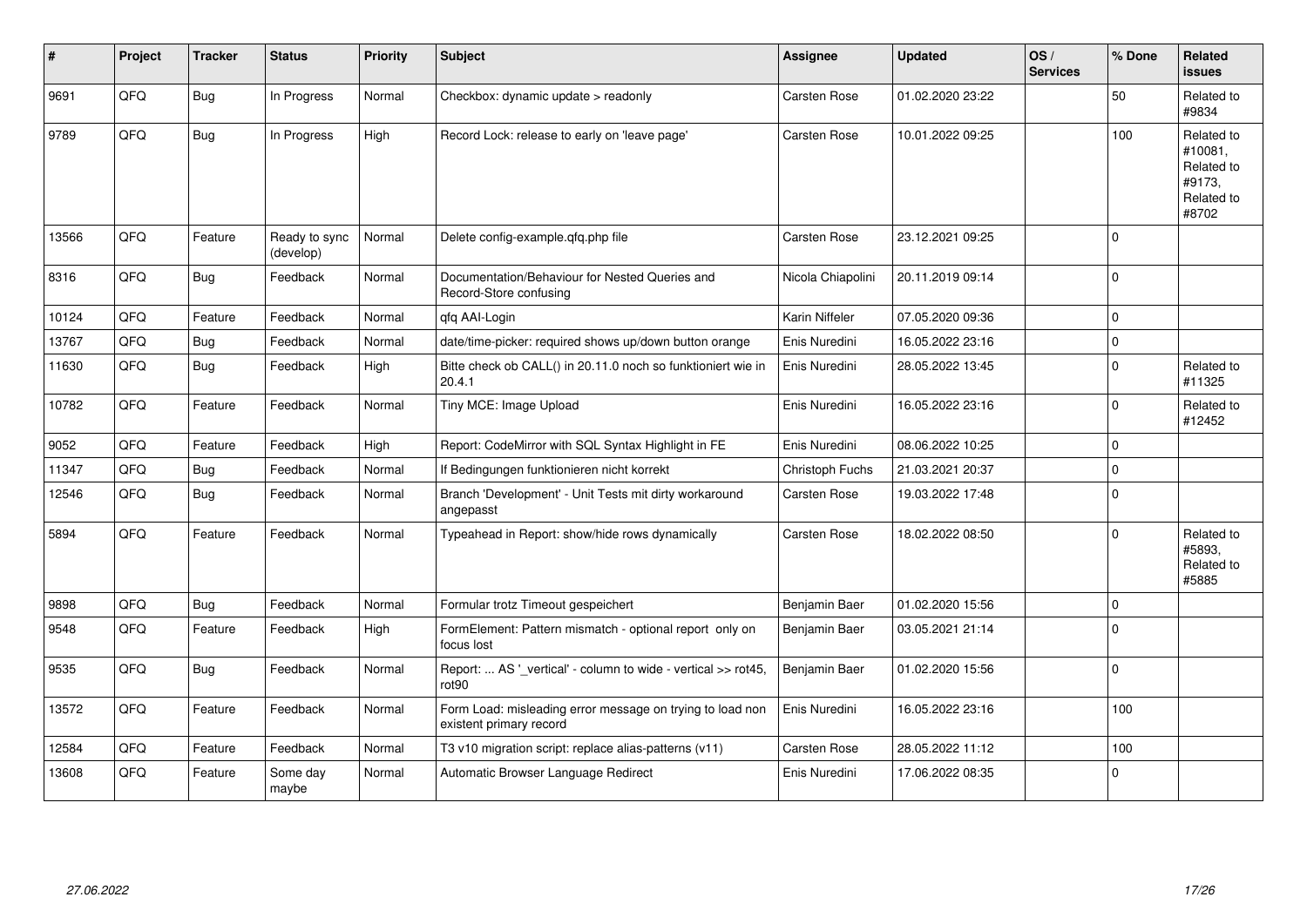| $\sharp$ | Project | <b>Tracker</b> | <b>Status</b>     | <b>Priority</b> | <b>Subject</b>                                                          | <b>Assignee</b> | <b>Updated</b>   | OS/<br><b>Services</b> | % Done      | Related<br><b>issues</b>                                              |
|----------|---------|----------------|-------------------|-----------------|-------------------------------------------------------------------------|-----------------|------------------|------------------------|-------------|-----------------------------------------------------------------------|
| 12611    | QFQ     | Feature        | Some day<br>maybe | Normal          | Refactoring: Bootstrap with Lazy Loading                                | Carsten Rose    | 08.06.2022 10:37 |                        | $\Omega$    | Related to<br>#12490,<br>Related to<br>#10013,<br>Related to<br>#7732 |
| 12337    | QFQ     | Feature        | Some day<br>maybe | Normal          | Database.php: better caching                                            | Carsten Rose    | 16.09.2021 15:10 |                        | $\Omega$    |                                                                       |
| 12315    | QFQ     | Feature        | Some day<br>maybe | Normal          | Form History (Diffs) / Backups                                          | Carsten Rose    | 16.09.2021 15:10 |                        | $\mathbf 0$ |                                                                       |
| 11323    | QFQ     | Feature        | Some day<br>maybe | Normal          | Report Frontend Editor Modal + Codemirror                               | Carsten Rose    | 16.09.2021 15:10 |                        | $\Omega$    | Related to<br>#11036                                                  |
| 11322    | QFQ     | Feature        | Some day<br>maybe | Normal          | Form Element JSON - (multiline parameter field)                         | Carsten Rose    | 16.09.2021 15:10 |                        | $\Omega$    |                                                                       |
| 11217    | QFQ     | Feature        | Some day<br>maybe | Normal          | <b>Extend Script Functionality</b>                                      | Carsten Rose    | 16.09.2021 15:10 |                        | $\mathbf 0$ |                                                                       |
| 11036    | QFQ     | Feature        | Some day<br>maybe | Normal          | inline report editor permissions                                        | Carsten Rose    | 16.09.2021 15:09 |                        | $\mathbf 0$ | Related to<br>#11323                                                  |
| 10745    | QFQ     | Feature        | Some day<br>maybe | Normal          | <b>Tablesorter Excel Export</b>                                         | Carsten Rose    | 16.09.2021 15:09 |                        | $\Omega$    |                                                                       |
| 10716    | QFQ     | Feature        | Some day<br>maybe | Normal          | Business Logic mit Externen Skripten                                    | Carsten Rose    | 16.09.2021 15:10 |                        | $\Omega$    | Related to<br>#10713,<br>Related to<br>#8217                          |
| 10116    | QFQ     | Feature        | Some day<br>maybe | Normal          | TypeAhead: Tag - show inside 'input' element                            | Carsten Rose    | 16.09.2021 15:09 |                        | $\Omega$    |                                                                       |
| 10095    | QFQ     | Feature        | Some day<br>maybe | Normal          | Generic Gitlab Integration into QFQ                                     | Carsten Rose    | 16.09.2021 15:10 |                        | $\Omega$    |                                                                       |
| 10013    | QFQ     | Feature        | Some day<br>maybe | Normal          | FE.typ=editor: CodeMirror                                               | Carsten Rose    | 08.06.2022 10:37 |                        | $\Omega$    | Related to<br>#12611,<br>Related to<br>#12490,<br>Related to<br>#7732 |
| 9704     | QFQ     | Feature        | Some day<br>maybe | Normal          | Thumbnails Generieren beim Splitten von PDF Files                       | Carsten Rose    | 11.12.2019 16:01 |                        | $\Omega$    |                                                                       |
| 9669     | QFQ     | <b>Bug</b>     | Some day<br>maybe | Normal          | Checkbox / Template Group: radio/checkbox visible broken<br>after 'add' | Carsten Rose    | 16.06.2021 13:47 |                        | $\mathbf 0$ | Related to<br>#8091                                                   |
| 9579     | QFQ     | Feature        | Some day<br>maybe | Normal          | Multiform with Process Row                                              | Carsten Rose    | 11.12.2019 16:01 |                        | 0           |                                                                       |
| 9281     | QFQ     | <b>Bug</b>     | Some day<br>maybe | Normal          | Allow STRICT TRANS TABLES                                               | Carsten Rose    | 02.01.2021 18:43 |                        | $\pmb{0}$   |                                                                       |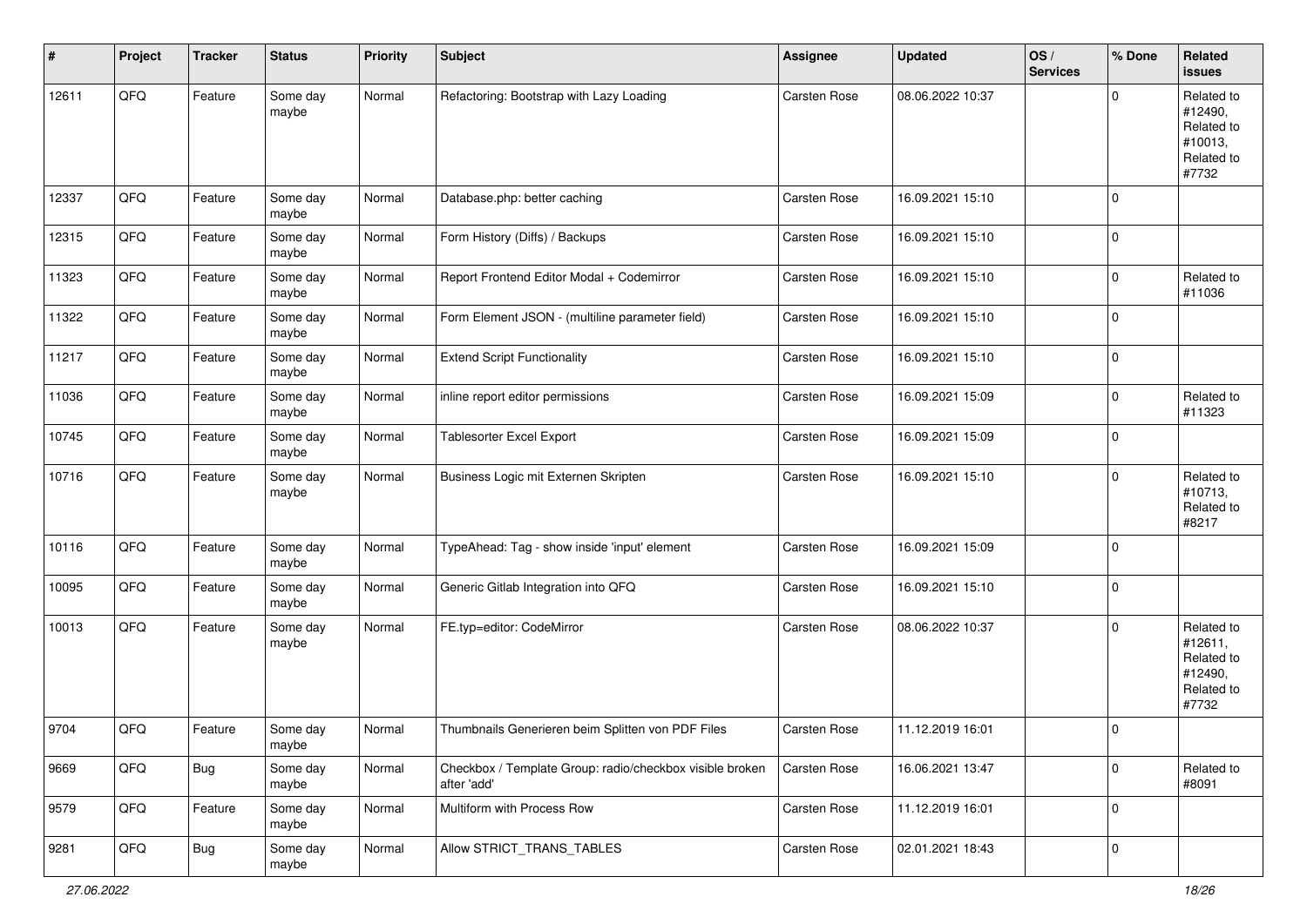| $\pmb{\#}$ | Project | <b>Tracker</b> | <b>Status</b>     | <b>Priority</b> | <b>Subject</b>                                                                                 | <b>Assignee</b>     | <b>Updated</b>   | OS/<br><b>Services</b> | % Done      | Related<br><b>issues</b>                    |
|------------|---------|----------------|-------------------|-----------------|------------------------------------------------------------------------------------------------|---------------------|------------------|------------------------|-------------|---------------------------------------------|
| 8894       | QFQ     | Feature        | Some day<br>maybe | Normal          | Documentation Tags Usable in QFQ Application                                                   | Carsten Rose        | 11.12.2019 16:01 |                        | $\mathbf 0$ |                                             |
| 8892       | QFQ     | Feature        | Some day<br>maybe | Normal          | Display and Edit SQL Comments in Form Editor                                                   | Carsten Rose        | 11.12.2019 16:01 |                        | $\mathbf 0$ |                                             |
| 8586       | QFQ     | Feature        | Some day<br>maybe | Normal          | QFQ: Enhance Error message for 'record not found'                                              | Carsten Rose        | 16.09.2021 15:10 |                        | $\mathbf 0$ |                                             |
| 8520       | QFQ     | Feature        | Some day<br>maybe | Normal          | Bring QFQ to Composer                                                                          | Carsten Rose        | 16.09.2021 15:10 |                        | $\mathbf 0$ |                                             |
| 8106       | QFQ     | <b>Bug</b>     | Some day<br>maybe | Normal          | Dynamic Update: Feld kann nicht auf empty zurückgesetzt<br>werden                              | Carsten Rose        | 11.12.2019 16:01 |                        | $\mathbf 0$ |                                             |
| 8101       | QFQ     | Feature        | Some day<br>maybe | Normal          | Password hash: support further hashing methods                                                 | Carsten Rose        | 16.09.2021 15:10 |                        | $\mathbf 0$ |                                             |
| 7456       | QFQ     | Bug            | Some day<br>maybe | Low             | Todos in Code: solve or make ticket                                                            | Carsten Rose        | 16.09.2021 15:10 |                        | $\mathbf 0$ |                                             |
| 7453       | QFQ     | Feature        | Some day<br>maybe | Normal          | import / export forms QFQ                                                                      | Carsten Rose        | 16.09.2021 15:10 |                        | $\mathbf 0$ |                                             |
| 7452       | QFQ     | Feature        | Some day<br>maybe | Normal          | automate deployment new QFQ version                                                            | Carsten Rose        | 16.09.2021 15:10 |                        | $\mathbf 0$ |                                             |
| 7336       | QFQ     | Feature        | Some day<br>maybe | Normal          | PDF Upload: disallow PDFs with specific Meta information                                       | Carsten Rose        | 11.12.2019 16:01 |                        | $\mathbf 0$ |                                             |
| 7107       | QFQ     | Feature        | Some day<br>maybe | Normal          | Showcase Registration Tool: Anmeldung / Administration :<br>Liste Anmeldungen / Emaileinaldung | Carsten Rose        | 11.12.2019 16:01 |                        | $\mathbf 0$ |                                             |
| 6715       | QFQ     | Feature        | Some day<br>maybe | Normal          | Code-Refactoring: dbArray vereinheitlichen                                                     | Carsten Rose        | 11.12.2019 16:02 |                        | $\mathbf 0$ |                                             |
| 5991       | QFQ     | <b>Bug</b>     | Some day<br>maybe | Normal          | URLs with ' ' or long parameter are problematic                                                | Carsten Rose        | 01.02.2020 23:19 |                        | $\mathbf 0$ |                                             |
| 5983       | QFQ     | Feature        | Some day<br>maybe | Normal          | Form Submit (save & update): normalize date/-time FE                                           | Carsten Rose        | 01.02.2020 23:19 |                        | $\mathbf 0$ |                                             |
| 5852       | QFQ     | Feature        | Some day<br>maybe | Normal          | Logging: mail.log / sql.log - im FE anzeigen und via AJAX<br>aktualisieren                     | Carsten Rose        | 01.02.2020 23:19 |                        | $\mathbf 0$ | Related to<br>#5885                         |
| 5768       | QFQ     | <b>Bug</b>     | Some day<br>maybe | Normal          | '{{pageLanguage:T}}' missing if QFQ is called via api                                          | Carsten Rose        | 01.02.2020 23:19 |                        | $\mathbf 0$ |                                             |
| 5706       | QFQ     | Bug            | Some day<br>maybe | Normal          | upload: fileDestination needs to be sanatized                                                  | <b>Carsten Rose</b> | 01.02.2020 23:19 |                        | $\mathbf 0$ |                                             |
| 5665       | QFQ     | Feature        | Some day<br>maybe | Normal          | Versuch das '{{" nicht mehr noetig ist.                                                        | Carsten Rose        | 01.02.2020 23:20 |                        | $\mathbf 0$ | Related to<br>#7432,<br>Related to<br>#7434 |
| 5579       | QFQ     | Feature        | Some day<br>maybe | Normal          | Enhance Doc / Presentation: variable type 'link column type'                                   | Carsten Rose        | 01.02.2020 23:19 |                        | $\mathsf 0$ |                                             |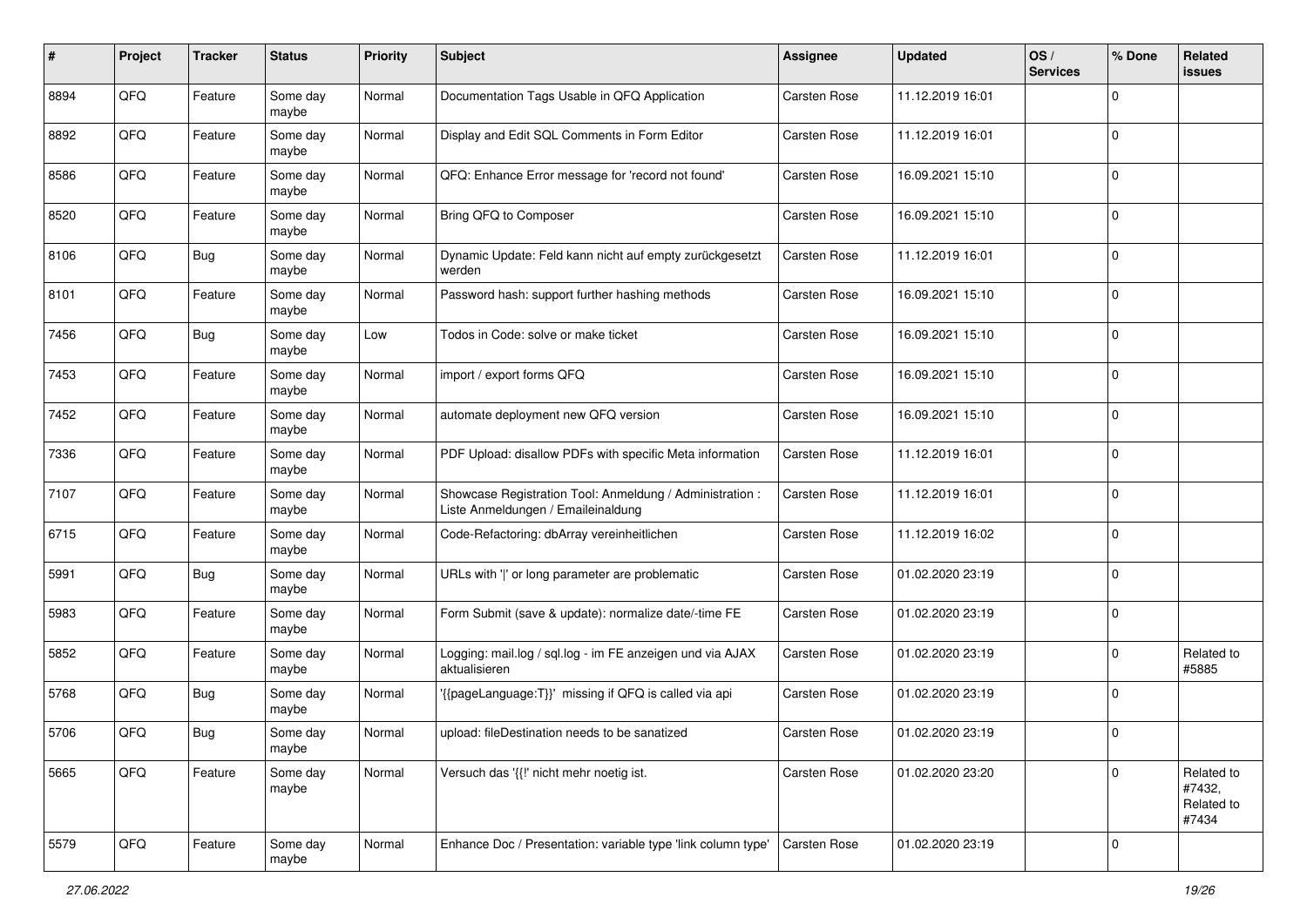| ∦    | Project | <b>Tracker</b> | <b>Status</b>     | <b>Priority</b> | <b>Subject</b>                                                                                                       | <b>Assignee</b>     | <b>Updated</b>   | OS/<br><b>Services</b> | % Done      | Related<br>issues                              |
|------|---------|----------------|-------------------|-----------------|----------------------------------------------------------------------------------------------------------------------|---------------------|------------------|------------------------|-------------|------------------------------------------------|
| 5557 | QFQ     | <b>Bug</b>     | Some day<br>maybe | Normal          | Form load: STORE_RECORD filled, but should be empty                                                                  | Carsten Rose        | 01.02.2020 23:19 |                        | $\Omega$    |                                                |
| 5548 | QFQ     | Feature        | Some day<br>maybe | Normal          | 801 Textfiles/Scriptfiles als Thumbnail                                                                              | Carsten Rose        | 07.03.2022 16:26 |                        | $\Omega$    |                                                |
| 5480 | QFQ     | Feature        | Some day<br>maybe | Normal          | QFQ: Dokumentation mit Screenshots versehen                                                                          | Carsten Rose        | 01.02.2020 23:20 |                        | $\mathbf 0$ | Related to<br>#9879                            |
| 5428 | QFQ     | Feature        | Some day<br>maybe | Normal          | secure thumbnail: late render on access.                                                                             | Carsten Rose        | 01.02.2020 23:20 |                        | $\Omega$    |                                                |
| 5132 | QFQ     | Feature        | Some day<br>maybe | Normal          | Error Message sendmail missing attachment: more details                                                              | Carsten Rose        | 01.02.2020 23:19 |                        | $\Omega$    |                                                |
| 5021 | QFQ     | <b>Bug</b>     | Some day<br>maybe | Normal          | FE.typ=extra - during save displays error 'datum2' already<br>filled in STORE_SIP - the value is stored nevertheless | Carsten Rose        | 01.02.2020 23:19 |                        | $\Omega$    | Related to<br>#3875                            |
| 4956 | QFQ     | Feature        | Some day<br>maybe | Normal          | Sendmail: Benutzerdefinierte Headers                                                                                 | Carsten Rose        | 11.12.2019 16:02 |                        | $\Omega$    |                                                |
| 4872 | QFQ     | Feature        | Some day<br>maybe | Normal          | Fields of Typo3 page available in STORE TYPO3                                                                        | Carsten Rose        | 01.02.2020 23:19 |                        | $\Omega$    |                                                |
| 4869 | QFQ     | Feature        | Some day<br>maybe | Normal          | Dynamic Update (show, hide, readonly?, required?) for<br><b>Template Group Elements</b>                              | Carsten Rose        | 01.02.2020 23:19 |                        | $\Omega$    | Related to<br>#4865                            |
| 4839 | QFQ     | Feature        | Some day<br>maybe | Normal          | gfg-handle in <head> Abschnitt</head>                                                                                | Carsten Rose        | 11.12.2019 16:02 |                        | $\Omega$    |                                                |
| 4771 | QFQ     | <b>Bug</b>     | Some day<br>maybe | Normal          | qfq: select-down-values empty after save (edit-form for<br>program administrators)                                   | <b>Carsten Rose</b> | 01.02.2020 23:20 |                        | $\Omega$    | Related to<br>#4549, Has<br>duplicate<br>#4282 |
| 4757 | QFQ     | Feature        | Some day<br>maybe | Normal          | Test subrecord: download links ok? Links ok?                                                                         | <b>Carsten Rose</b> | 01.02.2020 23:20 |                        | $\Omega$    |                                                |
| 4659 | QFQ     | <b>Bug</b>     | Some day<br>maybe | Normal          | infoButtonExtra                                                                                                      | <b>Carsten Rose</b> | 01.02.2020 23:20 |                        | $\Omega$    |                                                |
| 4652 | QFQ     | Feature        | Some day<br>maybe | Normal          | UZH CD: Weiterleitung auf benutzerdefinierte 403/404 Seite                                                           | Carsten Rose        | 01.02.2020 23:20 |                        | $\Omega$    |                                                |
| 4651 | QFQ     | <b>Bug</b>     | Some day<br>maybe | Normal          | "Loading document" Modal wird angezeigt bei uzhcd type=2<br>Ansicht                                                  | Carsten Rose        | 01.02.2020 23:20 |                        | $\Omega$    |                                                |
| 4650 | QFQ     | Feature        | Some day<br>maybe | Normal          | Convert html to doc/rtf                                                                                              | Carsten Rose        | 01.02.2020 23:20 |                        | $\Omega$    | Related to<br>#10704                           |
| 4606 | QFQ     | Feature        | Some day<br>maybe | Normal          | link: qualifier to render bootstrap button                                                                           | Carsten Rose        | 01.02.2020 23:19 |                        | $\Omega$    |                                                |
| 4583 | QFQ     | Bug            | Some day<br>maybe | Normal          | Dynamic Update bei TypeAhead Feldern                                                                                 | Carsten Rose        | 01.02.2020 23:19 |                        | $\Omega$    |                                                |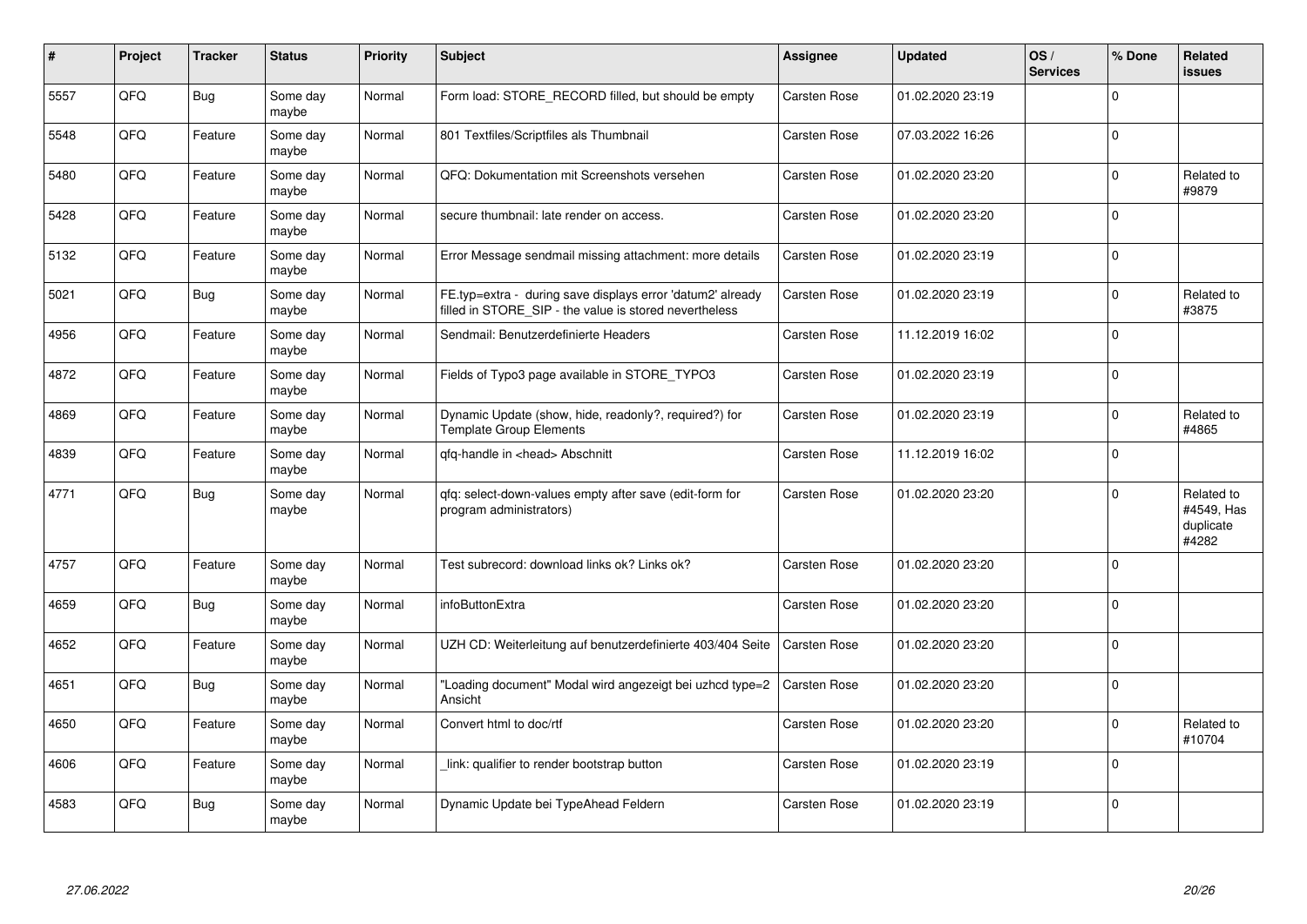| #    | Project | <b>Tracker</b> | <b>Status</b>     | <b>Priority</b> | <b>Subject</b>                                                                                                          | <b>Assignee</b> | <b>Updated</b>   | OS/<br><b>Services</b> | % Done      | Related<br><b>issues</b>                    |
|------|---------|----------------|-------------------|-----------------|-------------------------------------------------------------------------------------------------------------------------|-----------------|------------------|------------------------|-------------|---------------------------------------------|
| 4549 | QFQ     | <b>Bug</b>     | Some day<br>maybe | Normal          | TemplateGroups: FE.type SELECT loose selected value<br>after save                                                       | Carsten Rose    | 01.02.2020 23:20 |                        | $\Omega$    | Related to<br>#4548.<br>Related to<br>#4771 |
| 4528 | QFQ     | <b>Bug</b>     | Some day<br>maybe | Normal          | extraButtonLock mit SQLAhead Bug                                                                                        | Carsten Rose    | 01.02.2020 23:19 |                        | $\mathbf 0$ |                                             |
| 4365 | QFQ     | Feature        | Some day<br>maybe | Normal          | Multi Language: new way of config                                                                                       | Carsten Rose    | 01.02.2020 23:20 |                        | $\Omega$    |                                             |
| 4349 | QFQ     | Feature        | Some day<br>maybe | Normal          | link download: downloaded external URL to<br>deliver/concatenate - check mimetipe and handle it correctly               | Carsten Rose    | 11.12.2019 16:02 |                        | $\Omega$    |                                             |
| 4343 | QFQ     | Feature        | Some day<br>maybe | Normal          | Link: Classifier to add 'attributes'                                                                                    | Carsten Rose    | 01.02.2020 23:20 |                        | $\mathbf 0$ | Related to<br>#14077                        |
| 4330 | QFQ     | Feature        | Some day<br>maybe | Normal          | Error Message: report missing {{ / }} in sqlUpdate, sqlInsert,<br>sqlDelete, sqlAfter, sqlBefore in FE action elements. | Carsten Rose    | 01.02.2020 23:20 |                        | $\mathbf 0$ |                                             |
| 4328 | QFQ     | <b>Bug</b>     | Some day<br>maybe | Normal          | Error Message: Show FE name/number on problems in FE                                                                    | Carsten Rose    | 01.02.2020 23:20 |                        | $\Omega$    |                                             |
| 4293 | QFQ     | <b>Bug</b>     | Some day<br>maybe | Normal          | Download broken if token 'd:' is missing - but no error<br>message                                                      | Carsten Rose    | 11.12.2019 16:03 |                        | $\mathbf 0$ | Related to<br>#7514                         |
| 4279 | QFQ     | <b>Bug</b>     | Some day<br>maybe | High            | config.linkVars lost                                                                                                    | Carsten Rose    | 03.05.2021 21:14 |                        | $\mathbf 0$ |                                             |
| 4259 | QFQ     | Feature        | Some day<br>maybe | Normal          | Instant trigger a cron job                                                                                              | Carsten Rose    | 11.12.2019 16:03 |                        | $\Omega$    |                                             |
| 4258 | QFQ     | Feature        | Some day<br>maybe | High            | <b>System Defaults: Forms</b>                                                                                           | Carsten Rose    | 03.05.2021 21:14 |                        | $\Omega$    |                                             |
| 4197 | QFQ     | Feature        | Some day<br>maybe | Normal          | Unit Test fuer JSON Stream von QuickFormQuery.php ><br>doForm()                                                         | Carsten Rose    | 11.12.2019 16:03 |                        | $\Omega$    |                                             |
| 4092 | QFQ     | Bug            | Some day<br>maybe | Normal          | 1) Logging verbessern wann welches FE warum<br>ausgefuehrt wird, 2) Documentation: Best Practice Template<br>Group      | Carsten Rose    | 01.02.2020 23:19 |                        | $\mathbf 0$ | Related to<br>#3504                         |
| 4026 | QFQ     | Feature        | Some day<br>maybe | Normal          | sqlLog.sql: log number of FE.id                                                                                         | Carsten Rose    | 11.12.2019 16:03 |                        | $\mathbf 0$ | Related to<br>#5458                         |
| 4018 | QFQ     | Feature        | Some day<br>maybe | Normal          | typeahead: solve problem with potential long query<br>parameter                                                         | Carsten Rose    | 11.12.2019 16:03 |                        | $\Omega$    |                                             |
| 4008 | QFQ     | <b>Bug</b>     | Some day<br>maybe | Normal          | FormElemen.type=sendmail: wrong 'TO' if 'real<br>name <rea@mail.to>' is used</rea@mail.to>                              | Carsten Rose    | 11.12.2019 16:03 |                        | $\Omega$    |                                             |
| 3991 | QFQ     | Feature        | Some day<br>maybe | Normal          | report: Columnname '_skipWrap' skips 'fbeg', 'fend'                                                                     | Carsten Rose    | 11.12.2019 16:03 |                        | $\Omega$    |                                             |
| 3990 | QFQ     | Feature        | Some day<br>maybe | High            | custom class definition: add space automatically                                                                        | Carsten Rose    | 03.05.2021 21:14 |                        | $\Omega$    |                                             |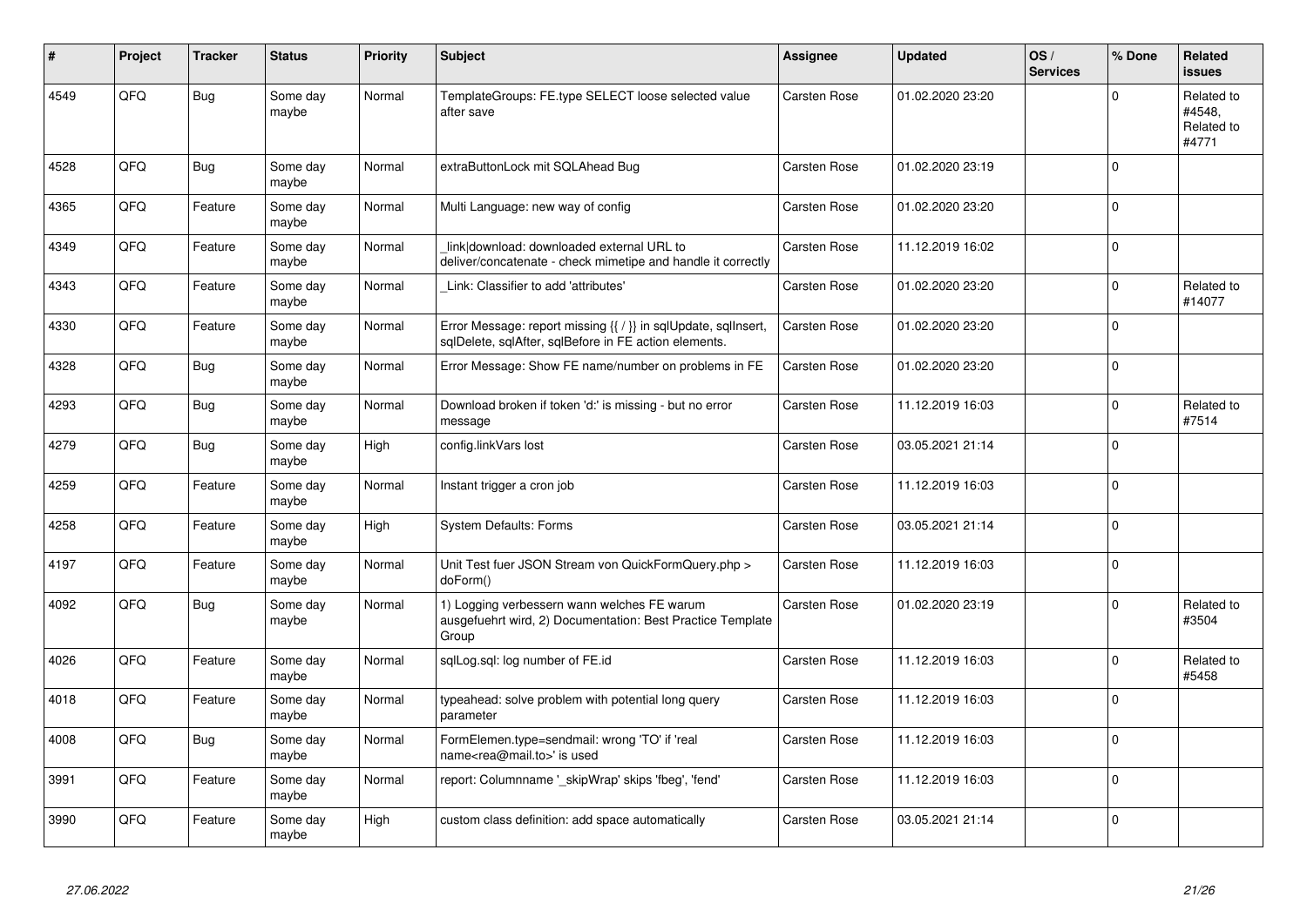| #    | Project        | <b>Tracker</b> | <b>Status</b>     | <b>Priority</b> | <b>Subject</b>                                                                                                                               | <b>Assignee</b>     | <b>Updated</b>   | OS/<br><b>Services</b> | % Done      | Related<br><b>issues</b>                    |
|------|----------------|----------------|-------------------|-----------------|----------------------------------------------------------------------------------------------------------------------------------------------|---------------------|------------------|------------------------|-------------|---------------------------------------------|
| 3967 | QFQ            | Feature        | Some day<br>maybe | High            | Report: Checkbox, Radio, Dropdown, Input welches ohne<br>Submit funktioniert - 'Inline-Form'                                                 | <b>Carsten Rose</b> | 03.05.2021 21:14 |                        | $\Omega$    |                                             |
| 3947 | QFQ            | Feature        | Some day<br>maybe | Normal          | Attack detectect: logout current user                                                                                                        | <b>Carsten Rose</b> | 11.12.2019 16:03 |                        | $\Omega$    | Related to<br>#5458,<br>Related to<br>#6299 |
| 3942 | QFQ            | Feature        | Some day<br>maybe | Normal          | Action Elemente: neu generierte IDs via FE weitergeben                                                                                       | Carsten Rose        | 11.12.2019 16:03 |                        | $\Omega$    | Related to<br>#3941                         |
| 3941 | QFQ            | Feature        | Some day<br>maybe | Normal          | sqlAfter: es sollten mehrere moeglich sein                                                                                                   | <b>Carsten Rose</b> | 11.12.2019 16:03 |                        | $\Omega$    | Related to<br>#3942                         |
| 3905 | QFQ            | Feature        | Some day<br>maybe | Normal          | Documentation: Best Practice anhand eines Online<br>Bewerbungstools                                                                          | Carsten Rose        | 11.12.2019 16:03 |                        | $\Omega$    |                                             |
| 3900 | QFQ            | Feature        | Some day<br>maybe | Normal          | Extend documentation of 'Copy / Paste'                                                                                                       | Carsten Rose        | 11.12.2019 16:03 |                        | $\Omega$    | Related to<br>#3899                         |
| 3895 | QFQ            | <b>Bug</b>     | Some day<br>maybe | Normal          | typeahead pedantic: on lehrkredit Idap webpass - if only one<br>person is in dropdown, such person can't be selected                         | Carsten Rose        | 11.12.2019 16:03 |                        | $\Omega$    |                                             |
| 3882 | QFQ            | Bug            | Some day<br>maybe | Normal          | templateGroup: disable 'add' if limit is reached - funktioniert<br>nicht wenn bereits records existierten                                    | Carsten Rose        | 11.12.2019 16:03 |                        | $\Omega$    |                                             |
| 3877 | QFQ            | Feature        | Some day<br>maybe | Normal          | FormEditor: die Felder die aktuell nicht gebraucht werden<br>nur auf readonly/disabled setzen (nicht ausblenden > das<br>irritiert.          | Carsten Rose        | 11.12.2019 16:03 |                        | $\Omega$    |                                             |
| 3848 | QFQ            | Feature        | Some day<br>maybe | High            | Antivirus check fuer Upload files in qfq?                                                                                                    | <b>Carsten Rose</b> | 03.05.2021 21:14 |                        | $\Omega$    | Related to<br>#4131                         |
| 3811 | QFQ            | Bug            | Some day<br>maybe | Normal          | Dynamic Update: extraButtonInfo - Text aktualisieren                                                                                         | Carsten Rose        | 11.12.2019 16:03 |                        | $\Omega$    | Related to<br>#11517                        |
| 3750 | QFQ            | Bug            | Some day<br>maybe | Normal          | FE in a row: if one violates check, all are red                                                                                              | Carsten Rose        | 11.12.2019 16:03 |                        | $\Omega$    |                                             |
| 3708 | QFQ            | Feature        | Some day<br>maybe | Normal          | Form: input - 'specialchars', 'none'  gewisse tags<br>erlauben, andere verbieten                                                             | Carsten Rose        | 11.12.2019 16:02 |                        | $\Omega$    | Related to<br>#14320                        |
| 3682 | QFQ            | <b>Bug</b>     | Some day<br>maybe | Normal          | Dynamic update: Radio buttons                                                                                                                | <b>Carsten Rose</b> | 11.12.2019 16:02 |                        | $\Omega$    |                                             |
| 3677 | QFQ            | Feature        | Some day<br>maybe | Normal          | wkhtmltopdf: FE User access prohibited, if client IP changes<br>\$TYPO3_CONF_VARS[FE][lockIP]                                                | Carsten Rose        | 11.12.2019 16:02 |                        | $\Omega$    |                                             |
| 3666 | $\mathsf{QFQ}$ | Feature        | Some day<br>maybe | Normal          | a) Performance Messung: mysql_real_escape_string() im<br>Vergleich zu str_replace(), b) doppeltes Aufrufen von<br>mysql real escape string() | Carsten Rose        | 11.12.2019 16:02 |                        |             |                                             |
| 3588 | QFQ            | <b>Bug</b>     | Some day<br>maybe | Normal          | templateGroup: versteckte Elemente werden weiterhin<br>gespeichert.                                                                          | Carsten Rose        | 11.12.2019 16:02 |                        | $\mathbf 0$ |                                             |
| 3570 | QFQ            | <b>Bug</b>     | Some day<br>maybe | High            | Formular mit prmitnew permitEdit=Always wird nicht<br>aufgerufen (ist leer)                                                                  | Carsten Rose        | 03.05.2021 21:14 |                        | $\mathbf 0$ |                                             |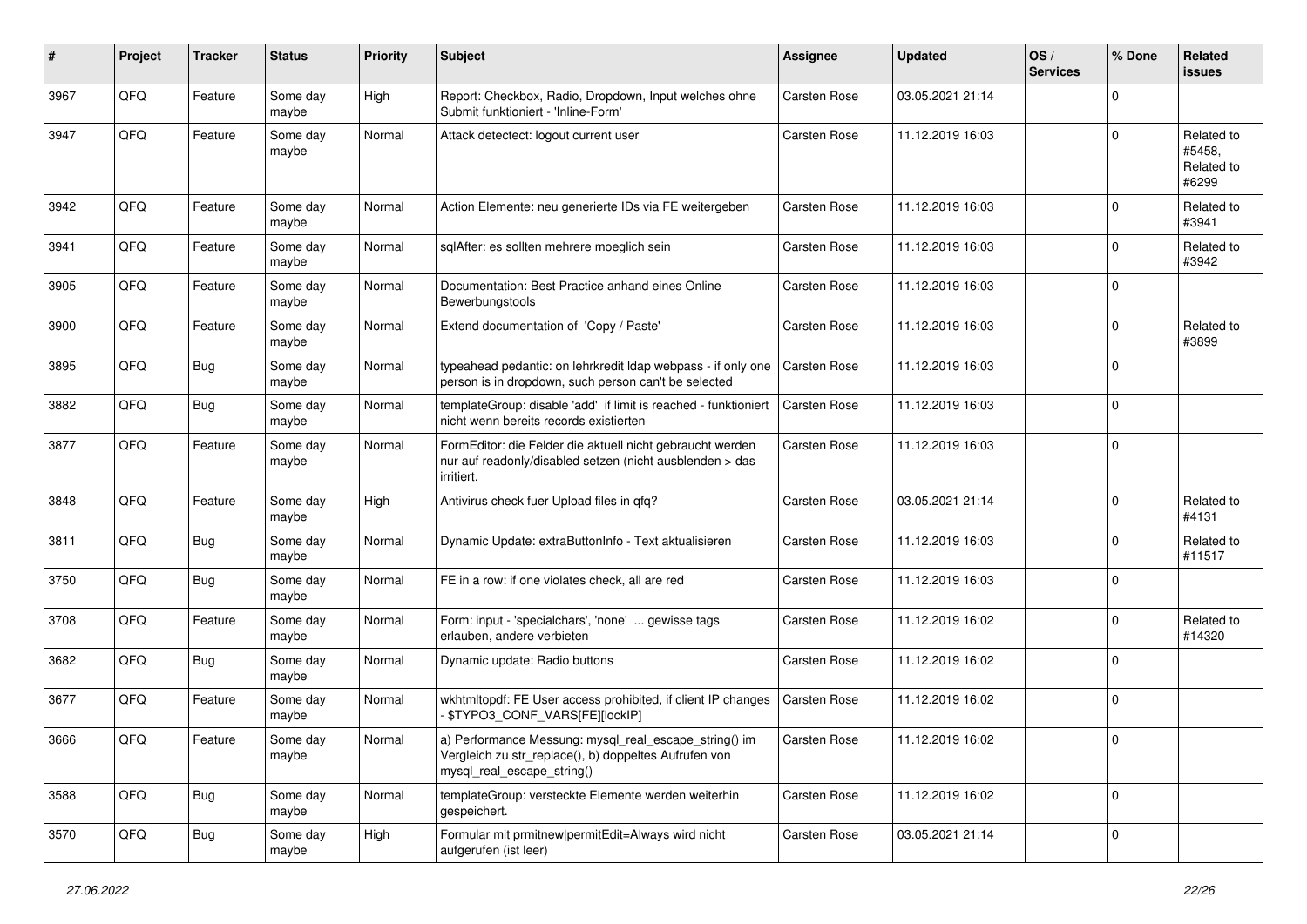| #    | Project | <b>Tracker</b> | <b>Status</b>     | <b>Priority</b> | <b>Subject</b>                                                                                                                | Assignee     | <b>Updated</b>   | OS/<br><b>Services</b> | % Done      | Related<br>issues                           |
|------|---------|----------------|-------------------|-----------------|-------------------------------------------------------------------------------------------------------------------------------|--------------|------------------|------------------------|-------------|---------------------------------------------|
| 3537 | QFQ     | Feature        | Some day<br>maybe | Low             | SHOW COLUMNS FROM tableName - Extend '{{!'<br>definition                                                                      | Carsten Rose | 11.12.2019 16:02 |                        | $\Omega$    |                                             |
| 3458 | QFQ     | Feature        | Some day<br>maybe | Normal          | Display 'Edit Form Element'-Checkbox on form: should<br>depend on FE Group                                                    | Carsten Rose | 11.12.2019 16:02 |                        | $\Omega$    | Related to<br>#3447                         |
| 3457 | QFQ     | Feature        | Some day<br>maybe | Normal          | LDAP: concat multi values to one single entry                                                                                 | Carsten Rose | 11.12.2019 16:02 |                        | $\Omega$    |                                             |
| 3385 | QFQ     | Feature        | Some day<br>maybe | Normal          | templateGroup: insert/update/delete non primary records                                                                       | Carsten Rose | 11.12.2019 16:02 |                        | $\mathbf 0$ |                                             |
| 3350 | QFQ     | Feature        | Some day<br>maybe | Normal          | FormEditor: Hilfetext hinter 'checktype'                                                                                      | Carsten Rose | 11.12.2019 16:02 |                        | $\mathbf 0$ |                                             |
| 3349 | QFQ     | <b>Bug</b>     | Some day<br>maybe | Normal          | config.qfq.ini: a) vertraegt keine '=' im Value (z.B. Passwort),<br>b) Values sollten in ticks einschliessbar sein (spaces, ) | Carsten Rose | 11.12.2019 16:02 |                        | $\Omega$    |                                             |
| 3332 | QFQ     | Feature        | Some day<br>maybe | Normal          | Uploads: Thumbnails, Details zum hochgeladenen File                                                                           | Carsten Rose | 11.12.2019 16:02 |                        | $\Omega$    | Related to<br>#3264,<br>Related to<br>#5333 |
| 3331 | QFQ     | Feature        | Some day<br>maybe | Normal          | Default Tooltip fuer _page? Links: mit Form und Record ID                                                                     | Carsten Rose | 11.12.2019 16:02 |                        | $\mathbf 0$ |                                             |
| 3291 | QFQ     | Feature        | Some day<br>maybe | Normal          | AutoCron websiteToken                                                                                                         | Carsten Rose | 11.12.2019 16:02 |                        | $\Omega$    | Related to<br>#4250                         |
| 3285 | QFQ     | Feature        | Some day<br>maybe | Normal          | Zeichenlimit pro Feld: textarea / editor                                                                                      | Carsten Rose | 11.12.2019 16:02 |                        | $\mathbf 0$ |                                             |
| 3273 | QFQ     | Feature        | Some day<br>maybe | Low             | Dirty Flag in Form                                                                                                            | Carsten Rose | 11.12.2019 16:02 |                        | $\mathbf 0$ |                                             |
| 3267 | QFQ     | Feature        | Some day<br>maybe | Normal          | 2 Forms auf einer Seite: real + Read only                                                                                     | Carsten Rose | 11.12.2019 16:03 |                        | $\Omega$    |                                             |
| 3216 | QFQ     | Feature        | Some day<br>maybe | Normal          | dynamic update für checkbox label2                                                                                            | Carsten Rose | 11.12.2019 16:03 |                        | $\mathbf 0$ | Related to<br>#2081                         |
| 3130 | QFQ     | <b>Bug</b>     | Some day<br>maybe | Normal          | Debug Info's nicht korrekt nach 'New > Save'.                                                                                 | Carsten Rose | 11.12.2019 16:03 |                        | $\Omega$    | Related to<br>#3253                         |
| 3109 | QFQ     | <b>Bug</b>     | Some day<br>maybe | High            | RealUrl: Links werden nicht korrekt gerendert                                                                                 | Carsten Rose | 03.05.2021 21:14 |                        | $\mathbf 0$ |                                             |
| 3061 | QFQ     | <b>Bug</b>     | Some day<br>maybe | High            | winstitute: mysql connection durcheinander - nmhp17<br>(ag7)/QFQ arbeitet mit DB/Tabellen von biostat.                        | Carsten Rose | 03.05.2021 21:14 |                        | $\Omega$    |                                             |
| 2995 | QFQ     | Feature        | Some day<br>maybe | Normal          | Dropdown JQuery Plugin: 'chosen' - Moeglichkeit um Select<br>Listen mehr Funktion zu geben. Kein Bootstrap noetig.            | Carsten Rose | 11.12.2019 16:03 |                        | $\mathbf 0$ |                                             |
| 2643 | QFG     | <b>Bug</b>     | Some day<br>maybe | Normal          | Zend / PHP Webinars anschauen                                                                                                 | Carsten Rose | 01.02.2020 15:56 |                        | $\mathbf 0$ |                                             |
| 2084 | QFQ     | Feature        | Some day<br>maybe | Normal          | Mailto mit encryption: Subrecord                                                                                              | Carsten Rose | 11.12.2019 16:03 |                        | $\mathbf 0$ | Related to<br>#2082                         |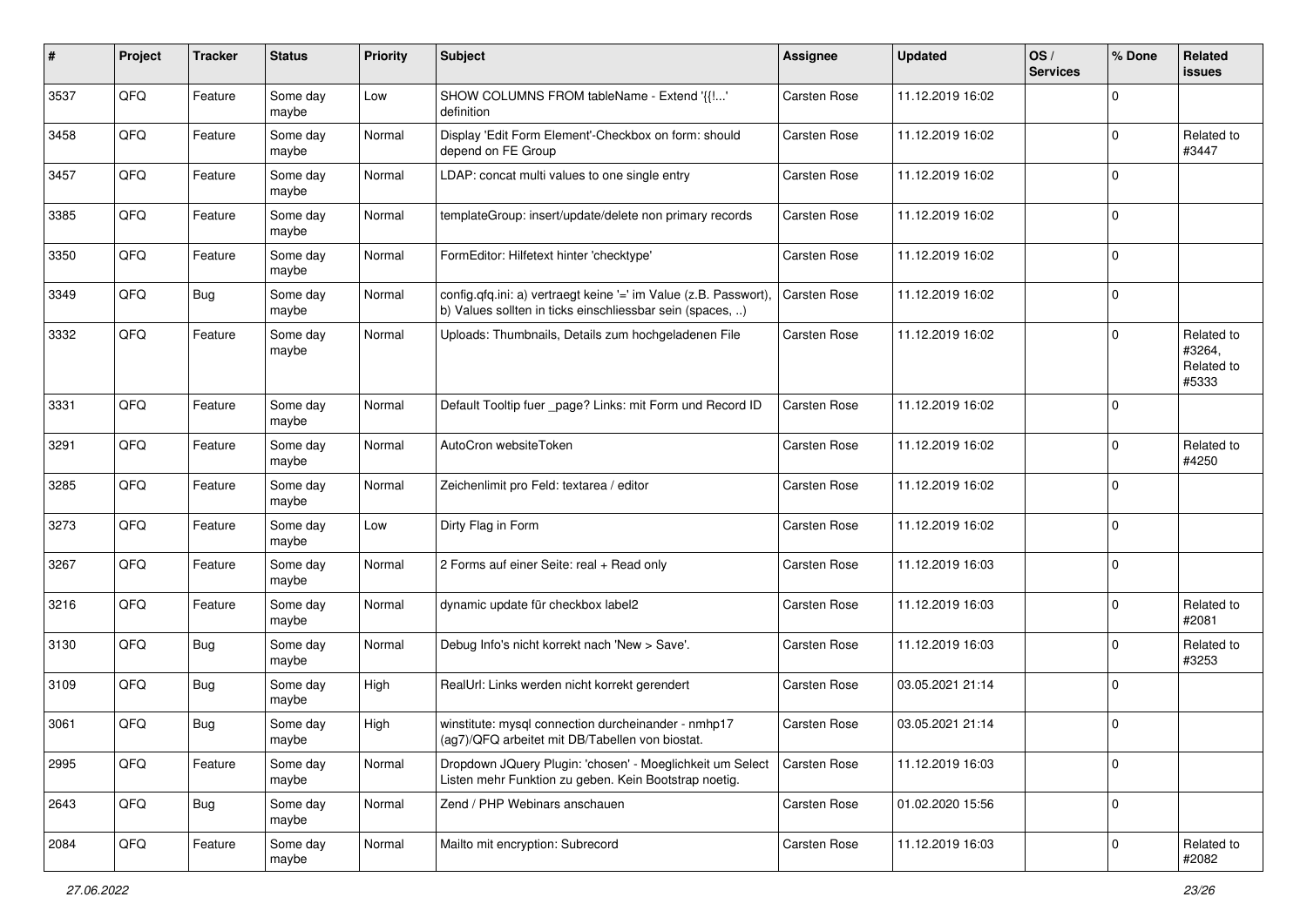| #     | Project | <b>Tracker</b> | <b>Status</b>     | <b>Priority</b> | <b>Subject</b>                                                                                                                                           | <b>Assignee</b>     | <b>Updated</b>   | OS/<br><b>Services</b> | % Done      | <b>Related</b><br>issues                                               |
|-------|---------|----------------|-------------------|-----------------|----------------------------------------------------------------------------------------------------------------------------------------------------------|---------------------|------------------|------------------------|-------------|------------------------------------------------------------------------|
| 1946  | QFQ     | Feature        | Some day<br>maybe | Normal          | Kontrolle ob der ReadOnly Modus bei den<br>Formularelementen korrekt implementiert ist                                                                   | <b>Carsten Rose</b> | 11.12.2019 16:03 |                        | $\Omega$    |                                                                        |
| 1635  | QFQ     | Feature        | Some day<br>maybe | Normal          | QFQ Extension content record: weitere Optionen<br>einblenden.                                                                                            | <b>Carsten Rose</b> | 11.12.2019 16:03 |                        | $\mathbf 0$ |                                                                        |
| 9130  | QFQ     | Feature        | Some day<br>maybe | Normal          | tablesorter: Automatic Row numbering / Zeilenummer                                                                                                       | Benjamin Baer       | 01.02.2020 23:22 |                        | $\mathbf 0$ |                                                                        |
| 7732  | QFQ     | Feature        | Some day<br>maybe | Normal          | Javascript: Lazy Loading der add on libs                                                                                                                 | Benjamin Baer       | 08.06.2022 10:38 |                        | $\mathbf 0$ | Related to<br>#12611,<br>Related to<br>#12490,<br>Related to<br>#10013 |
| 6972  | QFQ     | Feature        | Some day<br>maybe | Normal          | Fabric Clipboard / cross browser tab                                                                                                                     | Benjamin Baer       | 01.02.2020 23:21 |                        | $\mathbf 0$ |                                                                        |
| 6970  | QFQ     | Feature        | Some day<br>maybe | Normal          | tablesorter: default fuer 'sortReset' aendern von 'Ctrl' zu 'Alt'                                                                                        | Benjamin Baer       | 01.02.2020 23:21 |                        | $\mathbf 0$ |                                                                        |
| 5389  | QFQ     | Feature        | Some day<br>maybe | Normal          | QFQ Design: Multline label / note                                                                                                                        | Benjamin Baer       | 01.02.2020 23:19 |                        | $\mathbf 0$ |                                                                        |
| 5024  | QFQ     | Feature        | Some day<br>maybe | Normal          | Fabric: Generate PDF with edits                                                                                                                          | Benjamin Baer       | 01.02.2020 23:20 |                        | $\mathbf 0$ | Related to<br>#10704                                                   |
| 4454  | QFQ     | <b>Bug</b>     | Some day<br>maybe | Normal          | Required Elements: multiple elements in a row - whole row<br>marked if only one input is empty.                                                          | Benjamin Baer       | 01.02.2020 23:20 |                        | $\mathbf 0$ |                                                                        |
| 4420  | QFQ     | Feature        | Some day<br>maybe | Normal          | Client: Local Storage - store the changes of a form, local in<br>the browser.                                                                            | Benjamin Baer       | 11.12.2019 16:02 |                        | $\mathbf 0$ |                                                                        |
| 4398  | QFQ     | <b>Bug</b>     | Some day<br>maybe | Normal          | Typeahead: mouse click in a prefilled input opens a single<br>item dropdown with the current value - click on it seems to<br>set the value, not the key. | Benjamin Baer       | 01.02.2020 23:20 |                        | 0           | Related to<br>#4457                                                    |
| 3692  | QFQ     | Feature        | Some day<br>maybe | Normal          | QFQ Webseite                                                                                                                                             | Benjamin Baer       | 11.12.2019 16:02 |                        | $\mathbf 0$ | Related to<br>#5033                                                    |
| 3415  | QFQ     | Feature        | Some day<br>maybe | Normal          | FE Login Box Templatefile                                                                                                                                | Benjamin Baer       | 11.12.2019 16:02 |                        | $\mathbf 0$ |                                                                        |
| 2063  | QFQ     | <b>Bug</b>     | Some day<br>maybe | Normal          | Pills auf 'inaktiv' setzen falls keine Element auf dem Pill<br>sichtbar sind.                                                                            | Benjamin Baer       | 11.12.2019 16:03 |                        | $\mathbf 0$ | Related to<br>#3752                                                    |
| 10738 | QFQ     | Feature        | Some day<br>maybe | Normal          | CORS headers for external API requests                                                                                                                   |                     | 10.06.2020 14:00 |                        | $\mathbf 0$ |                                                                        |
| 9126  | QFQ     | <b>Bug</b>     | Some day<br>maybe | Normal          | hidden Form elements are present in page source                                                                                                          |                     | 02.01.2021 18:41 |                        | $\mathbf 0$ |                                                                        |
| 9024  | QFQ     | <b>Bug</b>     | Some day<br>maybe | Normal          | QFQ Einarbeitung                                                                                                                                         |                     | 01.02.2020 15:56 |                        | 0           |                                                                        |
| 9020  | QFQ     | <b>Bug</b>     | Some day<br>maybe | Normal          | radio mit buttonClass und dynamicUpdate lassen sich nicht<br>kombinieren                                                                                 |                     | 11.12.2019 16:01 |                        | 0           |                                                                        |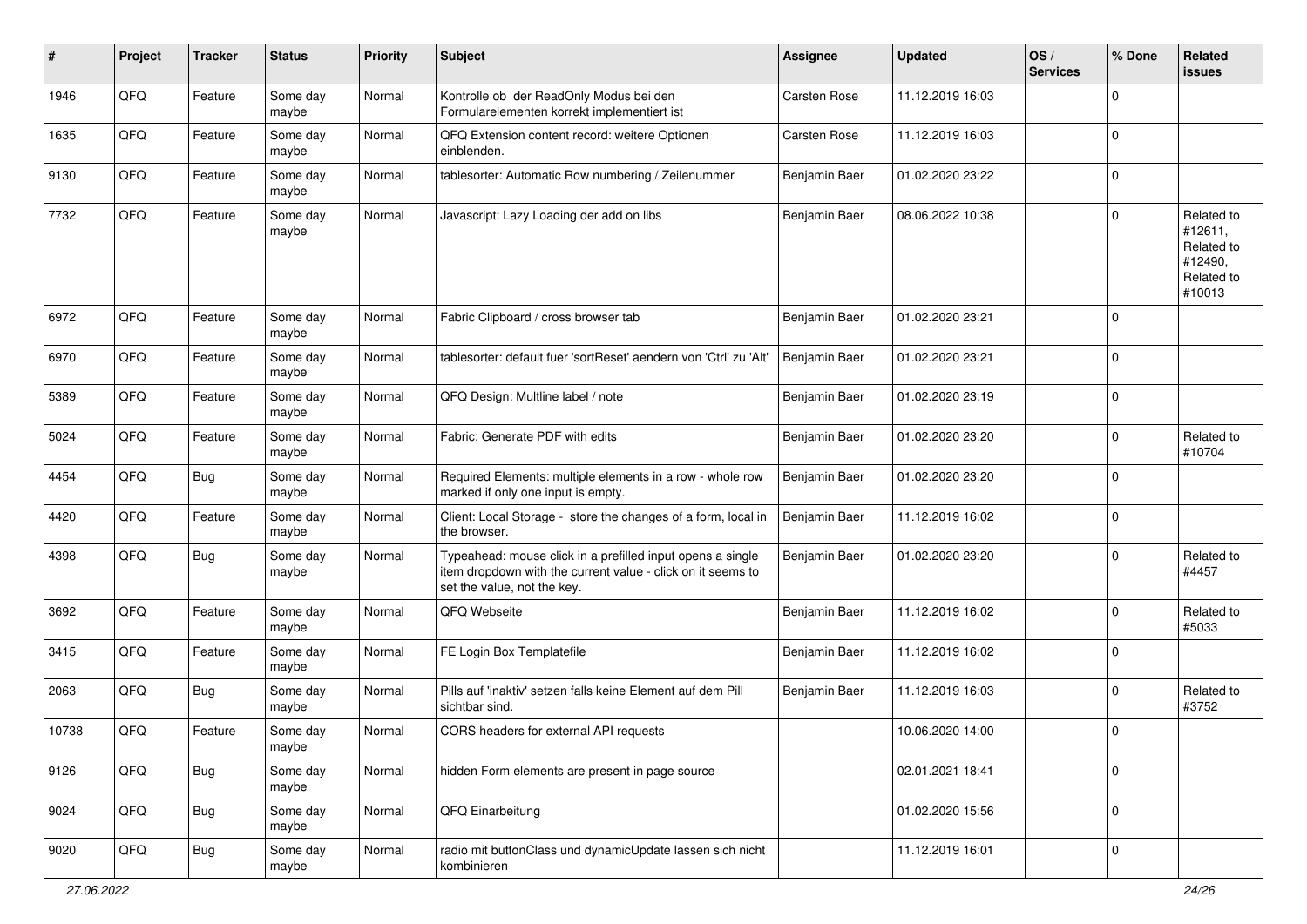| ∦    | Project | <b>Tracker</b> | <b>Status</b>     | <b>Priority</b> | <b>Subject</b>                                                                       | <b>Assignee</b> | <b>Updated</b>   | OS/<br><b>Services</b> | % Done       | <b>Related</b><br><b>issues</b> |
|------|---------|----------------|-------------------|-----------------|--------------------------------------------------------------------------------------|-----------------|------------------|------------------------|--------------|---------------------------------|
| 8056 | QFQ     | Feature        | Some day<br>maybe | Normal          | Termin Organisation (Reservation)                                                    |                 | 01.02.2020 23:19 |                        | $\mathbf 0$  | Related to<br>#8658             |
| 7921 | QFQ     | Feature        | Some day<br>maybe | Normal          | Rest API Export: URL kuerzer machen                                                  |                 | 01.02.2020 23:19 |                        | $\Omega$     |                                 |
| 7402 | QFQ     | Bug            | Some day<br>maybe | Normal          | thumbnail cache: outdated picture when permission denied<br>and permission resolved. |                 | 01.02.2020 23:20 |                        | $\mathbf 0$  |                                 |
| 7281 | QFQ     | <b>Bug</b>     | Some day<br>maybe | Normal          | Subrecords: on large screen separator line too short                                 |                 | 01.02.2020 23:19 |                        | $\mathbf{0}$ |                                 |
| 7278 | QFQ     | Feature        | Some day<br>maybe | Normal          | Form: Wert vordefinieren der immer gesetzt wird                                      |                 | 02.05.2021 09:27 |                        | $\mathbf 0$  |                                 |
| 7229 | QFQ     | Feature        | Some day<br>maybe | Normal          | New FormElement.type: Button                                                         |                 | 01.02.2021 12:32 |                        | $\mathbf 0$  |                                 |
| 7108 | QFQ     | Feature        | Some day<br>maybe | Normal          | <b>QFQ Wrap Elements</b>                                                             |                 | 11.12.2019 16:01 |                        | $\mathbf 0$  |                                 |
| 7106 | QFQ     | Feature        | Some day<br>maybe | Normal          | Beispiel Nummerierung von Rows in Report                                             |                 | 11.12.2019 16:01 |                        | $\mathbf 0$  |                                 |
| 7105 | QFQ     | Feature        | Some day<br>maybe | Normal          | Beispiel wie man in einer zweiten Tabelle speichert.                                 |                 | 11.12.2019 16:01 |                        | $\mathbf 0$  |                                 |
| 7104 | QFQ     | Feature        | Some day<br>maybe | Normal          | Manual: hint about escaping if '\r' appears in mail body                             |                 | 11.12.2019 16:01 |                        | $\mathbf 0$  |                                 |
| 7101 | QFQ     | Bug            | Some day<br>maybe | Normal          | 'form' in SIP and 'report' - breaks                                                  |                 | 01.02.2020 23:20 |                        | $\mathbf 0$  |                                 |
| 7100 | QFQ     | Feature        | Some day<br>maybe | Normal          | Download: log access, max downloads, time limit                                      |                 | 01.02.2020 23:19 |                        | $\mathbf 0$  |                                 |
| 6992 | QFQ     | Feature        | Some day<br>maybe | Normal          | DB exception: Syntax Highlight                                                       |                 | 11.12.2019 16:01 |                        | $\mathbf 0$  | Related to<br>#5450             |
| 6704 | QFQ     | Feature        | Some day<br>maybe | Normal          | Upload Mode: Bilder in Notizen rechts sollen aktuellen<br>Upload repräsentieren.     |                 | 01.02.2020 23:19 |                        | $\mathbf 0$  | Related to<br>#3264             |
| 6515 | QFQ     | Feature        | Some day<br>maybe | Normal          | Formular: Felder dynamisch ein/ausblenden                                            |                 | 11.12.2019 16:02 |                        | $\mathbf 0$  |                                 |
| 6299 | QFQ     | Feature        | Some day<br>maybe | Normal          | Attack detection: log table with invalid SIP access                                  |                 | 11.12.2019 16:02 |                        | $\mathbf 0$  | Related to<br>#3947             |
| 6288 | QFQ     | Feature        | Some day<br>maybe | Normal          | Best Practice: Erklaeren wie man ein Formular ganz in<br>'weiss' erstellen kann      |                 | 11.12.2019 16:02 |                        | $\Omega$     |                                 |
| 6084 | QFQ     | Feature        | Some day<br>maybe | Normal          | New escape type: 'D' - convert date                                                  |                 | 01.02.2020 23:19 |                        | $\mathbf 0$  |                                 |
| 6083 | QFQ     | Feature        | Some day<br>maybe | Normal          | Dynamic Update: Value Check via SQL                                                  |                 | 11.12.2019 16:02 |                        | $\pmb{0}$    |                                 |